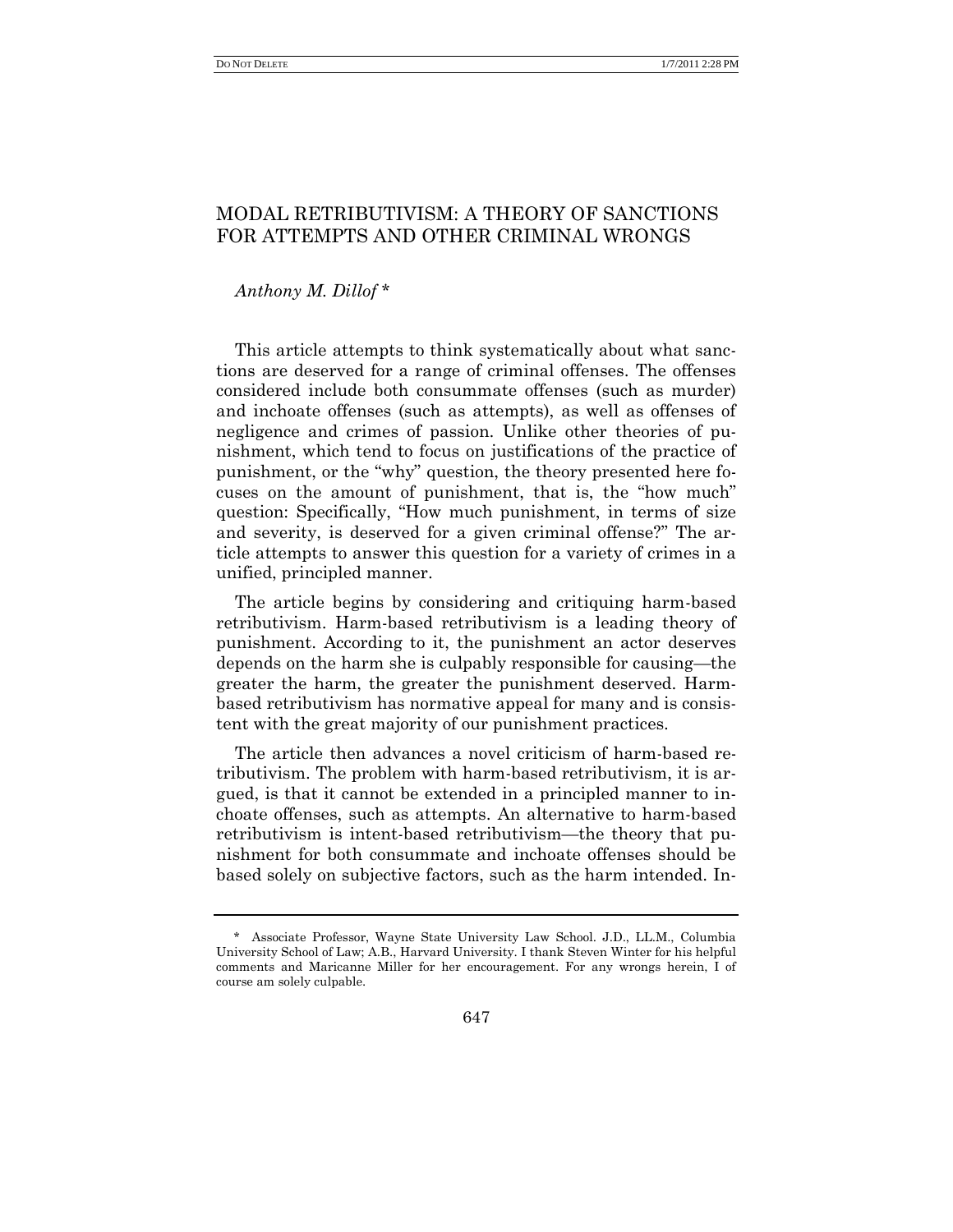tent-based retributivism, however, is inconsistent with a widespread intuition that "harm matters."

In response to these criticisms, the article presents an alternative to both harm-based and intent-based retributivism. The alternative theory presented is called, largely for lack of a better name, "modal retributivism." The essence of modal retributivism is that under it, the fact that harm results from wrongful conduct is not relevant to the size or severity of the sanction deserved, as it is under harm-based retributivism; rather, it is relevant to the sanction's mode as precatory ("should be imposed") or permissive ("may be imposed").

Rather than building the case for modal retributivism from the ground up, this article takes the existing components of retributive thought and reassembles them into a sounder structure. The cogency of the argument against harm-based retributivism and the appeal of modal retributivism will likely be strongest for those who allow reason, as opposed to intuition, a leading role in resolving moral issues.

# I. HARM-BASED RETRIBUTIVISM

This part describes the basic theory of harm-based retributivism, sketches a defense of it, and shows how it might be elaborated to recommend specific sanctions for specific offenses.

## A. *The Basics*

Retributivism is a normative theory of punishment. Its basic tenet is that people should be punished based on what they deserve.<sup>1</sup> Furthermore, the punishment people deserve is not a matter of the actual or predicted consequences of imposing the

<sup>1.</sup> There is no universally accepted definition of retributivism. *See, e.g.*, John G. Cottingham, *Varieties of Retribution*, 29 PHIL. Q. 238 (1979) (describing nine varieties of retributivism). Some define retributivism strictly, holding that "[a] retributivist punishes because, and only because, the offender deserves it.‖ Michael S. Moore, *The Moral Worth of Retribution*, *in* RESPONSIBILITY, CHARACTER, AND THE EMOTIONS 179, 179 (Ferdinand Schoeman ed., 1987). Others define it more loosely as the belief that "justice in punishment requires the features of a punishment to be shaped by reference to the features of the offense for which it is meted out.‖ Hugo Adam Bedau, *Concessions to Retribution in Punishment*, *in* JUSTICE AND PUNISHMENT 51, 53 (J.B. Cederblom & William L. Blizek eds., 1977) (emphasis omitted).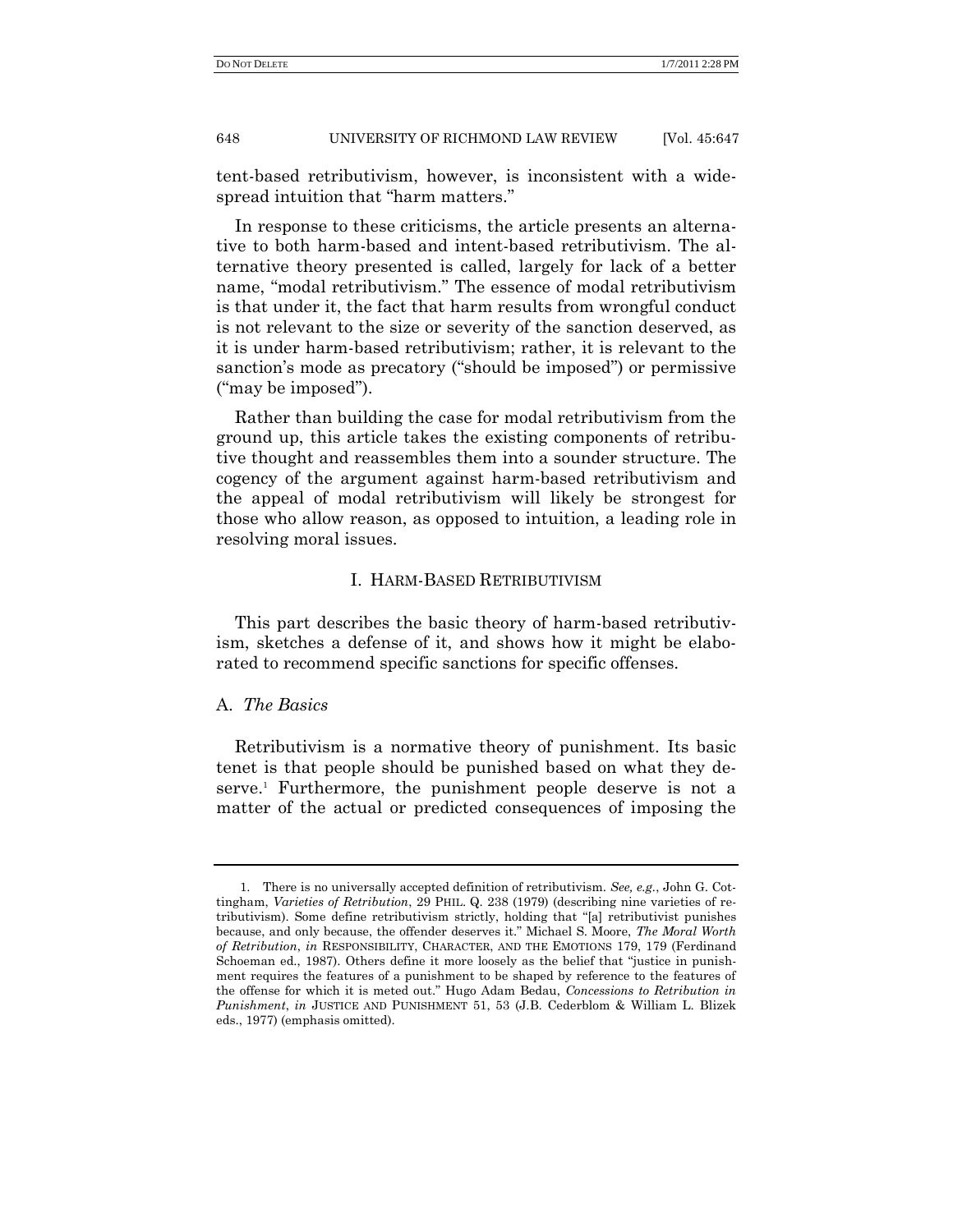punishment.<sup>2</sup> As such, retributivism is a nonconsequentialist theory of punishment.

Even though retributivists agree that punishment should be based on desert, they disagree on the proper analysis of desert. The prevalent view—what might be called the "received model" is that the punishment an actor deserves is a function of (1) the gravity of the wrongdoing she commits; and (2) her responsibility, or culpability, for that wrongdoing.<sup>3</sup> Among those who hold this view, perhaps the most fundamental point of disagreement is whether the harmful results of an actor's wrongful conduct should be deemed part of the wrongdoing and thus relevant to desert. To take a well-worn example, imagine that *A*, intending to kill *B*, shoots a gun at *B*'s heart. Should the punishment that *A* deserves depend on whether the bullet strikes and kills *B* as intended, or misses *B* due to an unforeseeable gust of wind which blows the bullet off course? Proponents of harm-based retributivism answer yes: Assuming *B* is struck and killed, *A*'s wrongdoing is properly characterized as killing (or causing the death of) *B*; *A* is culpably responsible for that wrong. In the case of the bullet blown off course, the wrongdoing is merely *A*'s shooting at *B*. This wrongdoing is much less grave than killing *B*, and so *A* deserves less punishment.<sup>4</sup> In contrast, intent-based retributivists hold the view that in both cases *A*'s wrongdoing is properly characterized as his shooting to kill *B*; it is irrelevant whether the

<sup>2.</sup> Bedau, *supra* note 1, at 53.

<sup>3</sup>*. See* GEORGE P. FLETCHER, RETHINKING CRIMINAL LAW § 6.6, at 455 (Oxford Univ. Press 2000) (1978); ROBERT NOZICK, ANARCHY, STATE, AND UTOPIA 59–63 (1974). A possible alternative view of desert is that punishment should be a function not of the wrongful disadvantage imposed upon an individual or society, but of the unfair advantage that the actor acquired by engaging in the prohibited conduct. *E.g.*, WOJCIECH SADURSKI, GIVING DESERT ITS DUE: SOCIAL JUSTICE AND LEGAL THEORY 225 (1985); GEORGE SHER, DESERT 77 (1987). Whether the wrongful disadvantage view and the unfair advantage view diverge in practice is debatable. *See* SHER, *supra*, at 81–82 (equating wrongdoer's degree of benefit with his act's degree of wrongness).

<sup>4</sup>*. See* JOSHUA DRESSLER, UNDERSTANDING CRIMINAL LAW § 27.04[B][3] (5th ed. 2009) (discussing the traditional view that criminal attempts are "lesser offense[s] than the consummated crime[s]‖). In general, harm-based retributivists defend the view that results are relevant to desert. *See* R.A. DUFF, CRIMINAL ATTEMPTS 345 (1996); FLETCHER, *supra* note 3, § 6.6, at 482–83; Leo Katz, *Why the Successful Assassin Is More Wicked Than the Unsuccessful One*, 88 CAL. L. REV. 791 (2000); Michael S. Moore, *The Independent Moral Significance of Wrongdoing*, 5 J. CONTEMP. LEGAL ISSUES 237 (1994).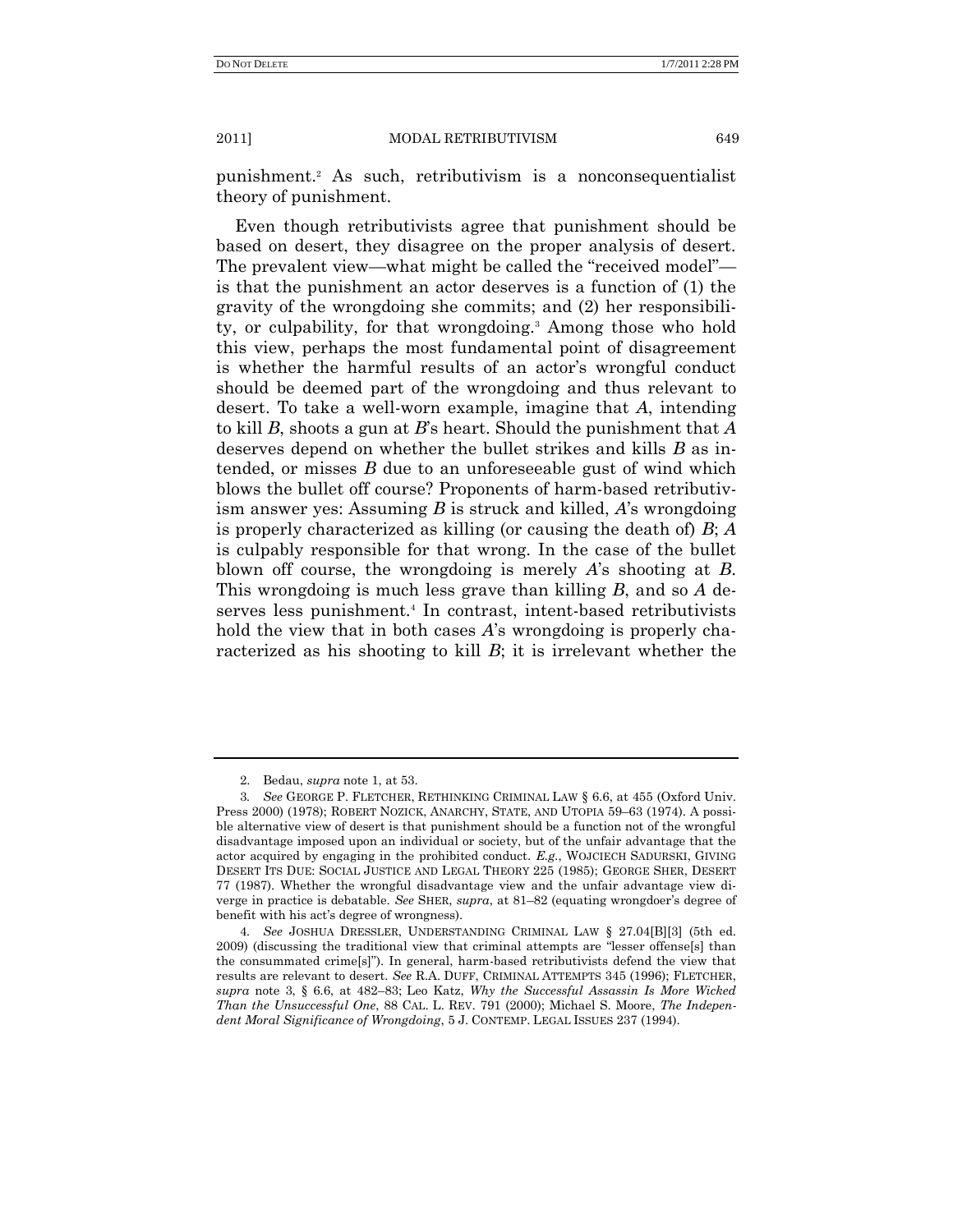bullet killed *B* or harmed no one.<sup>5</sup> In both cases, *A* deserves the same punishment.

So described, why should we be interested in harm-based retributivism? I do not intend to offer a full defense of the theory here. I seek merely to show it is prima facie of interest and plausible enough to justify the examination, critique, and revision that follows. Let us then consider the case for interest in harm-based retributivism.

First, there is the brute fact that there is an enormous amount of writing on retributivism, both in the legal and philosophical literature.<sup>6</sup> If no longer trendy, retributivism is well-established and of continuing scholarly interest.<sup>7</sup>

Second, retributivism, in particular harm-based retributivism, has a claim to prima facie validity. Retributivism has been criticized for failing to provide a justification for the presumptively problematic practice of inflicting suffering upon fellow community members.<sup>8</sup> Retributivism, it is said, should explain, not simply appeal to, the idea that the guilty deserve to suffer.<sup>9</sup> Yet not all moral claims can be explained in terms of moral principles that are more certain. Sometimes moral bedrock has been hit and there are no more certain principles to which to appeal. Rather than quixotically seeking more and more fundamental principles

<sup>5.</sup> Those who would defend forms of intent-based retributivism argue punishment should not turn on matters of "luck," like whether a would-be victim escapes harm due to unforeseeable forces. *See* LARRY ALEXANDER & KIMBERLY KESSLER FERZAN, CRIME AND CULPABILITY: A THEORY OF CRIMINAL LAW 171, 192 (2009); Sanford H. Kadish, *Foreword: The Criminal Law and the Luck of the Draw*, 84 J. CRIM. L. & CRIMINOLOGY 679, 688 (1994); Stephen J. Morse, *Reason, Results, and Criminal Responsibility*, 2004 U. ILL. L. REV. 363, 379–81 (2004); Stephen J. Schulhofer, *Harm and Punishment: A Critique of Emphasis on the Results of Conduct in the Criminal Law*, 122 U. PA. L. REV. 1497, 1498 (1974).

<sup>6</sup>*. See, e.g*., ALEXANDER & FERZAN, *supra* note 5; JOEL FEINBERG, DOING & DESERVING: ESSAYS IN THE THEORY OF RESPONSIBILITY (1970); MICHAEL MOORE, PLACING BLAME: A GENERAL THEORY OF THE CRIMINAL LAW (1997); Jerry Cederblom & Cassia Spohn, *A Defense of Retributivism Against Criticisms of the Harm-for-Harm Principle*, 43 CRIM. L. BULL. 920, 920–24 (2007); DJ Galligan, *The Return to Retribution in Penal Theory*, *in* CRIME, PROOF AND PUNISHMENT 144 (1981); Herbert Morris, *Persons and Punishment*, 52 MONIST 475 (1968).

<sup>7</sup>*. See generally* Russell L. Christopher, *Deterring Retributivism: The Injustice of "Just" Punishment*, 96 NW. U. L. REV. 843, 845–47 (2002) (reviewing the rise of retributivism among legal scholars, philosophers, courts, and legislatures).

<sup>8</sup>*. See* R.A. Duff, *Penal Communications: Recent Work in the Philosophy of Punishment*, 20 CRIME & JUST. 1, 29 (1996).

<sup>9.</sup> *Id*. at 29; *see also* Cederblom & Spohn, *supra* note 6, at 922 (faulting Kantian retributivism in that it fails to explain why wrongdoers should be punished).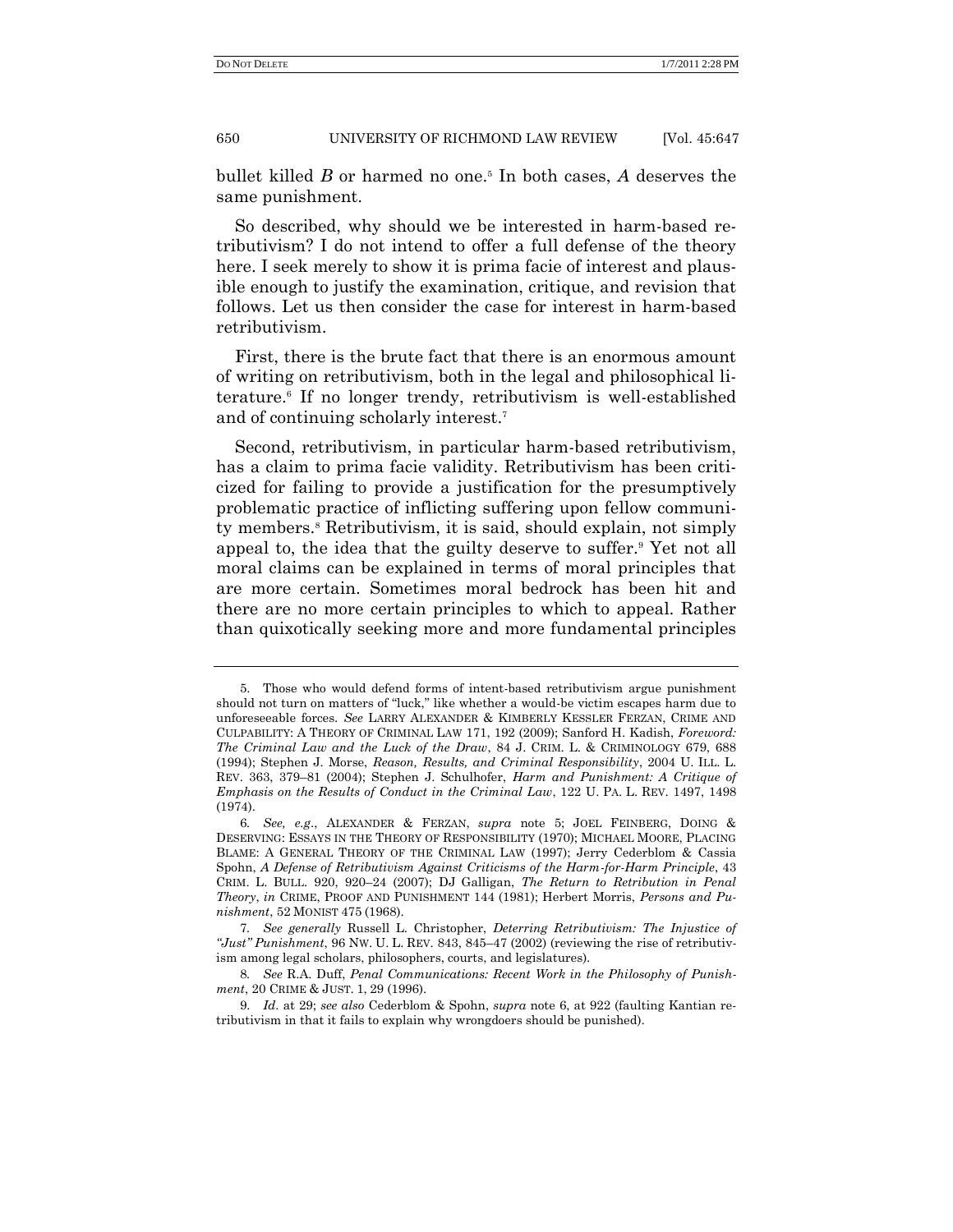on which to base a moral claim, moral inquiry may sensibly begin by examining society's actual well-established moral views and working from there. In this light, harm-based retributivism does well. Empirical research reveals that harm-based retributivism reflects deeply rooted popular sentiment.<sup>10</sup> Furthermore, the criminal law, society's most explicit statement about the relation between wrongdoing and punishment, largely reflects norms of harm-based retributivism. For example, in all jurisdictions, murder—the offense of unjustifiably and inexcusably taking the life of another—is punished more harshly than consummate offenses defined by lesser harms.<sup>11</sup> As a general matter, consummate offenses are punished more harshly than the corresponding attempted ones.<sup>12</sup> Although other explanations are surely possible, our society and criminal justice system have the look and feel of ones based on harm-based retributivism.

11. The Supreme Court recently held the death penalty is an unconstitutional punishment for even an offense as serious as child rape. Kennedy v. Louisiana, 554 U.S. \_\_\_, \_\_\_, 128 S. Ct. 2641, 2646 (2008).

<sup>10</sup>*. See, e.g*., PAUL H. ROBINSON & JOHN M. DARLEY, JUSTICE, LIABILITY, AND BLAME: COMMUNITY VIEWS AND THE CRIMINAL LAW 14–28, 181–89 (1995) (reporting empirical studies supporting deeply held views among the community that resulting harm does matter); Dena M. Gromet & John M. Darley, *Punishment and Beyond: Achieving Justice Through the Satisfaction of Multiple Goals*, 43 LAW & SOC'Y REV. 1, 5, 12–14 (2009) (summarizing a variety of studies purporting to show public support for retributive justice, especially for morally grave results); John H. Mansfield, *Hart and Honoré*, *Causation in the Law*—*A* Comment, 17 VAND. L. REV. 487, 494 (1964) (concluding that "[t]he notion that there should be a difference in punishment [between unsuccessful attempts and consummate crimes] is deeply rooted in the popular conscience"); Janice Nadler & Mary R. Rose, *Victim Impact Testimony and the Psychology of Punishment*, 88 CORNELL L. REV. 419, 423 (2003) (discussing studies which indicate people generally base their punishment judgments on harm-based retributivism). *But see* Janine Natalga Clark, *The Limits of Retributive Justice: Findings of an Empirical Study in Bosnia and Hercegovina*, 7 J. INT'L CRIM. JUST. 463, 486–87 (2009) (concluding that victims of international human rights crimes may not be as supportive of retributive justice after participating in criminal trials of the accused).

<sup>12.</sup> It has been said that " $[t]$ he consensus of Western legal thought is to punish attempts less severely than consummated offenses.‖ FLETCHER, *supra* note 3, § 6.6, at 474; *see also* DRESSLER, *supra* note 4, §§ 27.02[A], [C]; JOHN KAPLAN, ROBERT WEISBERG & GUYORA BINDER, CRIMINAL LAW 663 (6th ed. 2008) (noting that most jurisdictions punish attempts less than consummate offenses). The Model Penal Code is arguably the exception that proves the rule. Except for capital offenses, the Model Penal Code punishes attempts at the same level as the consummate offense. MODEL PENAL CODE § 5.05(1) (1962). Jurisdictions that have revised their penal codes in light of the Model Penal Code, however, have consistently rejected this aspect of the Code. *See* KAPLAN, WEISBERG & BINDER, *supra*, at 663. Furthermore, the Model Penal Code sometimes takes results into account in determining a punishment. Reckless conduct that causes death results in a conviction for manslaughter. Reckless conduct that is harmless results only in a conviction of reckless endangerment, a lesser offense. *Compare* MODEL PENAL CODE § 210.3, *with id*. § 211.2. *See also* DUFF, *supra* note 4, at 117 & nn.6, 7 (discussing English and Canadian practice of imposing higher penalties for attempts than substantive offenses).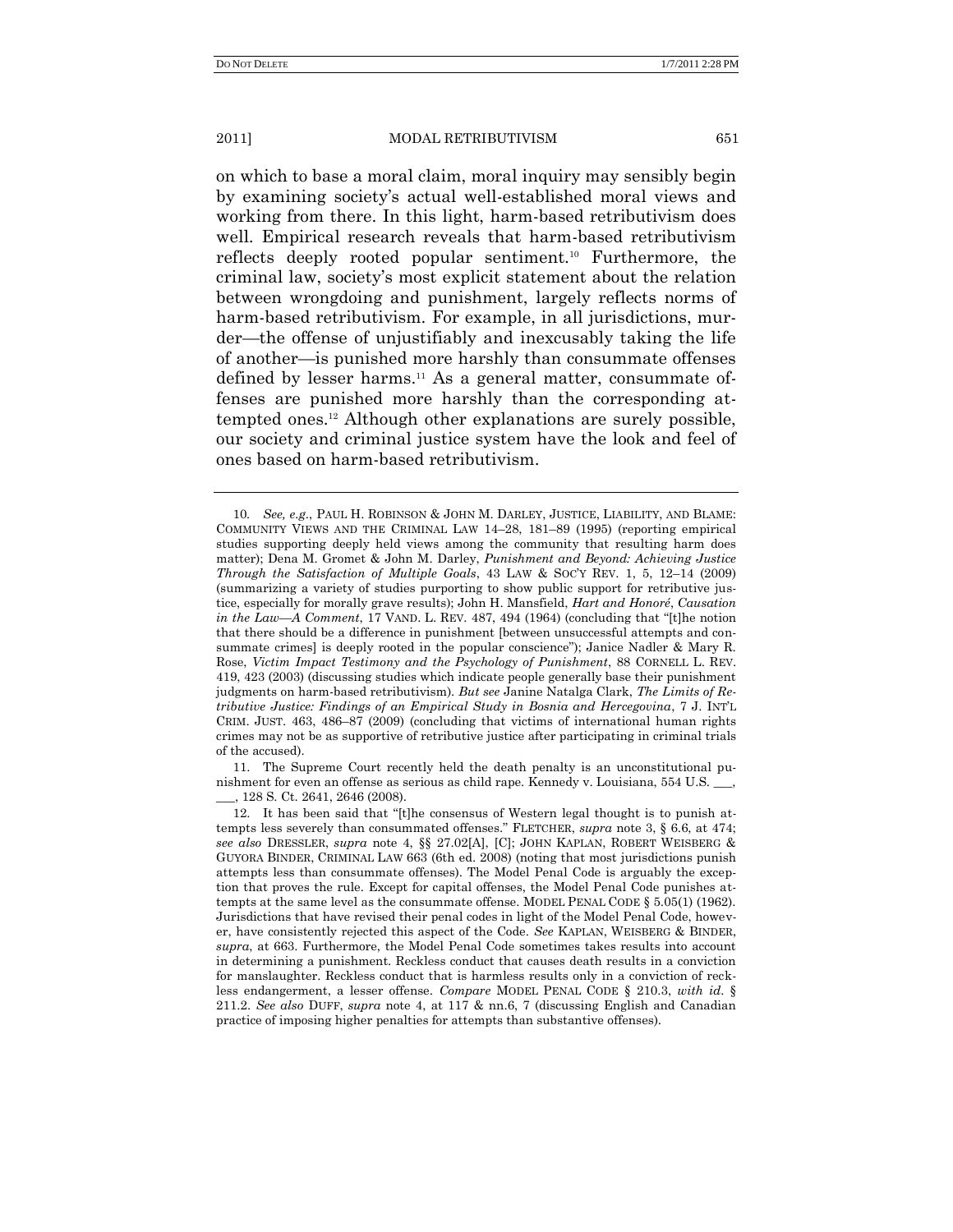Third, on the merits, a strong case has been made for harmbased retributivism. Michael Moore, for example, has presented a well-reasoned contemporary defense of the doctrine.<sup>13</sup> Moore himself puts little stock in foundationalism—the idea that the truth or falsity of harm-based retributivism is self-evident or that guidance regarding the truth or falsity of harm-based retributivism can be gleaned by appeal to more abstract, more abstruse, higher-order moral principles.<sup>14</sup> Rather, Moore believes that a coherence approach in which a range of closely related moral phenomena are examined is the most fruitful way to shed light on harm-based retributivism's validity.<sup>15</sup> Pursuing this approach, Moore argues that support for harm-based retributivism is to be found in (a) our intuitive response to cases of wrongdoing that involve, or do not involve, harm; (b) the greater intensity of our virtuous resentment of those who succeed in their wrongful attempts; (c) the greater feelings of guilt we experience when we succeed in causing harm compared to when we fail; (d) our forward-looking desire that we not only make the best choice given the facts available, but also that the choice turns out well; and (e) our related understanding that insofar as we are obligated to others, we experience the obligation as an obligation to accomplish, not to merely try.<sup>16</sup> This network of related moral feelings about harm-based retributivism and the significance of consequences, though not logically entailing, are evidence that its appeal is not an anomaly, but is a highly integrated component of our overall moral makeup. If not uncontested, harm-based retributivism is then at least a vital moral theory.

# B. *Harm-Based Retributivism Elaborated*

Much legal and philosophical scholarship has been devoted to the topic of justifying criminal punishment. This is the "why" question. Why do we punish for violations of the criminal law? To this question, a range of answers, both consequentialist and nonconsequentialist, have been advanced. Relatively little, however,

<sup>13</sup>*. See* Moore, *supra* note 4.

<sup>14</sup>*. Id*. at 259–63.

<sup>15</sup>*. Id*. at 263–64.

<sup>16</sup>*. Id*. at 267–71. In a subsequent work, Moore defends these views against objections. MICHAEL S. MOORE, CAUSATION AND RESPONSIBILITY 23–33 (2009).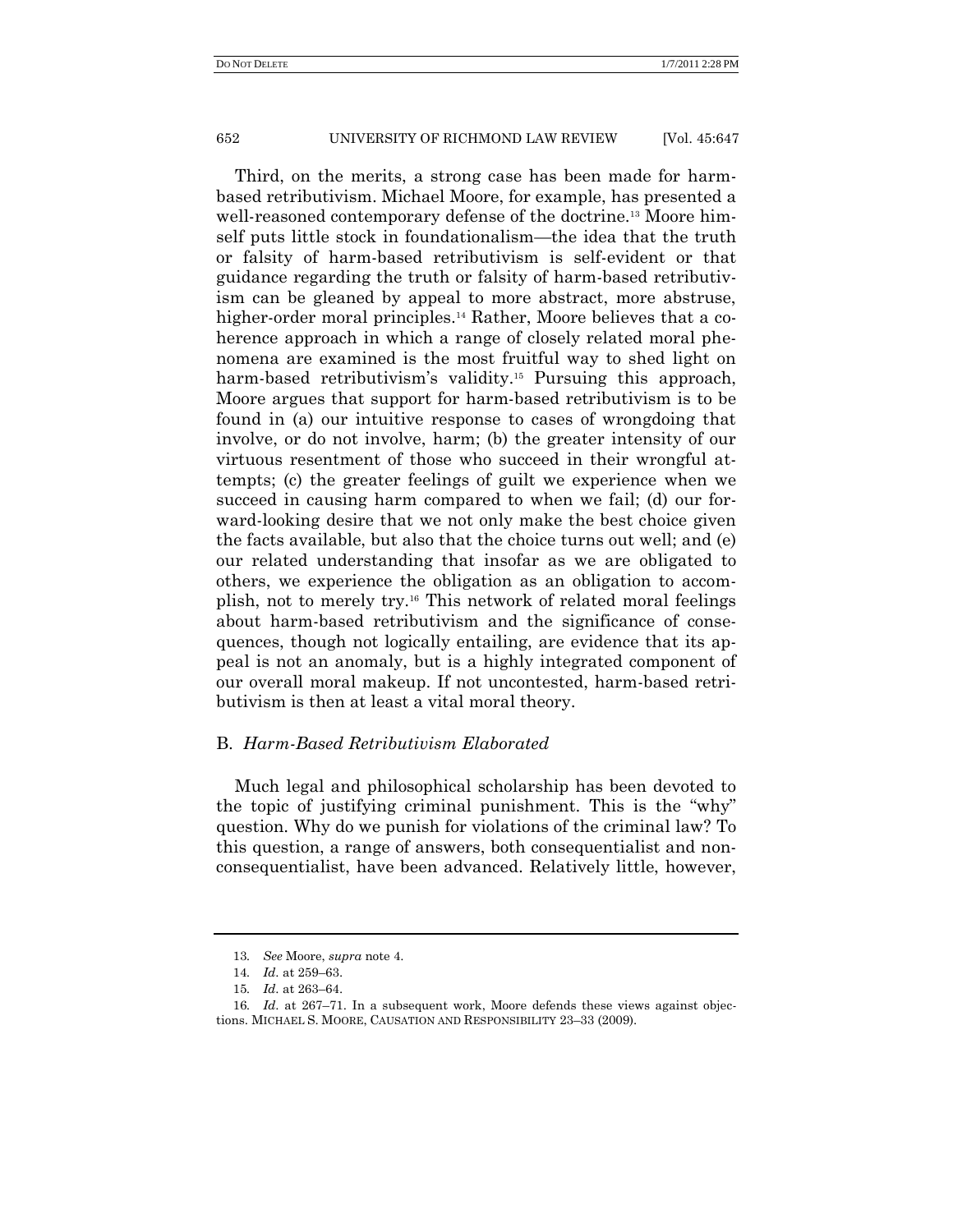has been written on the "how much" question.<sup>17</sup> How much should a person who violated the criminal law be punished?

Of course, the two questions are related. There should be as much punishment as needed to satisfy the purpose of punishment. This answer, however, fails to advance the ball. It is empty to say, as retributivists do, that criminals should be punished because they deserve to be and, in answer to the query "How much?" to respond "As much as they deserve." If there was no more content to retributivism than that, it would lack sufficient substance to be evaluated. Some independent theory regarding the nature of desert would be needed. Even a more elaborate statement of desert, such as "a person deserves to be punished because she is culpably responsible for harming another," would need to be supplemented before it could offer specific sanction recommendations which might be evaluated for soundness. If unable to offer such recommendations, a theory might be faulted on practical grounds for being incomplete and otiose, and on theoretical grounds for not being subject to challenge as being inconsistent with moral intuition.

In contrast, consider utilitarianism. A utilitarian believes that the right act is the one that maximizes social welfare.<sup>18</sup> In the context of the criminal law, utilitarianism asserts that the correct amount of punishment maximizes social welfare by producing benefits to society, such as decreased criminal activity, that offset the loss to the offender, his family, and others due to his punishment.<sup>19</sup> Of course, because of empirical uncertainties, the

<sup>17</sup>*. See* Andrew von Hirsch, *Proportionality in the Philosophy of Punishment: From "Why Punish?" to How Much?",* 1 CRIM. L.F. 259, 259 (1990) ("The philosophical writings have paid comparatively little attention to the criteria for distributing punishments particularly to the criteria for deciding how much to penalize convicted offenders"). Antony Duff, in the most sustained and sophisticated contemporary analysis of criminal attempts, offers a draft attempt statute and argues that attempts should be punished less than substantive offenses. *See* DUFF, *supra* note 4, at 352–54, 398. Duff, however, offers little guidance as to the level at which attempts should be punished relative to substantive offenses. *Id*. at 398–99. Likewise Larry Alexander and Kimberly Ferzan, in their comprehensive treatment of criminal law based on the meting out of retributive justice which includes an extensive discussion of sentencing considerations—fail to suggest any absolute levels of appropriate punishment. ALEXANDER & FERZAN, *supra* note 5.

<sup>18.</sup> DRESSLER, *supra* note 4, § 2.03[A].

<sup>19</sup>*. See* JEREMY BENTHAM, AN INTRODUCTION TO THE PRINCIPLES OF MORALS AND LEGISLATION 158, 165 (J.H. Burns & H.L.A. Hart eds., Clarendon Press 1996) (1789); Michael D. Boyles, *Introduction* to CONTEMPORARY UTILITARIANISM 1, 1, 4 (Michael D. Boyles ed., 1968). *See generally* Guyora Binder & Nicholas J. Smith, *Framed: Utilitarianism and Punishment of the Innocent*, 32 RUTGERS L.J. 115, 140–54 (2000) (offering a sophisticated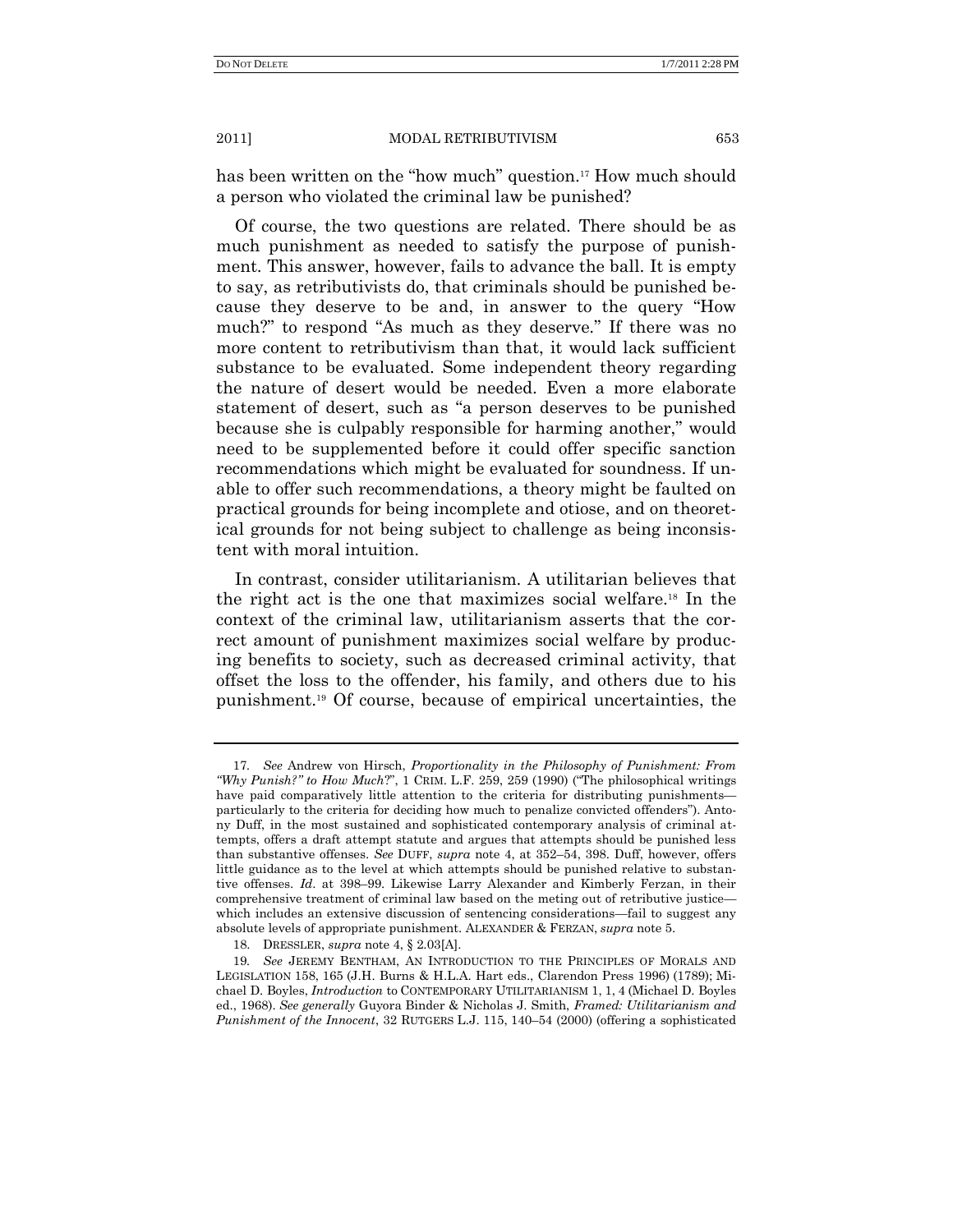correct sanction level for any given offense may not be ascertainable to any degree of precision or certainty. But at least utilitarianism claims to be a complete theory of punishment on the ground that, if sufficient facts were known, the answer to the question "How much should an actor be punished?" could be had. As a normative theory, it needs no supplementation.

It is not clear how retributivism (the theory that punishment is justified because wrongdoers deserve to suffer) is to be supplemented to meet what might be called the "completeness criterion." There is a general consensus spanning the harm-based retributivist/intent-based retributivist divide that justice, at a minimum, requires proportionality between the gravity of the wrongdoing and the magnitude of the sanction; the greater the wrongdoing, the greater the sanction.<sup>20</sup> The proportionality principle critically supplements the idea of desert, giving it some content. Can more be said? Proportionality implies some ratio between the amount of wrongdoing and the magnitude of the sanction. What should the ratio be between the amount of wrongdoing and the amount of sanction? 3:1? 1:2? 5:7? 13:11? Or should the ratio be variable, for example, sometimes 5:7 and sometimes 13:11, reflecting a more complicated relation between wrongdoing and sanction? Or might all sanctions within a certain range, say from 2:5 to 7:6 (wrongdoing to sanction), be equally acceptable?

The most common answer given by retributivists is that the ratio of harm to punishment in the case of intentionally caused harms should be  $1:1.^{21}$  An extreme version of this position is known as "lex talionis." Lex talionis is a theory of punishment with roots in the Code of Hammurabi and the Old Testament.<sup>22</sup> It

account of Bentham's utilitarian views applied to punishments for crime).

<sup>20.</sup> DRESSLER, *supra* note 4, § 2.03[B][1].

<sup>21</sup>*. See* JEAN HAMPTON, *The Retributive Idea*, *in* FORGIVENESS AND MERCY 111, 127 (Jeffrie G. Murphy  $\&$  Jean Hampton eds., 1988) (noting that "retributivists typically endorse the *lex talionis* as a punishment formula"); IMMANUEL KANT, METAPHYSICAL ELEMENTS OF JUSTICE 140 (John Ladd trans., 2d ed. Hackett Pub'g Co. 1999) (1797) (―[E]veryone [should] duly receive what his actions are worth.‖); Ernest van den Haag, *The Death Penalty Once More*, 18 U.C. DAVIS L. REV. 957, 971 (1985) (arguing that the death penalty is a "congru[ent]" punishment to murder). In the context of developing a theory about the upper limit of just punishment, Lawrence Crocker criticizes proportionality as lacking determinacy and insists that "[t]he only acceptable position is the identity of the upper limit of the penalty with the seriousness of the offense." Lawrence Crocker, *The Upper Limit of Just Punishment*, 41 EMORY L.J. 1059, 1104 (1992).

<sup>22</sup>*. See* 2 THE BABYLONIAN LAWS §§ 196, 197, 200, 210, 229, 230, at 77–83 (G.R. Driv-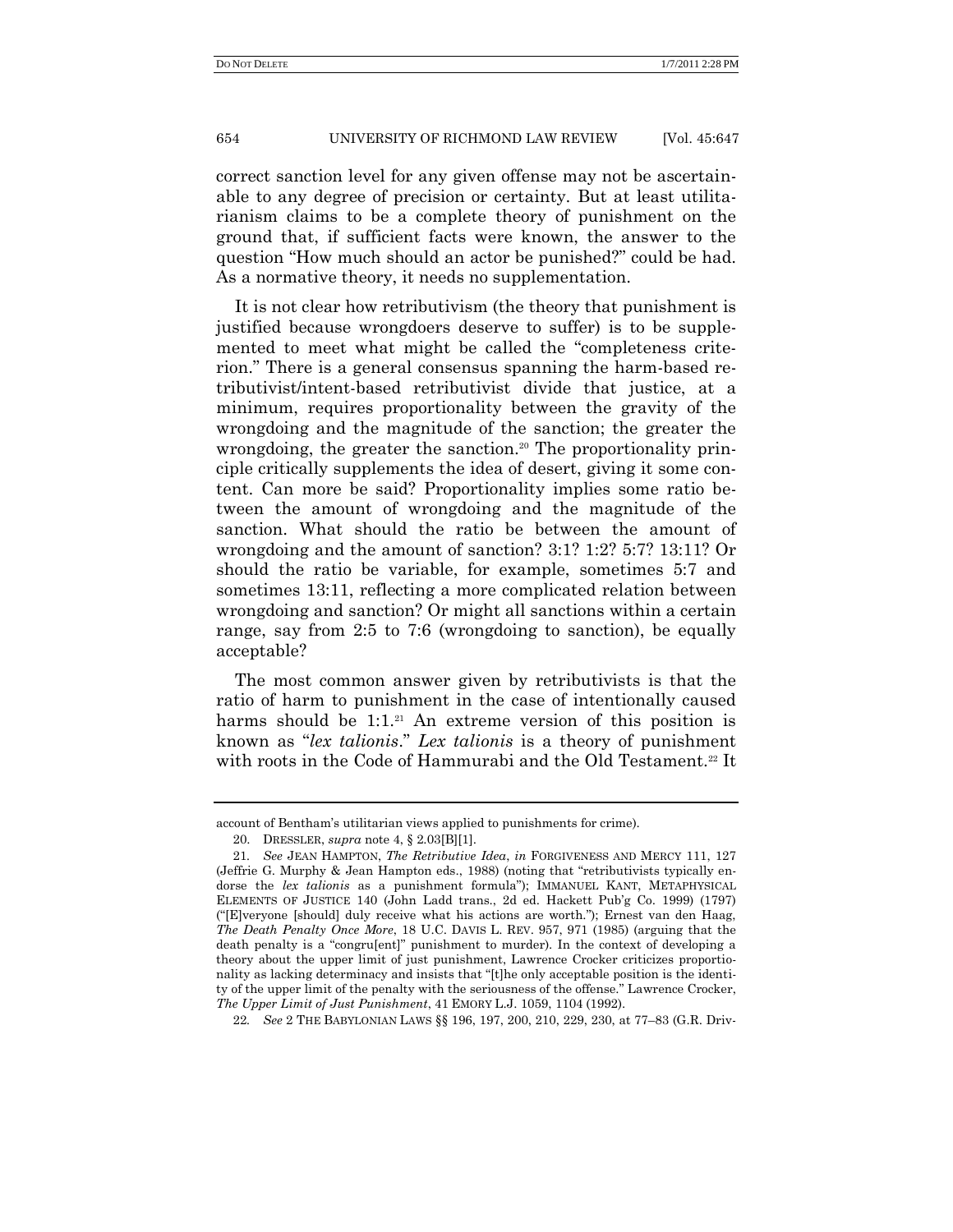is often encapsulated in the phrase " $[an]$  eye for  $[an]$  eye."<sup>23</sup> According to *lex talionis*, the wrong done by an actor should be visited on the actor.<sup>24</sup> Put somewhat less paradoxically,<sup>25</sup> the sanction imposed on the wrongdoer should be the same type of disadvantage as that suffered by the victim. Raping the rapist or torturing the torturer, however, is usually considered unacceptable even if it does not violate the rights of the offender.<sup>26</sup> Such punishments plausibly degrade the person inflicting them. Accordingly, sounder versions of *lex talionis* allow for similarity of sanction and wrongdoing on an abstract level that does not entail conduct that is otherwise objectionable.<sup>27</sup> In the case where another is intentionally blinded, for example, the wrongdoer, rather than being blinded, might be made to suffer an equally serious deprivation of stimulus (solitary confinement); or more abstractly, an equally serious physical impairment (shackles or hard labor); or, even more abstractly, an equally serious freedom limitation of some type (lengthy prison term).<sup>28</sup> At whatever level of abstraction the sanction resembles the wrongdoing, however, there remains an equivalence at the most abstract level: severity, or amount, of disadvantage, however instantiated.<sup>29</sup> Borrowing

er & John C. Miles eds. & trans., 1955); *Exodus* 21:24–25 (New King James); *see also Genesis* 9:6 (New King James); *Leviticus* 24:19-20 (New King James); *Deuteronomy* 19:21 (New King James).

<sup>23</sup>*. Exodus* 21:24 (New King James).

<sup>24.</sup> *E.g.*, BLACK'S LAW DICTIONARY 996 (9th ed. 2009) (defining *lex talionis* as "[t]he law of retaliation, under which punishment should be in kind—an eye for an eye, a tooth for a tooth, and so on—but no more").

<sup>25.</sup> The paradox is that the wrongdoer not only harms her victim, but, critically, wrongs her victim. But harming the wrongdoer does not wrong the wrongdoer. She deserves it. So, by definition, any harm visited upon her lacks the critical moral feature of the harm she visited on another.

<sup>26.</sup> Similarity of type between harm caused and sanction is not generally practical. As Blackstone recognized, "[t]heft cannot be punished by theft, defamation by defamation, forgery by forgery, adultery by adultery." 4 WILLIAM BLACKSTONE, COMMENTARIES \*13; *see* JOHN BRAITHWAITE & PHILIP PETTIT, NOT JUST DESERTS: A REPUBLICAN THEORY OF CRIMINAL JUSTICE 148 (1990) (arguing *lex talionis* is flawed because it recommends punishments for offenses such as rape and bribery).

<sup>27</sup>*. See* Jeremy Waldron, *Lex Talionis*, 34 ARIZ. L. REV 25, 25, 33–37, 43–45 (1992) (arguing that a sounder version of *lex talionis* only requires similarity of the essential wrongness-making features of the offense); *see also* Michael Davis, *Harm and Retribution*, 15 PHIL. & PUB. AFF. 236, 238 (1986) (defining *lex talionis* as a principle of equal suffering, not equal types of suffering).

<sup>28.</sup> Some societies, however, adhere to a literal interpretation of *lex talionis*. *See, e.g.*, Robert Tait, *Eye for an Eye: Iranian Man Sentenced to be Blinded for Acid Attack*, GUARDIAN, Nov. 28, 2008, http://www.guardian.co.uk/world/2008/nov/28/iran-acid-attacksharia-law.

<sup>29.</sup> In this respect, retributive justice tracks corrective justice—a form of justice that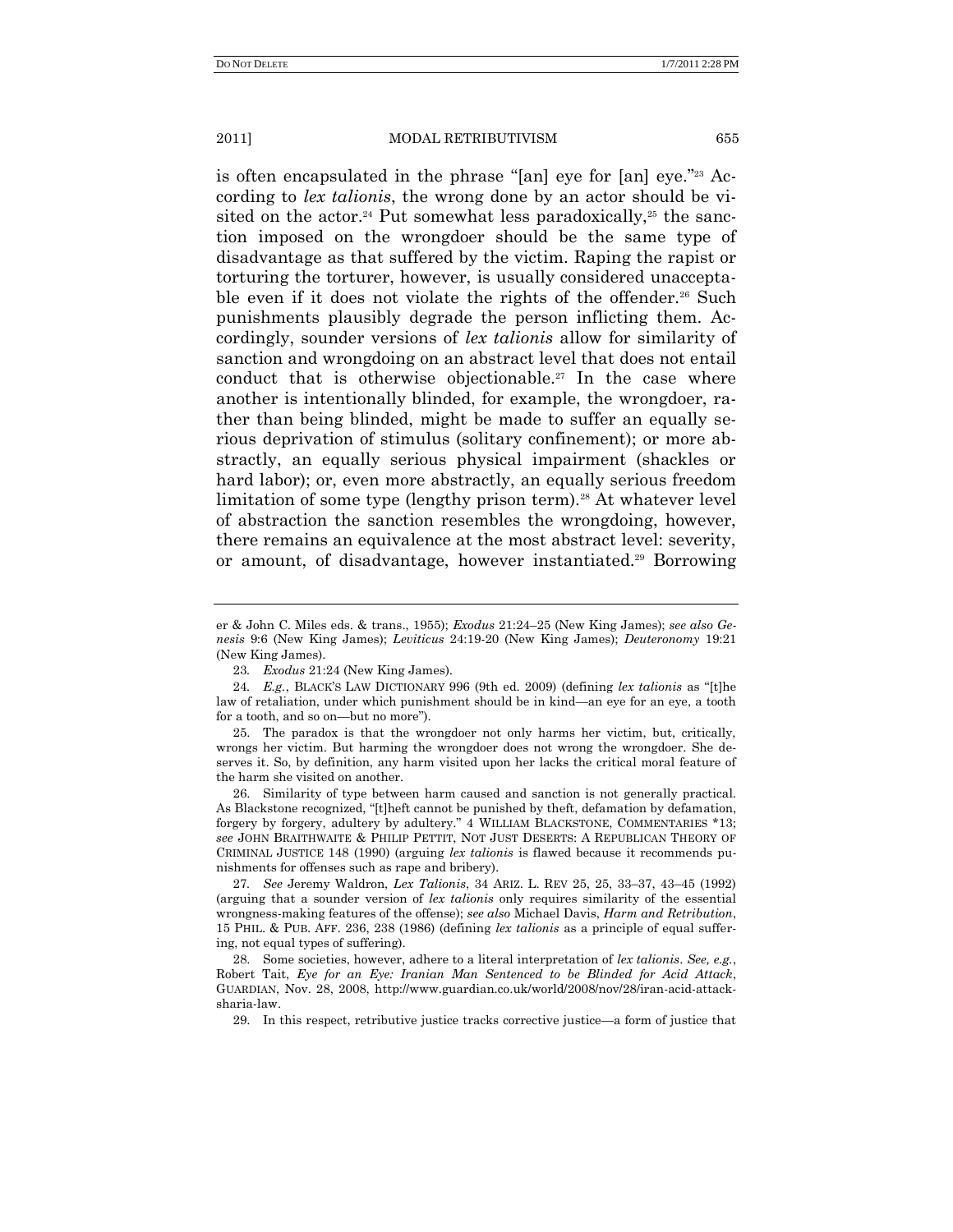from Kant, I shall refer to this idea of equal magnitude, or 1:1 ratio between harm and sanction, as the principle of equality.<sup>30</sup>

I believe that harm-based retributivism, when supplemented with the principle of equality, satisfies the completeness criterion—or at least comes reasonably close. Admittedly, further theoretical work remains. Some theory is needed regarding the level of abstractness at which the sanction must mirror the harm. Possibly this theory is along the lines of "as much as possible given practical limits,  $X$ ,  $Y$ , and  $Z$ ." Likewise, some theory is needed to convert harm caused to years of incarceration or other sanction. Such a theory might provide that a given harm and a term of incarceration were equivalent if the offender, the victim, or perhaps a reasonable person, would be indifferent between them.<sup>31</sup> Other questions still remain; for example, if *A* kills *B*, does executing *A* impose a sanction equal to the harm caused, or must *A*'s life be shortened by the (possibly brief) amount of time *B*'s life was shortened? Nevertheless, because we can envision the lines along which questions might be answered, I judge harmbased retributivism supplemented by the equality principle to satisfy the completeness criterion.

## II. A CRITIQUE OF HARM-BASED RETRIBUTIVISM

This part presents an argument against harm-based retributivism. The strength and interest of the argument is that it is an internal criticism of harm-based retributivism. Rather than seek-

I believe we have stronger and better defined intuitions about. Where a person tortiously injures another or destroys another's property, the ideally just response from the perspective of corrective justice would be for the actor to heal the victim's injuries or recreate the destroyed property—to literally restore the status quo ante. Where this is impractical, monetary compensation is regarded as fair insofar as the amount might restore the victim to his ex ante welfare level.

<sup>30.</sup> In support of the principle of equality, Kant wrote:

What kind and what degree of punishment does public legal justice adopt as its principle and standard? None other than the principle of equality (illustrated by the pointer on the scales of justice), that is, the principle of not treating one side more favorably than the other. Accordingly, any undeserved evil that you inflict on someone else among the people is one that you do to yourself. If you vilify him, you vilify yourself; if you steal from him, you steal from yourself; if you kill him, you kill yourself.

KANT, *supra* note 21, at 138. Crocker adopts Kant's principle of equality as setting the upper limit of just punishment. *See* Crocker, *supra* note 21, at 1061, 1065, 1067–79 (defending "reciprocity" as setting the upper limit of punishment).

<sup>31</sup>*. See* Cederblom & Spohn, *supra* note 6, at 924–25 (recommending such an approach).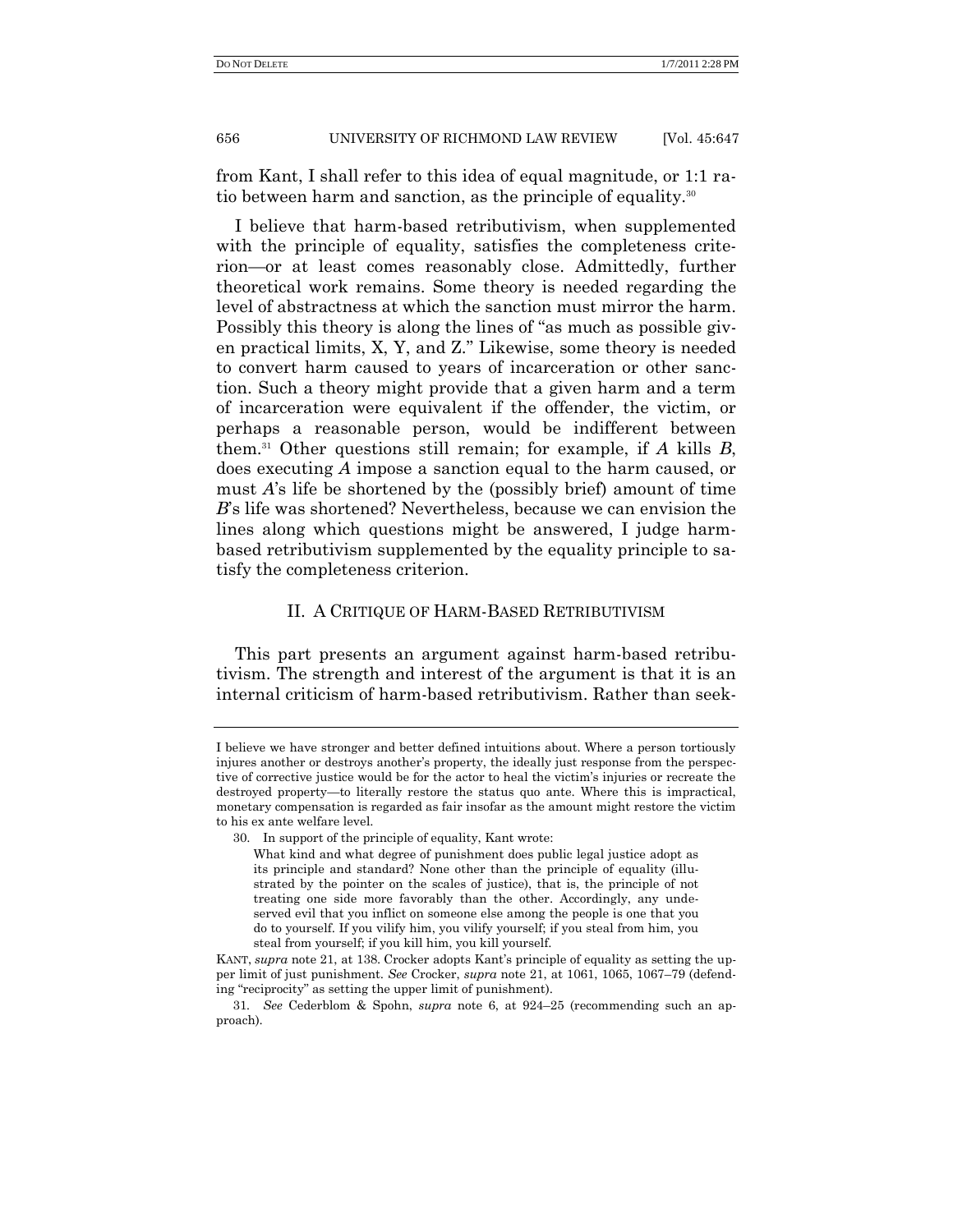ing to dislodge the proponent of harm-based retributivism from her position based on arguments from premises that for many have less intuitive appeal than harm-based retributivism itself, the criticism here attempts to show the difficulty inherent in working through the intuitions that underlie harm-based retributivism. I will show that harm-based retributivism, while perhaps invulnerable from attack by opposing moral intuitions, may be critiqued from what I shall describe as the vantage point of reason.

## A. *Reason, Intuition, and Morality*

Moral questions are neither questions of empirical science nor mathematics. They cannot be settled by experiment or formal proof. Furthermore, argumentation has a limited place. When it comes to moral arguments, it is too easy to admit premises, but deny conclusions when the alleged connection between claims is analogy rather than logic. Rather than experiment, proof, or argument, moral decisionmaking often relies heavily on direct appeal to moral intuitions. Reliance on moral intuitions is especially important when it comes to fundamental issues, such as whether harm—or intent-based—retributivism is right. Sadly, moral intuitions are not distinct, clearly labeled psychological entities with special claims to truth or authority. They are just your/my/our feelings about what is sound, decent, sensible, and just. Such feelings are often an immediate emotional reaction to actual or imagined situations in which the issue directly arises or is indirectly implicated. Sometimes we can say no more than, "Upon reflection, it feels right/wrong to me."<sup>32</sup>

Conceding the importance of moral intuitions, there is a distinct place in moral decisionmaking for reason. To return to the question of the proper proportion between harm and punishment, the principle that the wrongdoing and sanction should be equivalent (an eye for an eye), rather than the principle that, say, the wrongdoing should be 7/9 or 9/7 of the sanction, is supported by

<sup>32.</sup> According to Moore, "We need our emotions to know about the injustice of racial discrimination, the unfairness of depriving another of a favorite possession, the immorality of punishing the innocent. Our emotions are our main heuristic guide to finding out what is morally right.‖ Moore, *supra* note 1, at 189; *see also* Moore, *supra* note 4, at 262 ("It is also difficult to think of some more general, more basic principle with which to justify [harm-based retributivism]—‗causation just matters' seem[s] to be about the only argument one can give.").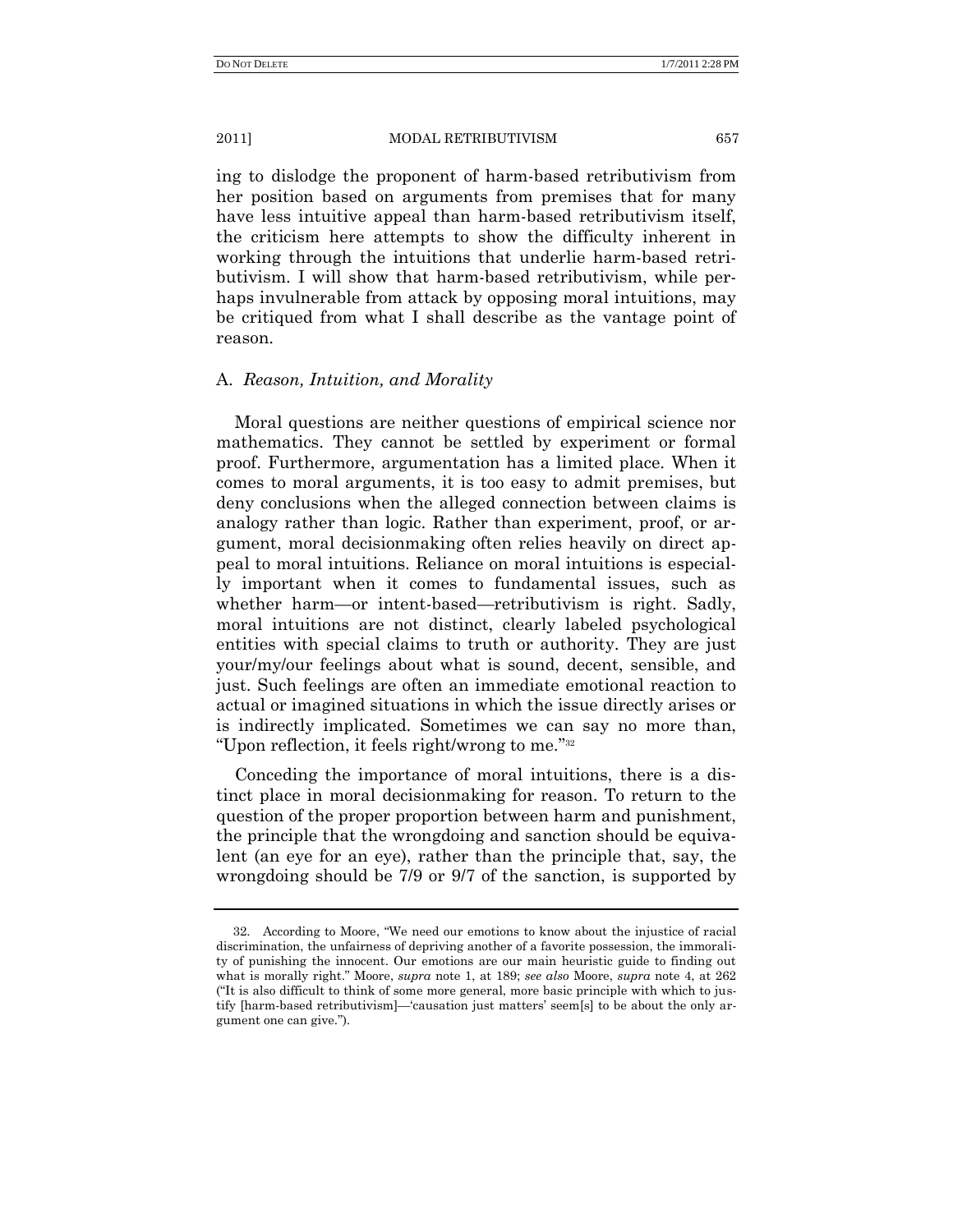reason rather than moral intuition. Seven-ninths or 9/7 of the wrongdoing seems unacceptably arbitrary.<sup>33</sup> It does not seem a plausible candidate for a basic feature of morality. The rules of morality should be principled and nonarbitrary. What counts as principled and nonarbitrary is a matter of reason.

Furthermore, the appeal of the equality principle appears not to derive merely from unmediated moral reactions or an intuitive sense of justice. Equivalence between wrongdoing and sanction is difficult to precisely calibrate. For example, assume that our considered and settled moral intuition is that fifteen years' incarceration is appropriate for a serious instance of kidnapping. What general moral principle does this moral intuition datum support? Given the difficulty of establishing that fifteen years is precisely equivalent to the harm caused by the kidnapping, this intuition seems as consistent with the principle that the sanction should be equivalent to 49/50 of the harm as it is with the principle that harm and sanction should be equal. To the extent that the latter seems a more likely true moral principle than the former, its appeal is not based on a generalization from individual instances of moral reaction (which equally well support very close but distinct principles), but the appeal of an independent principle of reason.

The idea that reason is a faculty for discovering moral truth, and that moral truths have a simple and elegant formulation, not unlike the laws of nature, may strike the reader as discredited Platonism. This article takes no position on the nature of moral truth, whether it exists independent of the human mind, how moral truth claims compare to truth claims about the physical world, or other philosophical issues. Regardless of how these enormously difficult issues are to be resolved, the fact remains that when thinking about questions of justice, we give great deference to considerations of nonarbitrariness, just as we do in other areas. Consider, for example, corrective justice. As retributive justice is the norm that animates criminal law, corrective justice is the norm that animates tort law. Under tort, if *D* wrongfully causes harm to *P*, *D* is liable and *P* is entitled to damages. But if, for example, *D* is responsible for *P*'s broken arm, what damages

<sup>33.</sup> Kant appears to have championed such a position when arguing that *lex talionis* is the only principle that can "specify definitely the quality and the quantity of punishment," as "all other principles are fluctuating and unsuited." IMMANUEL KANT, THE METAPHYSICS OF MORALS 106 (Mary Gregor ed. & trans., Cambridge University Press 1996) (1797).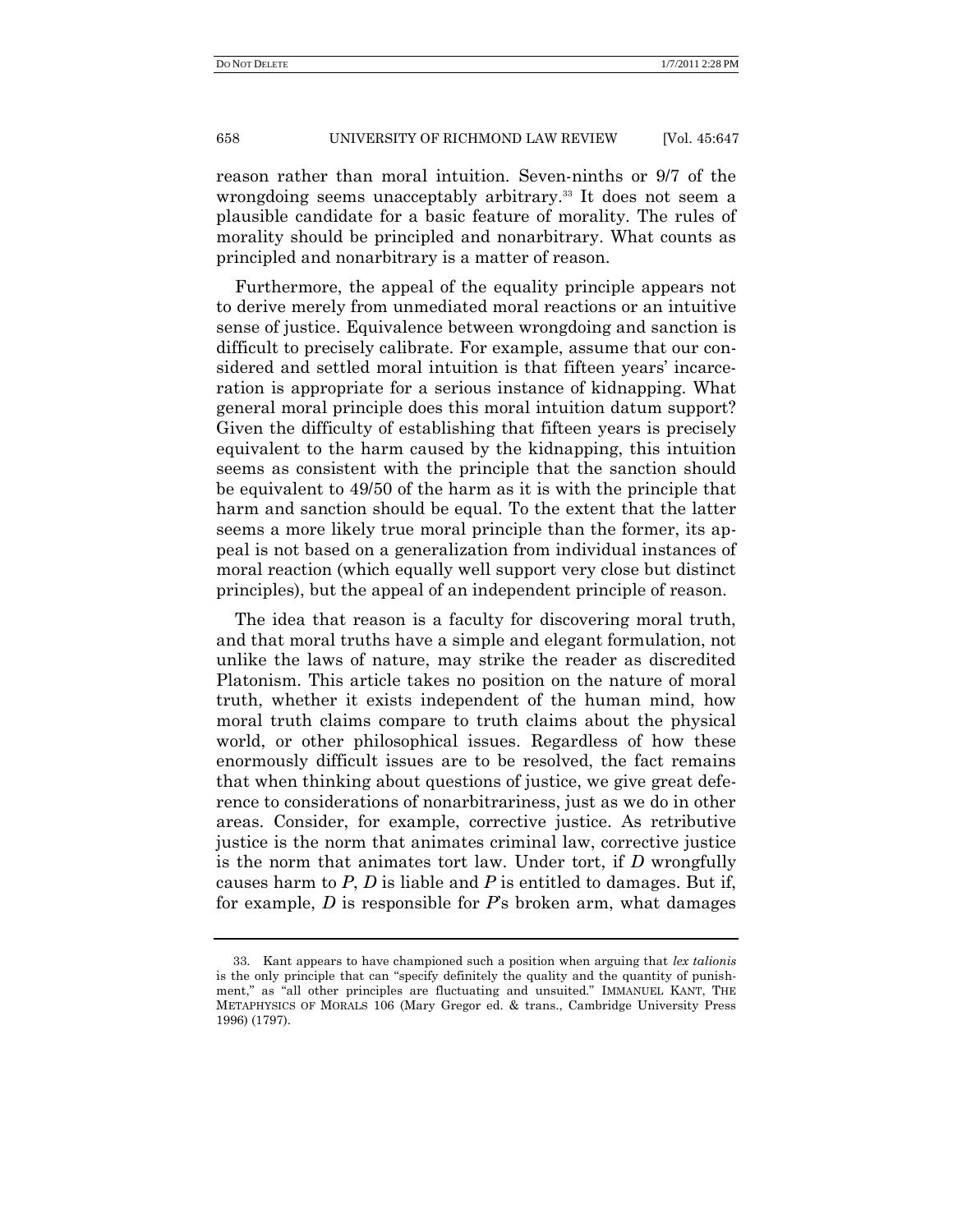does *P* deserve? A payment equivalent to 7/9 or 9/7 of the harm suffered? Because pain and suffering cannot be directly translated into dollars and cents, again it makes little sense to claim that the principle that the damages should be equivalent to the harm is simply a generalization of visceral ideas about what is just in specific cases, or to approach the question of the proper amount of damage through intuitions unmediated by the general principle that the amount of compensation should be equivalent to the harm. This principle, as opposed to the principle that a tort victim should receive compensation equivalent to 7/9 or 9/7 of the harm suffered, appeals to reason and seems a candidate for a fundamental principle of justice.

Few this side of Immanuel Kant believe that reason alone can decide moral controversies, such as the perennial debate between harm-based and intent-based retributivists. But the arbitrariness of a moral theory can be a strong objection to that moral theory as, for example, arbitrariness was a strong objection to the theory that the proportion of harm to sanction should be 7:9. Reason thus not only can supplement moral intuitions at the margins in specific cases, it can at least sometimes, if not identify the correct moral theory, disqualify incorrect ones.

# B. *The Problem of Attempts*

Having hopefully laid the necessary groundwork, I now begin the substantive part of the argument.

## 1. The Basic Problem

Consider the following possible objection to harm-based retributivism:

According to the most plausible version of harm-based retributivism, the amount of harm culpably caused should equal the severity of the sanction (however magnitude of harms and sanctions should be measured). According to harm-based retributivism, what should the sanction be for intended harm that does not result in harm? This is the problem of punishing attempts. Obviously, a sanction equal in severity to the harm intended cannot be the answer since the defining feature of harm-based retributivism is that harm matters to desert and a sanction of equal severity is what would be imposed had the harm occurred. Alternatively, no sanction at all, though principled, is not an intuitively acceptable position. It does not seem right that a person who tries to cause perhaps a grievous harm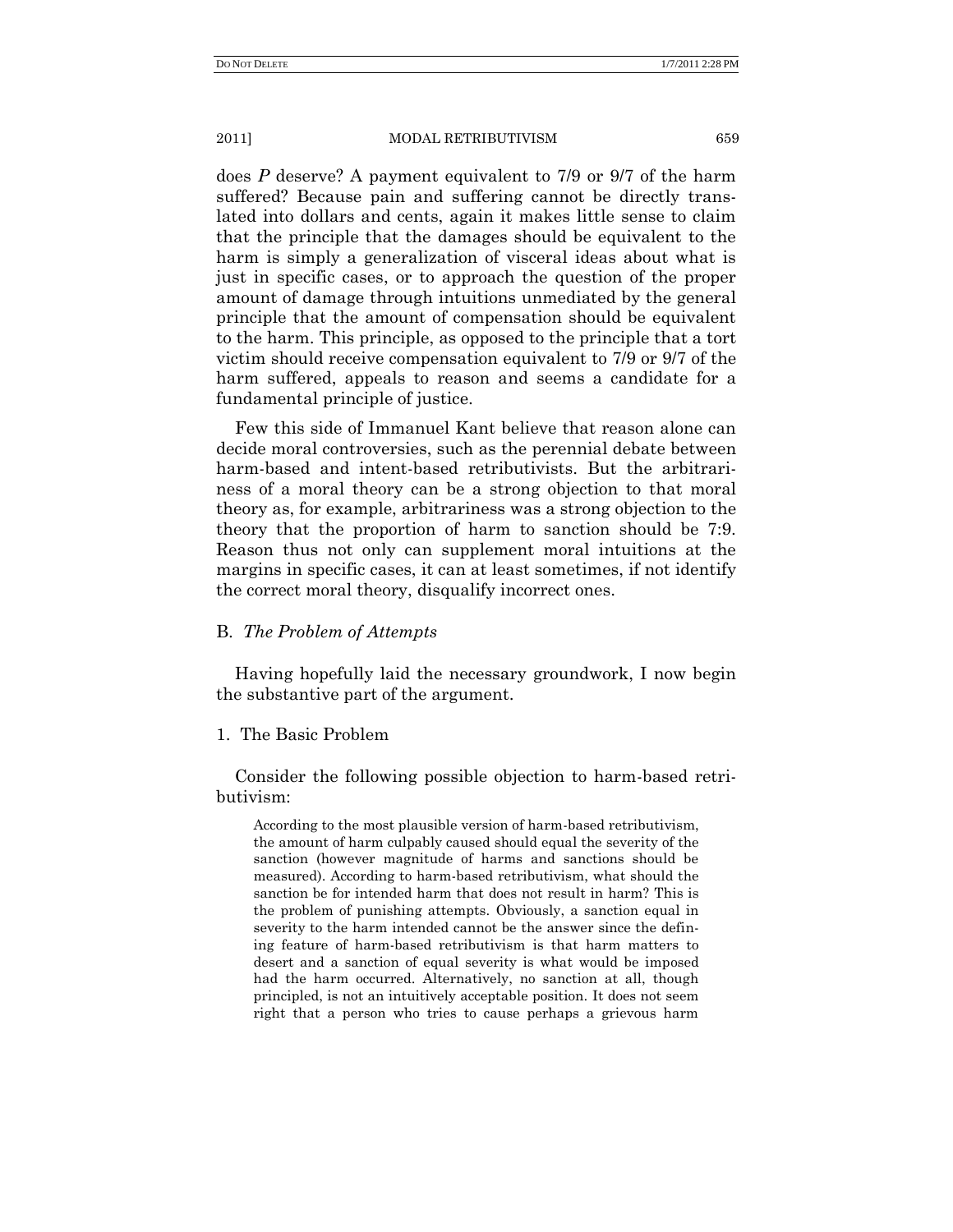should always go scot-free. No harm-based retributivism proponent has espoused the position that those who attempt to cause harm but "luckily" fail should thereby be free from all punishment. Finally, any sanction between one equal to the harm and no sanction—for example, a sanction equivalent to 7/9 of the harm intended—seems unacceptably arbitrary. The punishment people deserve in the absence of caused harm seems like a basic question of morality. Yet a 2/9 "failure discount" for cases where no harm is caused simply does not seem like a plausible candidate for a basic principle of morality. Other discounts seem equally arbitrary.<sup>34</sup> Harm-based retributivism is stuck when it comes to punishing attempts.

How should this objection be met?

#### 2. Some False Starts

The amount of punishment for an attempt should not be arbitrary. Yet any fixed ratio between the sanction for attempt and the substantive offense seems, from a moral perspective, arbitrary. Accordingly, an attractive approach to fixing the level of sanctions for attempts is varying the failure discount based on some morally relevant feature of the attempt. The criminal justice system might then set that level of punishment for the attempt based on the factor itself or—where it is too difficult to determine the degree to which the factor is present—the level of punishment for the attempt might be set based on some average presence of the factor. Below four arguably morally relevant features of attempts are considered.

#### a. Proximity to Completeness

Criminal law distinguishes between mere preparation, for which there is not attempt liability, and perpetration, for which there is.<sup>35</sup> Traditionally, common law jurisdictions would subject to attempt liability only those actors who were sufficiently close to completing the offense they intended to commit.<sup>36</sup> Proximity to

<sup>34.</sup> Some criminal codes establish that the minimum and maximum penalties for attempts are 1/2 the minimum and maximum of the consummate offense. *See, e.g*., GA. CODE ANN. § 16-4-6(b) (2007). One-half is less arbitrary than 7/8, but still seems unacceptably arbitrary because 1/2 is not linked to any general moral theory, nor is it a familiar constant in the moral universe.

<sup>35</sup>*. See, e.g.*, DRESSLER, *supra* note 4, §§ 27.02[B], 27.06[A].

<sup>36</sup>*. See id*. § 27.02[D]; *see also* WAYNE R. LAFAVE, CRIMINAL LAW § 11.2 (4th ed. 2003).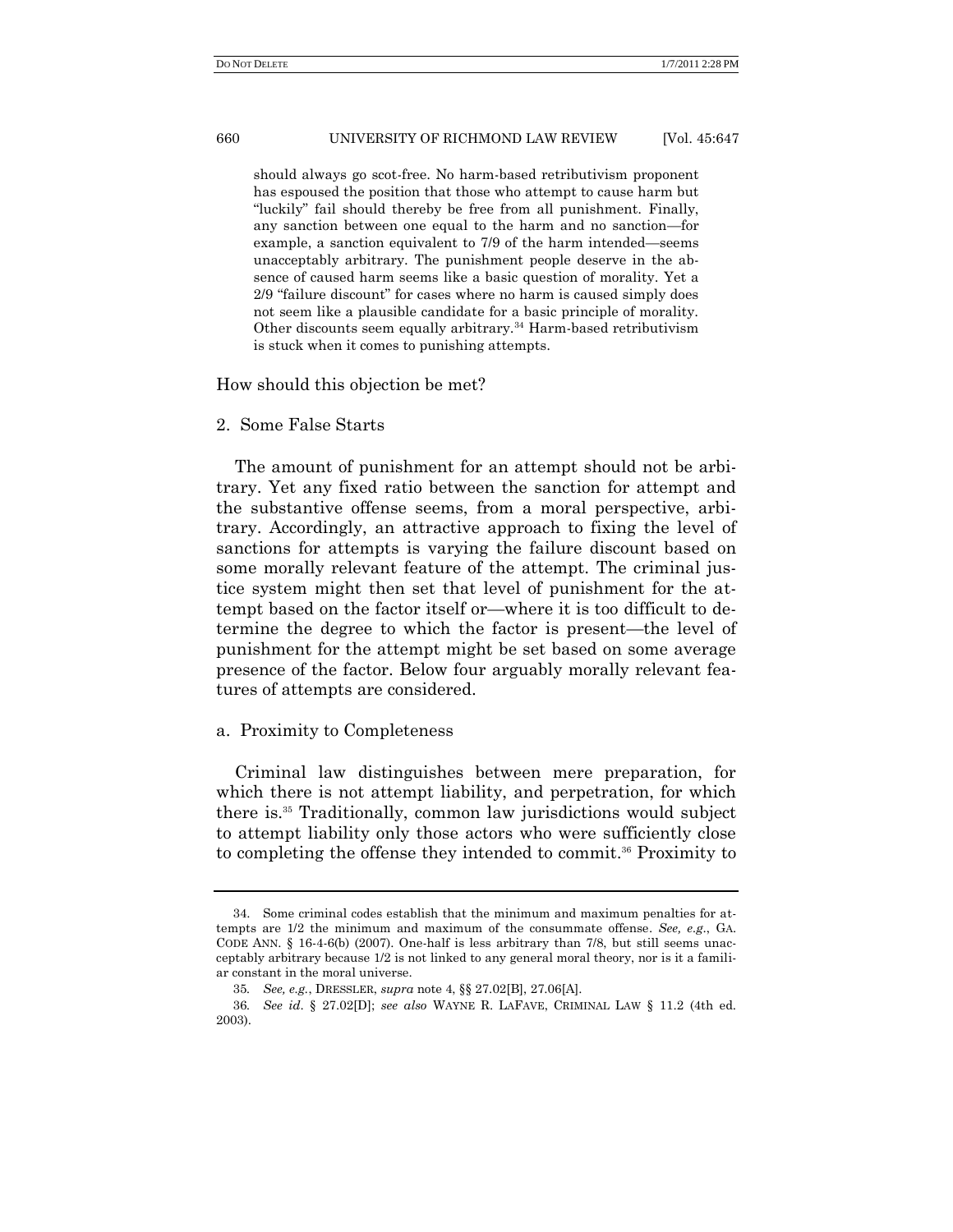completeness is arguably morally relevant. Thus, one idea would be for the punishment for attempt to be based on a sliding scale, where the closer the wrongdoing to completion, the greater the sanction. If an actor were halfway to completing an offense that would result in harm *H*, she might be subject to a sanction of *H*/2. The problem with this approach is that it is not clear how such an approach might be implemented on a principled basis. What does it mean to be halfway to completing an offense? There seems no plausible metric available for measuring closeness to completing an offense for moral purposes. Miles and hours seem a wholly arbitrary measure of closeness to completion.

## b. Intensity of Desire

Criminal law also requires that an actor, in order to be liable for an attempt, intend to commit a substantive offense.<sup>37</sup> It seems clear that the moral justification for punishing a person for an attempt is closely tied to the fact that the actor's conduct was intended to harm another. Intent is generally bivalent: a result is either intended or it is unintended. Yet in some contexts, it is coherent to speak of degrees of intent. One person may intend to reach a goal more than another in the sense that one actor has a stronger desire to achieve the goal than another actor. A potential theory of punishment for attempts is that the magnitude of the sanction that an actor deserves for an attempt should be a function of the strength of the actor's desire that the attempt succeed—the greater the strength, the greater the deserved punishment. This would allow the actor's punishment to vary with the magnitude of a morally critical feature of the attempt. It is at least plausible that those with a greater commitment to wrongdoing deserve greater punishment. Whatever its appeal, however, the trouble with such an approach is that it does not lead to assigning sanctions for punishments in a nonarbitrary way. Suppose *A* and *B* independently attempt to kill *V* and fail. Assume that *A*'s desire to kill *V* is twice *B*'s desire in the sense that *A* would invest up to \$2000 to kill *V* and *B* would invest only up to \$1000. What sanctions should they receive for attempted murder? Even if *A* should be punished twice as much as *B*, critically we are given no guidance on absolute punishment level.

<sup>37</sup>*. See, e.g.*, DRESSLER, *supra* note 4, §§ 27.02[B], [D], 27.05[A].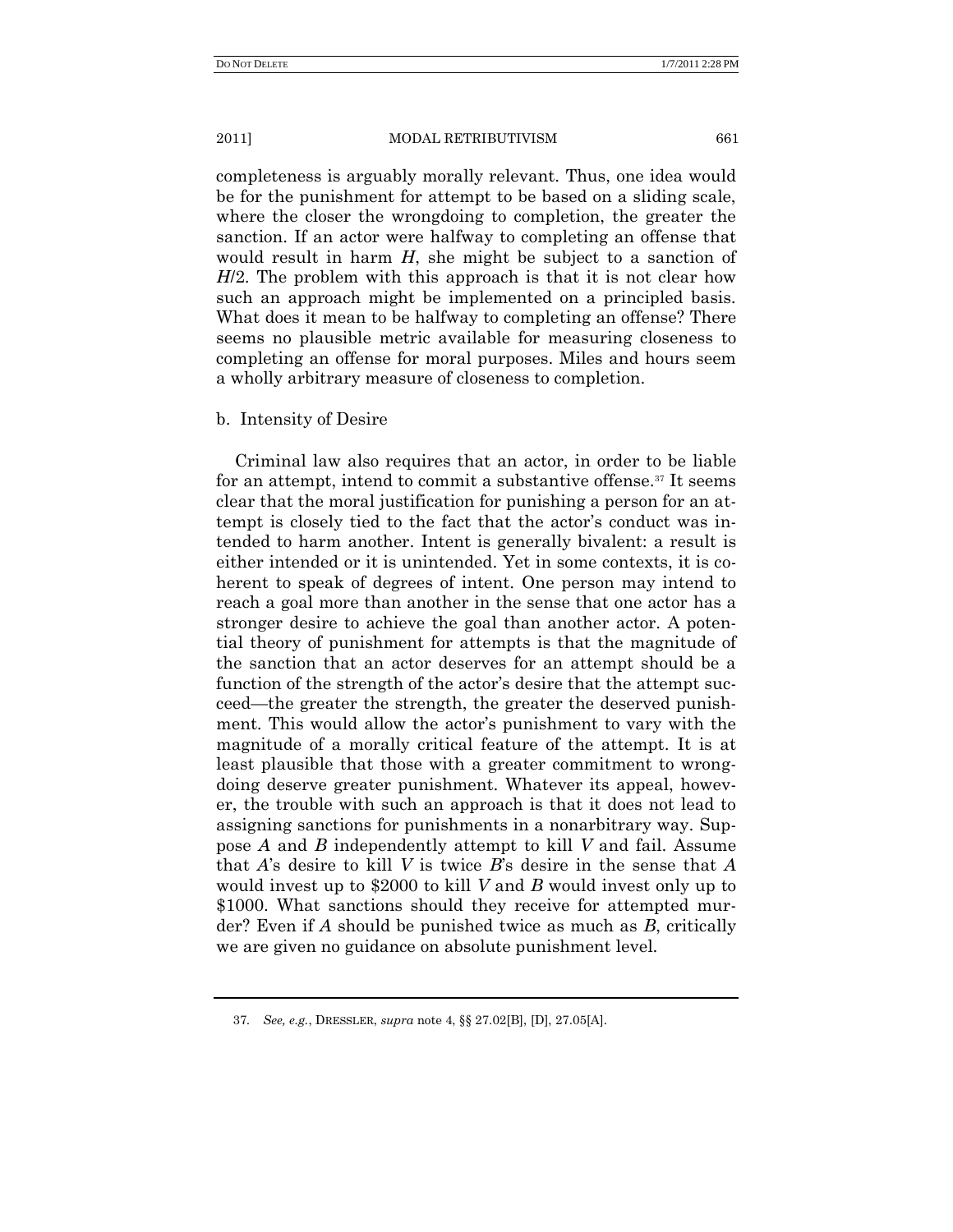#### c. Secondary Harms

A third possible determinant of the sanction level for attempts might be the "secondary harms" associated with the attempt. The primary harm associated with an offense is the harm that definitionally must occur for the offense to exist—for example, in the case of murder, the death of another person. Even in cases of failed attempts, however, society is usually harmed to some degree. Sometimes a would-be victim is aware of or learns of the attempt and suffers fear, anxiety, or other psychological harm. Sometimes members of the community learn of the attempt and suffer some sort of vicarious emotional harm or they expend resources to protect themselves against similar crimes. Other times other persons are emboldened to act in similar ways. These sorts of harms are secondary. The harm-based retributivism proponent might fasten onto such harms as providing both the moral basis for punishing failed attempts and the measure of sanction as well.<sup>38</sup> A nonarbitrary theory of the punishment of attempts is that the sanction should be equal in severity to the secondary harm caused.

The difficulty with this theory is that it is far from clear that it justifies punishment levels at anywhere near the level that intuitively is thought proper. Often a failed attempt will result in no or minimal harm to society. Furthermore, even when a secondary harm occurs, it is usually unintended, frequently unforeseen, and sometimes unforeseeable. Accordingly, the actor probably deserves substantially less punishment for causing these harms than if the harms were intended. Thus, looking to these harms as a basis of punishment does not seem to get the harm-based retributivism proponent where she wants to go.

<sup>38</sup>*. See* Lawrence C. Becker, *Criminal Attempt and the Theory of the Law of Crimes*, 3 PHIL. & PUB. AFF. 262, 271 (1974) (arguing that attempts should be punished as severely as consummate crimes because both cause the same amount of social harm); *see also* DUFF, *supra* note 4, at 134 (identifying the prevention of secondary harms as a justification for attempt liability); JEROME HALL, GENERAL PRINCIPLES OF CRIMINAL LAW 218–19  $(2d$  ed. 1960) (identifying the harm of inchoate crimes with "apprehension aroused" and increased risk of other crimes).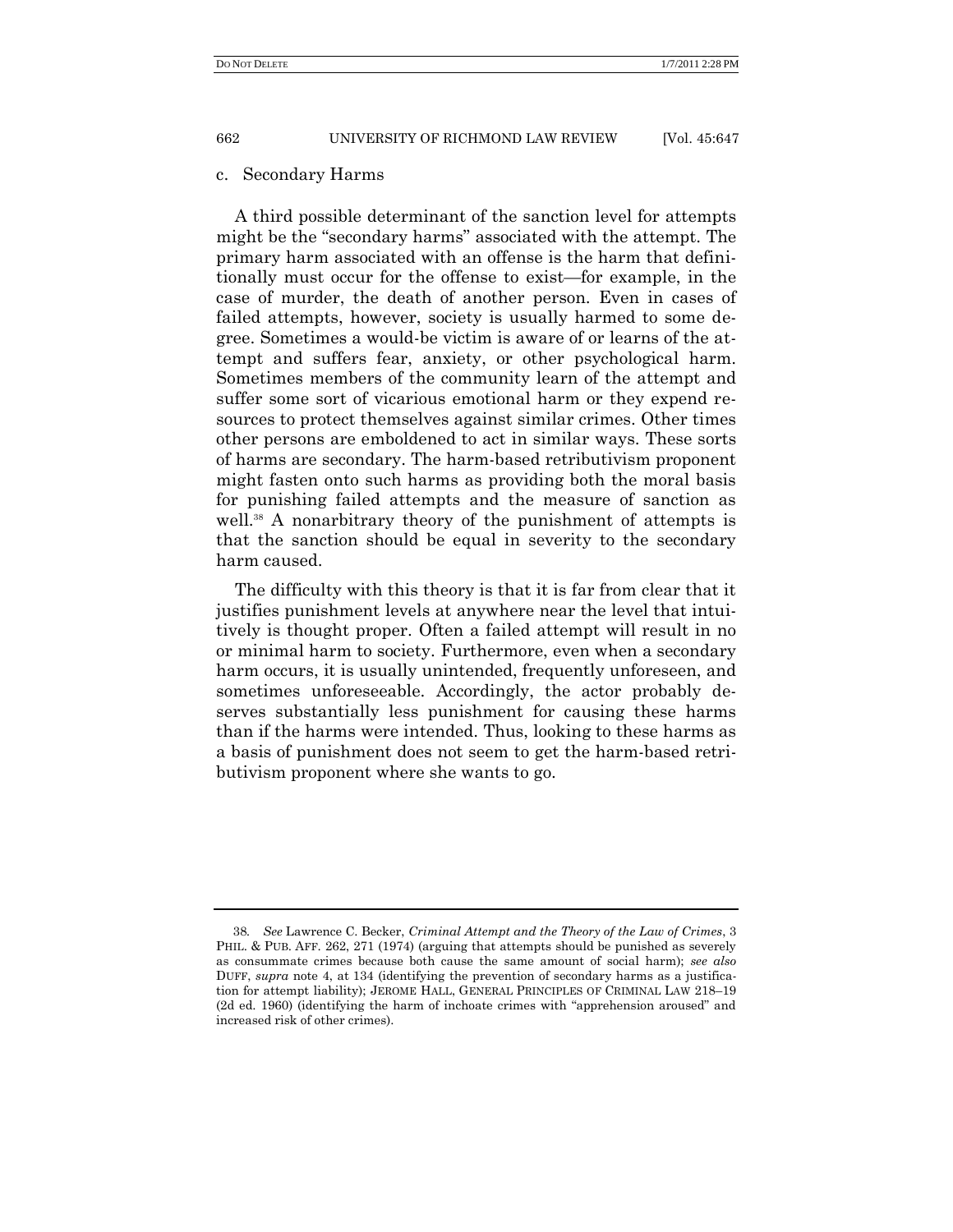d. Unfair Advantage

Michael Davis has developed an elaborate theory for determining the just punishment for a criminal offense.<sup>39</sup> Davis's theory focuses not on the harm done by the criminal act, as does *lex talionis*, but on the unfair advantage the offender secures by engaging in the act.<sup>40</sup> Davis argues that unfair advantage should be understood by reference to a hypothetical market in which licenses to commit crimes were sold to the highest bidder; the price of a license corresponds to the unfair advantage secured by a criminal.<sup>41</sup>

Davis argues his theory yields an answer to the question of how attempts should be punished compared to consummate offenses.<sup>42</sup> According to Davis, attempts deserve to be punished at a significant level, yet less than consummate offenses, since licenses to commit attempts will bear a lower market price than licenses to commit consummate offenses.<sup>43</sup> Davis's desert theory, however, is only a theory of the ordinal ranking of offenses.<sup>44</sup> Consequently, it cannot be used to determine a general relationship between the absolute severity of punishment for attempts and consummate offenses, the issue under examination here.

Furthermore, Davis's substantive argument that licenses for attempts will sell at a lower price than licenses for consummate offenses is flawed because it assumes that licenses for consummate offenses are also licenses for attempts and so logically have wider applicability. In fact, many criminal codes contain provisions that distinguish the requirements, and therefore the penalties, for consummate offenses and attempts.<sup>45</sup> Based on these

<sup>39</sup>*. See* MICHAEL DAVIS, *How to Make the Punishment Fit the Crime*, *in* TO MAKE THE PUNISHMENT FIT THE CRIME 69 (1992).

<sup>40</sup>*. See* Davis, *supra* note 27, at 240.

<sup>41.</sup> Michael Davis, *How to Make the Punishment Fit the Crime*, 93 ETHICS 726, 742– 46 (1983).

<sup>42</sup>*. Id.* at 744 n.18.

<sup>43</sup>*. See id.* 

<sup>44.</sup> Michael Davis, *Criminal Desert and Unfair Advantage: What's the Connection?*, 12 L. & PHIL. 133, 140 (1993).

<sup>45</sup>*. See, e.g.*, 18 U.S.C. § 2332(a)–(b) (2006) (distinguishing between penalties for the consummated offense of murder of a United States national outside of the United States from an attempt of such murder); MICH. COMP. LAWS ANN. § 750.92 (West 2004) (defining attempts to exclude the successful commission of an offense). *Compare* VA. CODE ANN. § 18.2-32 (Repl. Vol. 2009) (defining punishment for first and second degree murder), *with*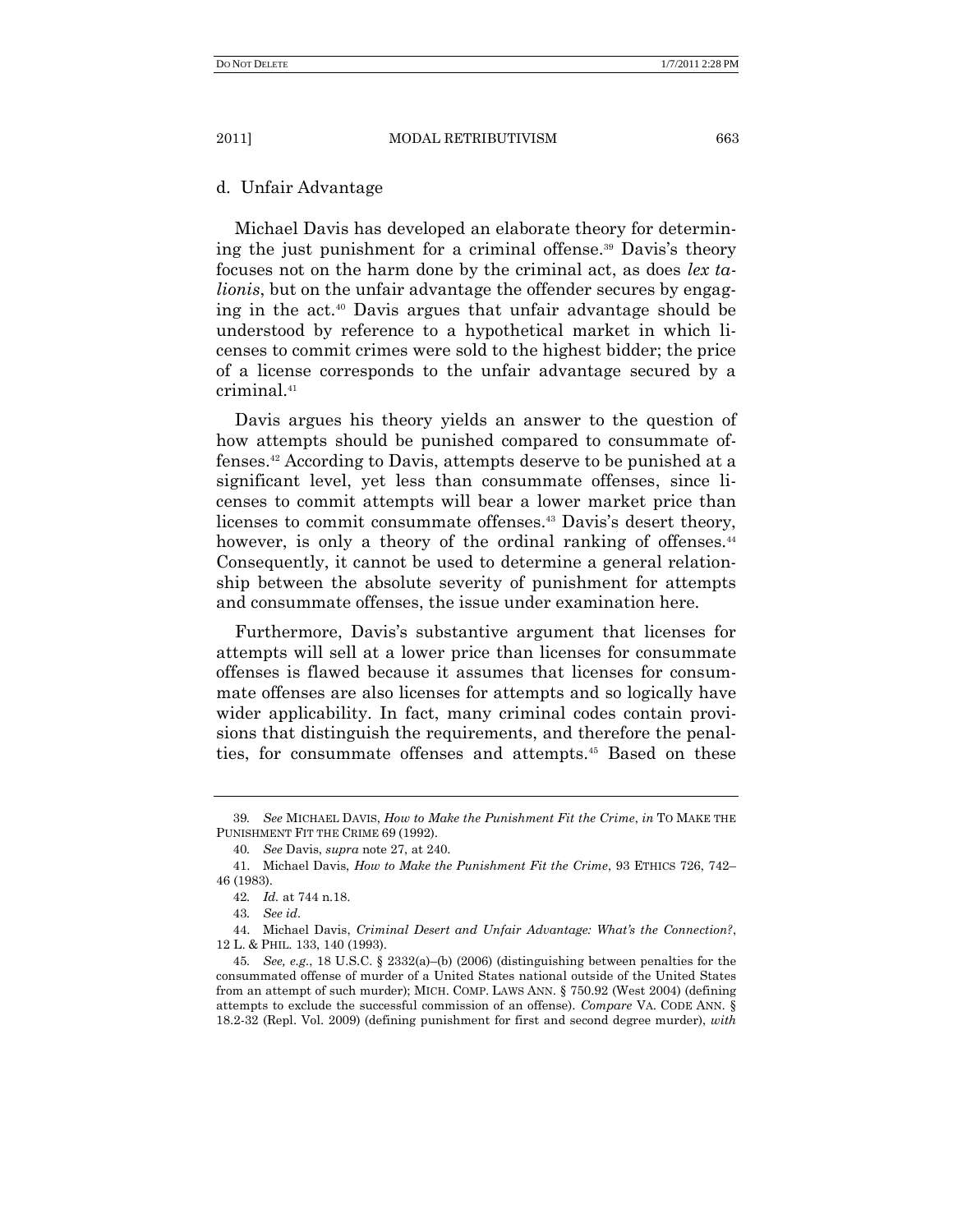provisions, attempts and consummate offenses function as nonoverlapping crimes. Essentially, attempts are unsuccessful efforts to commit crimes and consummate offenses are successful efforts. A license to engage in a consummate offense would not provide the right to engage in an attempt any more than a license to commit burglary would provide a right to commit bribery. Thus, for an offense where failure was more common than success, a license for an attempt, being more useful, might command a higher price than a license for the consummate offense, implying a higher penalty is deserved. Such a result, however, is wildly out of conformity with actual practice and intuitions.

## 3. The Risk Response to the Basic Problem

## a. The Basic Idea

One natural move open to harm-based retributivists at this juncture is to look to the riskiness of conduct. The riskiness of conduct might be thought to ground its wrongfulness analogously to the way that the harmfulness of conduct may ground its wrongfulness.<sup>46</sup> Risk, as I shall use the term, is an epistemic concept measuring the subjective likelihood that a harm will occur.<sup>47</sup> It is plausible to think that we have a moral duty not to engage in conduct which we believe risks harming another, and that this duty is violated when one engages in such conduct, even in cases where the risk does not materialize as harm. For example, one can imagine a hypothetical story of people contracting not to engage in conduct the actor perceives as risking another's interests for two reasons: first, such conduct often results in harm and so is not favored; second, risk-creating conduct (as opposed to conduct actually resulting in harm) is conduct people can directly control whether they are engaging in it or not. Such a hypotheti-

*id.* § 18.2-26 (defining punishment for attempted noncapital felonies). Likewise, many criminal codes prohibit in cases of a completed offense conviction for attempting the offense as well. *See, e.g.*, MODEL PENAL CODE § 1.07(1)(b) (1962).

<sup>46.</sup> The idea that risk imposition is analogous to harm creation has been explored by Claire Finklestein, who defends the claim that exposure to risk is itself a harm. Claire Finkelstein, *Is Risk a Harm*?, 151 U. PA. L. REV. 963, 973 (2003). According to Finklestein, ―[A]gents have a legitimate interest in avoiding unwanted risks.‖ *Id*. at 966.

<sup>47.</sup> *Id.* at 973 ("[T]he subjective, or 'epistemic,' interpretation maintains that there is no such thing as an objective measure of probability. . . . [A]lthough an agent's degree of belief will be based on real observations he can make, likelihoods cannot be a matter of objective facts.‖).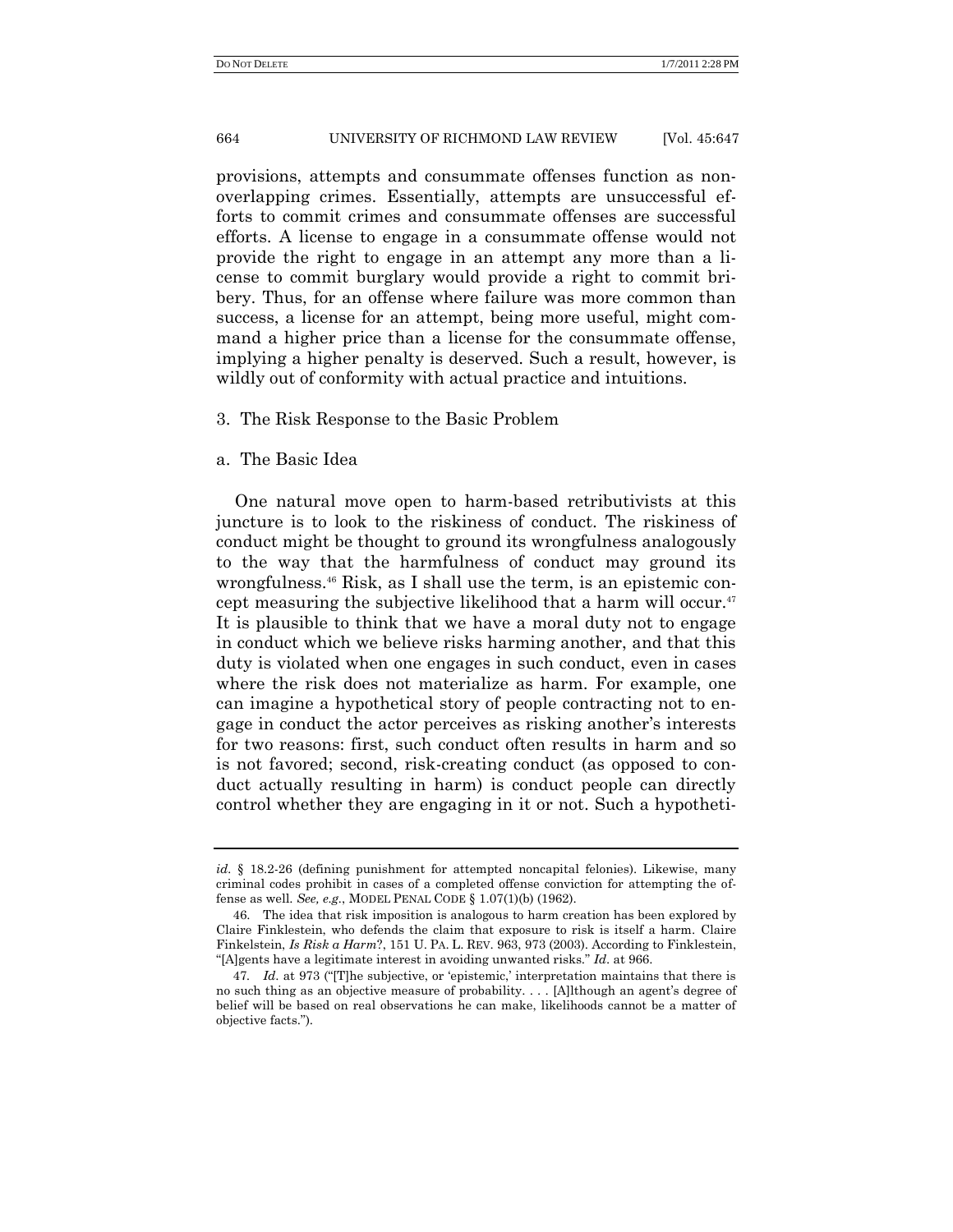cal agreement might be thought to inform our actual moral obligations.<sup>48</sup> Acting inconsistently with such a hypothetical agreement could be considered an instance of wrongdoing, perhaps not as severe as actually causing harm, but wrongdoing nonetheless.

Once engaging in risky conduct is identified as wrongdoing, it is but a short step to the position that the severity of the sanction should be a function of the level of the risk and the magnitude of the harm risked. Multiplication of the risk *R* by the amount of risked harm *H* seems the simplest and most intuitively appealing way of reckoning the sanction based on risk and harm. We frequently multiply likelihood by payoff to assess the value of a course of conduct, for example being indifferent between a .6 chance of a gain in welfare *W* and a .3 chance of a gain in 2*W*. 49 Thus, where an actor intends to cause harm *H* and engages in conduct that the actor believes has a .8 chance of success, the actor might be subjected to a sanction of magnitude .8 *x H*. <sup>50</sup> Rational actors who engage in conduct to achieve some harm (an attempt) believe that the conduct has some chance of success otherwise they would not engage in it to achieve their end. They also believe the chance of success is less than 100% because they know the future is always contingent and can never be predicted with certainty. Thus, they assess the chances of their success as greater than 0% and less than 100%. If the sanction for trying to cause a harm *H* through conduct with a subjective likelihood of success *R* was punished by a sanction of magnitude *R x H*, attempts would always be punished, and would always be punished

<sup>48.</sup> Rawls's famous argument for the legitimacy of democratic institutional structures based on their selection behind a "veil of ignorance" is an example of an appeal to hypothetical agreements. *See* JOHN RAWLS, A THEORY OF JUSTICE 118–23 (Harv. Univ. Press rev. ed. 1999); *see also* THOMAS HOBBES, LEVIATHAN 128–29 (A.P. Martinich ed., Broadview Press 2005) (1651) (emphasis omitted) ("I authorize and give up my right of governing myself to this man, or to this assembly of men, on this condition: that thou give up thy right to him, and authorize all his actions in like manner."); PHILIP PETTIT, REPUBLICANISM: A THEORY OF FREEDOM AND GOVERNMENT 63 (1997) (arguing that the theory of social contract is still valid, but that the absence of rebellion against a social contract, not consent of the ruled, is the only legitimacy that such a contract has).

<sup>49</sup>*. See, e.g*., Nicolas Gisiger, *Risk-Neutral Probabilities Explained* 11 (Working Paper, 2009), *available at* http://ssrn.com/abstract=1395390.

<sup>50.</sup> An analogous approach is taken by Crocker. He takes the position that an act can be wrongful by virtue of the objective risk it imposes on society. On this assumption, he argues that "an offense creating a risk of  $1/n$  of concrete harm *h* imposes a harm of  $h/n$ ," which sets the upper limit of the punishment that may be justly imposed on the actor. Crocker, *supra* note 21, at 1084. Likewise, Alexander and Ferzan advocate discounting expected harm by probability in this manner when calculating deserved punishment. ALEXANDER & FERZAN, *supra* note 5, at 282–83.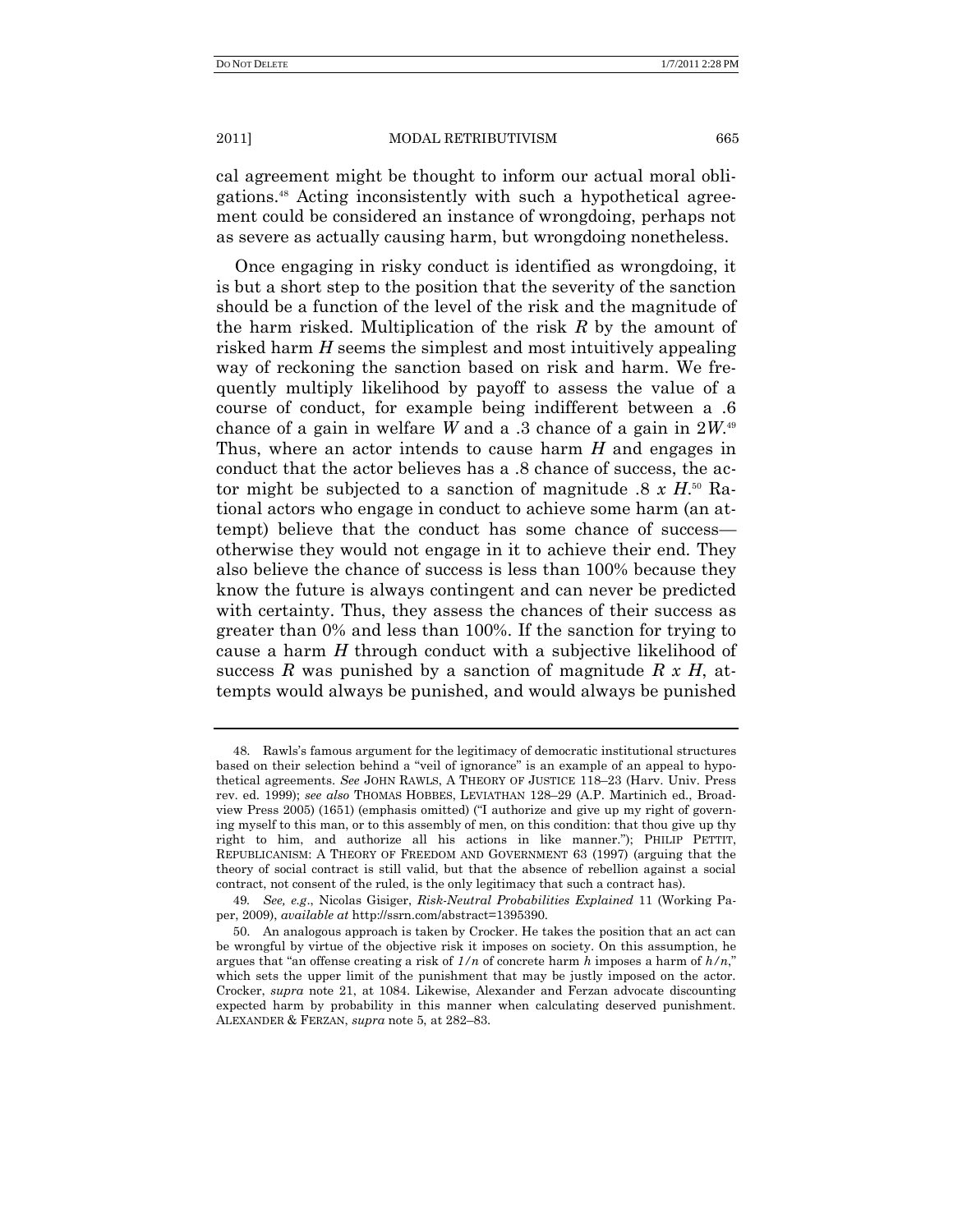less than in cases where the intended harm was actually achieved. Although what I shall call the "harm/risk" theory of punishment does not have the simplicity of the original harm theory, it has the virtue of providing a relatively principled, intuitively acceptable answer to the question of what the punishment differential should be between wrongful acts that result in harm and those that do not. The differential should strictly depend on the riskiness of the acts that do not produce harm. It also, of course, yields the result, consistent with the standard version of harm-based retributivism, that unsuccessful attempts are punished less than consummate offenses because *R x H* will be less than *H*.

# b. Problems with the Risk Response

Despite its ability to yield specific punishment recommendations, the harm/risk theory sketched above is unsatisfactory. One problem appears in the following relatively specialized case. Compare *A*1 and *A*2. *A*1 intends to kill *B*1, engages in conduct that subjectively has a 100% chance of causing *B*1's death, and so causes *B*1's death. *A*2 intends to kill *B*2, engages in conduct that subjectively has a 100% chance of causing *B*2's death, but fails to cause *B*2's death. Under the harm/risk-based theory described above, the sanctions for *A*1 and *A*2 would be the same—a sanction equivalent to *H*. Such a result, however, fails to reflect the core intuition of harm-based retributivism: that results matter. Thus harm/risk-based retributivism does not seem to be a fully consistent elaboration of harm-based retributivism.

I do not consider the problem above to be so serious that the harm-based retributivist must reject the harm/risk theory and be left without a theory of punishment for attempts. First, cases where the risk of harm is 100% are rare. It is not clear that it is ever rational to assign a 100% chance to any future event occurring. Second, cases where the risk of harm is perceived as 100% and the harm is not realized are even rarer. In most cases where a person is certain that something will happen, it in fact happens. Perhaps moral intuitions simply break down in such exceptional cases and the lack of a punishment differential between *A*1 and *A*2 can be swallowed by the harm-based retributivist as just an isolated exception to his theory.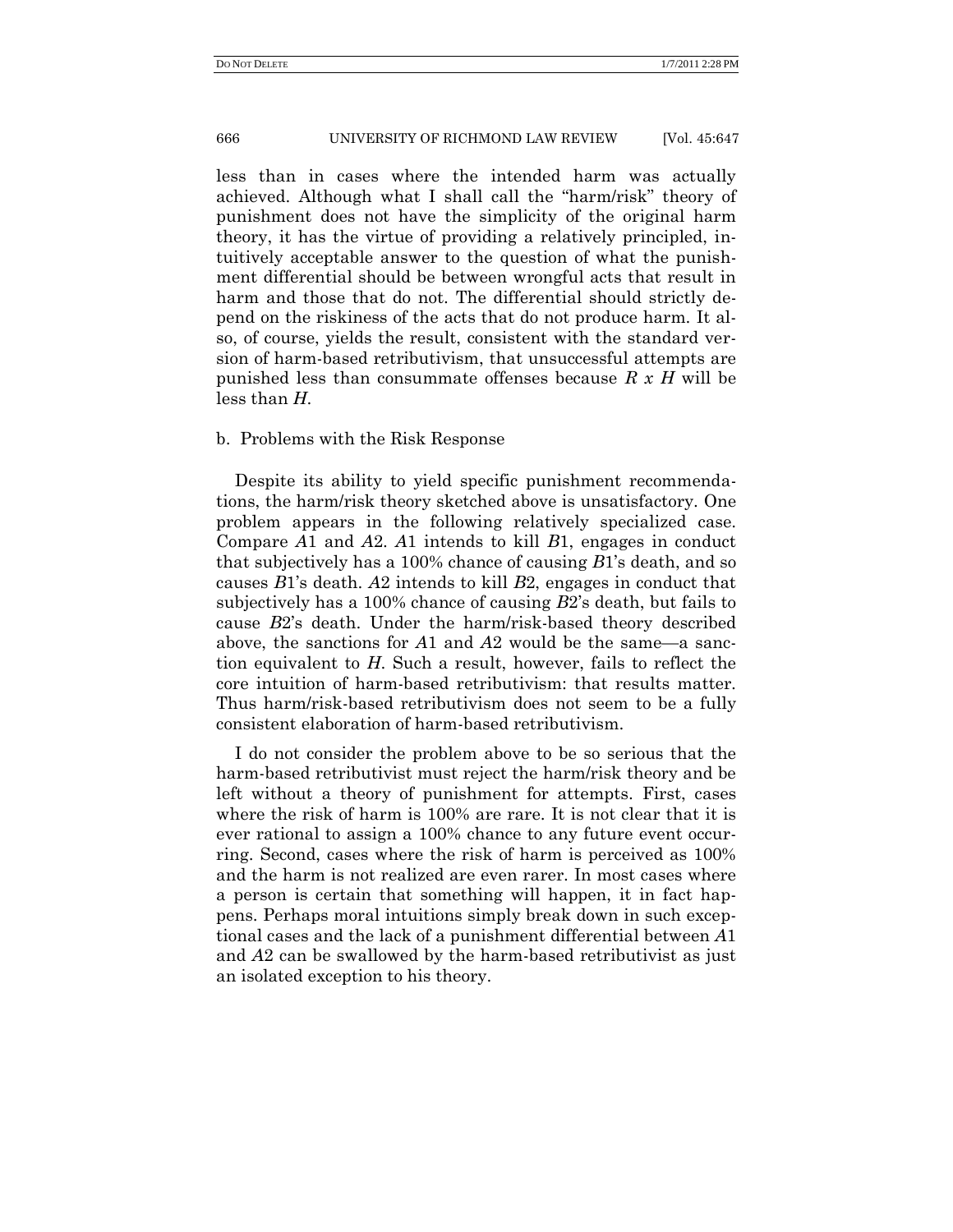There is, however, a more general problem for the harm-based retributivist who wishes to look to risk as the basis of a principled theory of punishment for attempts. The flaw is that the theory cannot be consistently elaborated in a way to handle other categories of putatively punishable acts. For example, what sanction is appropriate in cases of recklessly caused and recklessly risked harm? A harm is recklessly caused when an actor who does not intend to cause the harm knowingly creates a risk of the harm and the risk is realized.<sup>51</sup> A harm is recklessly risked when the risk is not realized. The offense of reckless endangerment is an example of an offense based on recklessly risked harm.<sup>52</sup>

Consider these four cases where an actor *A* engages in conduct that risks causing a harm *H* (for example, death) to *B*:

|                                          | Harm $H$                                                                      | No Harm                                                                           |
|------------------------------------------|-------------------------------------------------------------------------------|-----------------------------------------------------------------------------------|
| Harm $H$<br>intended:<br>R risk of $H$   | Case 1<br><b>Example: Murder</b><br>Sanction severity: $H$                    | Case 2<br><b>Example: Attempted</b><br>murder<br>Sanction severity: $R x H$       |
| Harm $H$<br>unintended:<br>R risk of $H$ | Case 3<br><b>Example: Reckless</b><br>homicide<br><b>Sanction severity: ?</b> | Case 4<br><b>Example: Reckless</b><br>endangerment<br><b>Sanction severity: ?</b> |

The sanction in Case 1 is based on the theory of equality. The sanction in Case 2 is based on the harm/risk theory. What should the sanction be for Case 4? Per hypothesis, in both Case 2 and Case 4, the same level of risk is created. The difference between the actors in Case 2 and Case 4 is that they have a different attitude toward the perceived riskiness of their conduct. The actor in

<sup>51.</sup> Model Penal Code reckless homicide and common law depraved heart killings are examples of offenses of recklessly caused harm. *See* MODEL PENAL CODE § 210.3(1) (1962). 52*. See id*. § 211.2.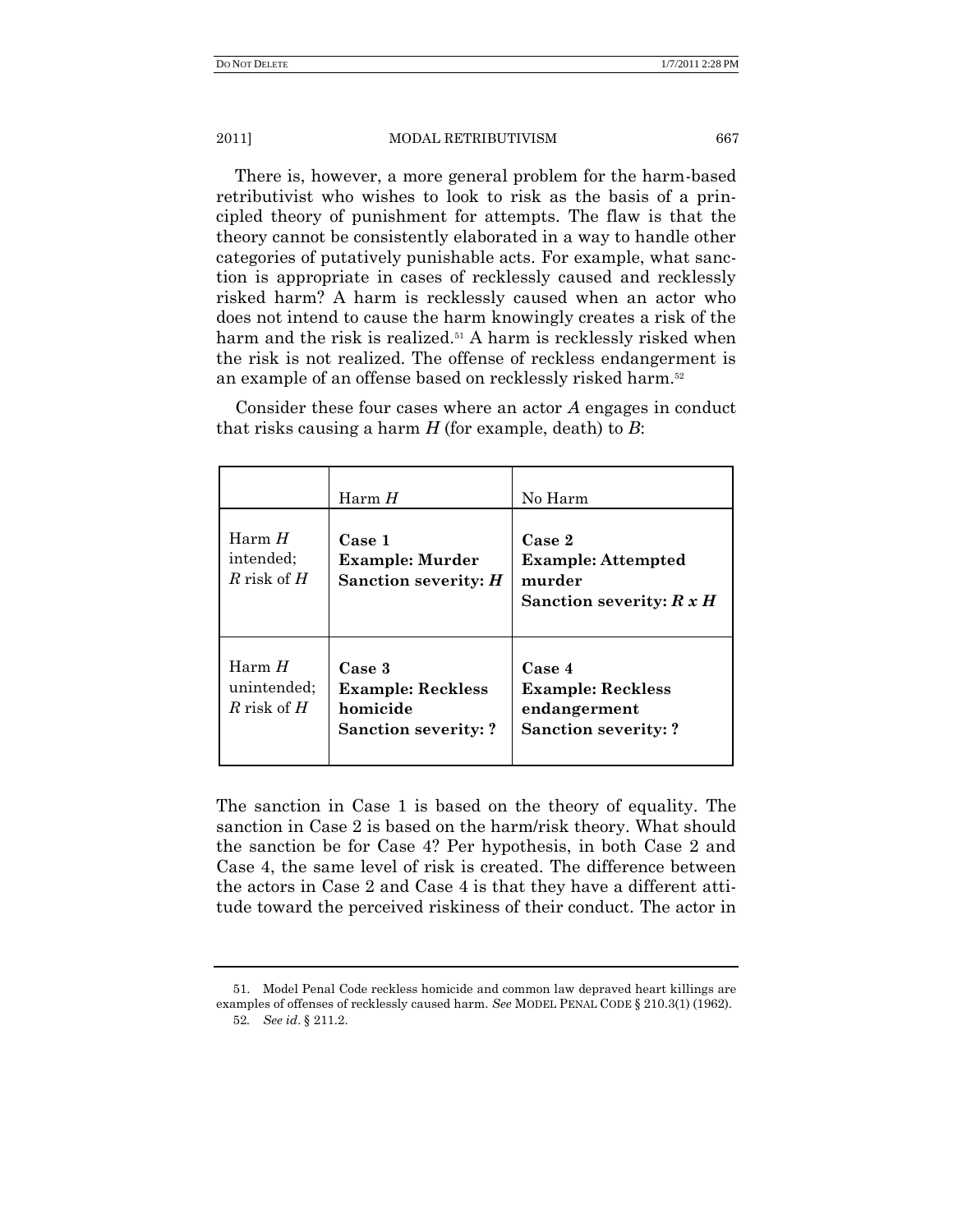Case 2 desires it; the actor in Case 4 does not. Should this bear on their punishment?

In my view, no. In Case 4, *A knows of* the risk of harm to *B* that she creates. For example, *A* drives down a road at a high rate of speed, aware that in doing so there is a risk *R* that a pedestrian will be killed, but has no desire to kill, and has no purpose in creating the risk. (*A* would be as happy if there were no one in the area who was endangered by his speeding.) In contrast, in Case 2, *A purposely* creates the risk to *B*, hoping the risk will be realized. For example, *A* drives down the road at a high rate of speed in order to create a risk that *B*, her enemy, who is standing on the sidewalk, will be killed. The criminal law has traditionally treated purpose and knowledge as functionally equivalent states.<sup>53</sup> For example, engaging in conduct with knowledge that another's death will result and engaging in conduct with the purpose that another's death will result are both murder when death in fact results.<sup>54</sup> Treating purpose and knowledge equivalently is sensible because those who act with purpose and those who act with knowledge have a very high degree of responsibility toward their intended goal and known object. They both fully accept what will occur. Furthermore, consistent with the themes of this article, there appears no principled differential in sanction between those who purposely cause harm *H* and those who knowingly do so. If an actor who intentionally causes harm *H* should suffer a sanction of *H* severity, what is the severity of the harm that should be suffered by an actor who merely knows she will cause *H*? (8/9) *x H*? (7/8) *x H*? I have argued that creating risk may be considered a form of wrongdoing analogous to causing harm. If purposely causing harm *H* and knowingly causing harm *H* are to be treated the same, then it seems to follow that purposely engaging in risky conduct *R* and knowingly engaging in risky conduct *R* should be treated the same. Hence Case 4, like Case 2, calls for a sanction of *R x H*. 55

<sup>53</sup>*. See* LAFAVE, *supra* note 36, § 5.2; *see also* MODEL PENAL CODE § 2.02 cmt. 2 (Official Draft and Revised Comments 1985) (explaining that "the Code draws a narrow distinction between acting purposely and knowingly, [representing] one of the elements of ambiguity in legal usage at the word 'intent").

<sup>54.</sup> MODEL PENAL CODE § 210.2 cmt. 3 (Official Draft and Revised Comments 1980). Under the Model Penal Code, engaging in conduct with the purpose of causing an unlawful result and engaging in the conduct with the belief it "will cause" a prohibited result are both treated as attempts. *Id*. § 5.01(1)(a)–(b) (1962).

<sup>55.</sup> Alexander and Ferzan reach a similar conclusion in the context of developing a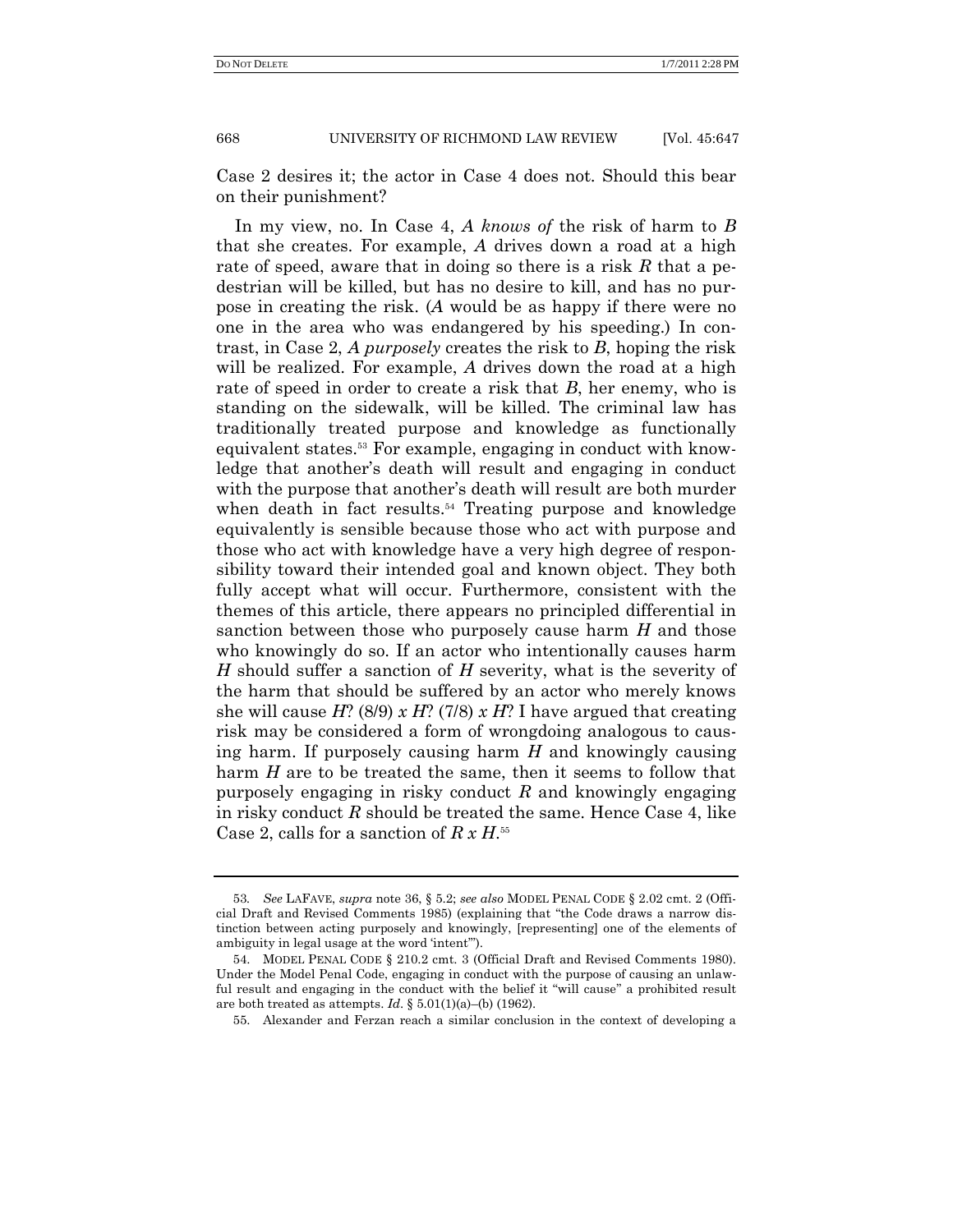But this conclusion leads to a problem. If the actors in both Case 2 and Case 4 deserve a sanction *R x H* (because they are equally responsible for the risk they create), what should the sanction be for Case 3, which is like Case 4, but for the occurrence of the risked harm?

|                                          | Harm $H$                                                                      | No Harm                                                                          |
|------------------------------------------|-------------------------------------------------------------------------------|----------------------------------------------------------------------------------|
| HarmH<br>intended:<br>R risk of $H$      | Case 1<br><b>Example: Murder</b><br>Sanction severity: $H$                    | Case 2<br><b>Example: Attempted</b><br>murder<br>Sanction severity: $R x H$      |
| Harm $H$<br>unintended:<br>R risk of $H$ | Case 3<br><b>Example: Reckless</b><br>homicide<br><b>Sanction severity: ?</b> | Case 4<br><b>Example: Reckless</b><br>endangerment<br>Sanction severity: $R x H$ |

On one hand, the proponent of harm-based retributivism seems committed to a greater punishment than *R x H* in Case 3 because *R x H* is the sanction in Case 4. The harm-based retributivist believes that resultant harm is relevant to punishment. On the other hand, a sanction equivalent to *H* seems counterintuitive. Case 3 should be punished less harshly than Case 1 because in Case 3, *A*'s culpability with respect to the harm seems much less than in Case 1. The Model Penal Code generally punishes reckless homicide less harshly than intended killing.<sup>56</sup> At common law, premeditated intentional killings are treated as first degree murder and punished more harshly than premeditated ones done with merely the awareness of an unjustifiable risk (depraved

subjectivist theory of punishment. Alexander and Ferzan would punish equally actors who (1) desired to cause a harm and acted in a manner creating a risk and (2) actors who merely acted with the knowledge of recklessly creating the risk. ALEXANDER & FERZAN, *supra* note 5, at 38–39.

<sup>56</sup>*. Compare* MODEL PENAL CODE § 210.2 (1962), *with id.* § 210.3. The Model Penal Code allows a small category of reckless killings to qualify as murder when such recklessness can fairly "be assimilated to purpose or knowledge." *Id.* § 210.2 cmt. 4 (Official Draft and Revised Comments 1980).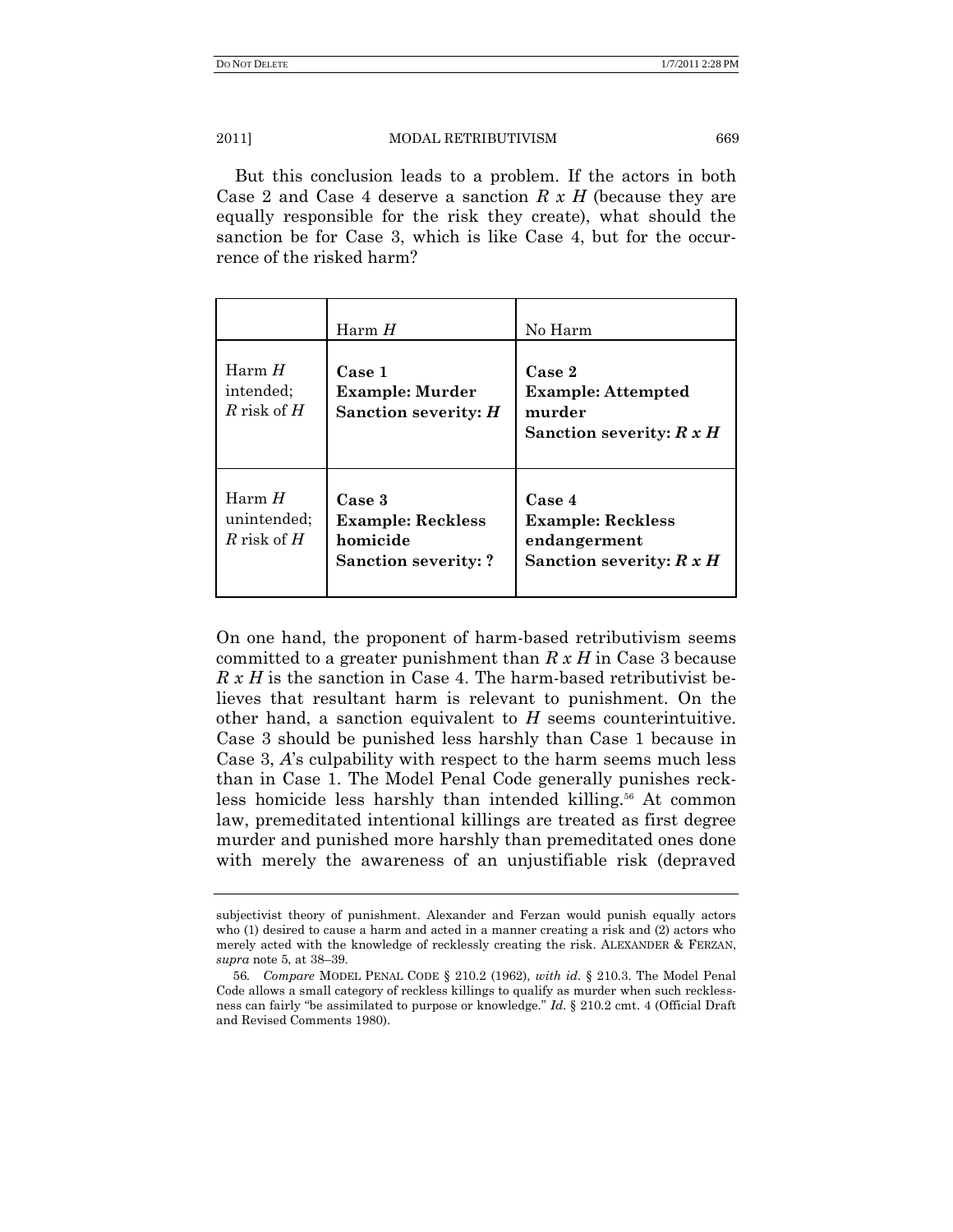heart killings), which are treated as second degree murders.<sup>57</sup> But between *R X H* of Case 4 and *H* of Case 1, there seems to be no principled rule for determining the appropriate sanction for Case 3.

A similar argument to the same end can be made by first considering Case 3. As argued above, it seems reasonable that if a person, as in Case 1, intentionally causes a harm, his culpability should be equivalent to a person who knowingly causes a harm. In both cases, their sanction should be equivalent to *H*. A person who knowingly causes harm is roughly a person who believes there is a 100% chance harm will occur.<sup>58</sup> Robert Nozick famously claimed that desert equals degree of responsibility times harm (*D*  $= r \times H$ , where responsibility could range from 0 to 1.<sup>59</sup> The greater the risk created of *H*, the greater the responsibility for *H* is realized. Assume, as might be true in Case 3, an actor believes there is a 50% risk that the harm will occur. In that case, the actor's culpability seems half that of the person who believes the harm has a 100% chance of occurring. As a general matter, a sanction equivalent to  $R x H$  in Case 3 seems just.<sup>60</sup>

But what then should the sanction be for Case 4? There's the rub. According to the harm-based retributivism proponent, the sanction should be less than in Case 3 because of the absence of harm. But there seems no principled way of determining a sanction less than *R x H*. In particular, the differential applied between Case 1 and Case 2—having the sanction depend on harmproducing conduct rather than risk-producing conduct—is not available to be applied to Cases 3 and 4 because the sanction in Case 3 already turns on the risk of harm; it is not possible to *shift* to risk of harm as the basis of punishment in Case 4. It might be suggested that the sanction in Case 4 be (*R x R*)*H* on the ground that the sanction for Case 3 should be *R x H*, and discounting the

<sup>57</sup>*. See* LAFAVE, *supra* note 36, §§ 14.4, 14.7.

<sup>58. &</sup>quot;Knowledge" is often defined in the criminal law as "practical[] certain[ty]." MODEL PENAL CODE  $\S$  2.02(2)(b)(ii) (1962). Because certainty is fairly construed as complete or 100% conviction in the truth of a proposition, a person who is practically certain believes there is roughly, but not quite, a 100% chance that the proposition is true.

<sup>59.</sup> NOZICK, *supra* note 3, at 60.

<sup>60.</sup> Acting with the belief that one's conduct carries a risk of harm thus may have moral significance in two ways. First, where the conduct fails to produce harm, the belief provides a moral basis for characterizing the conduct as a wrongdoing. Second, where the conduct is not intended to produce harm, but does, the belief provides a basis for holding the person responsible for the wrongdoing, now characterized as harm-causing conduct.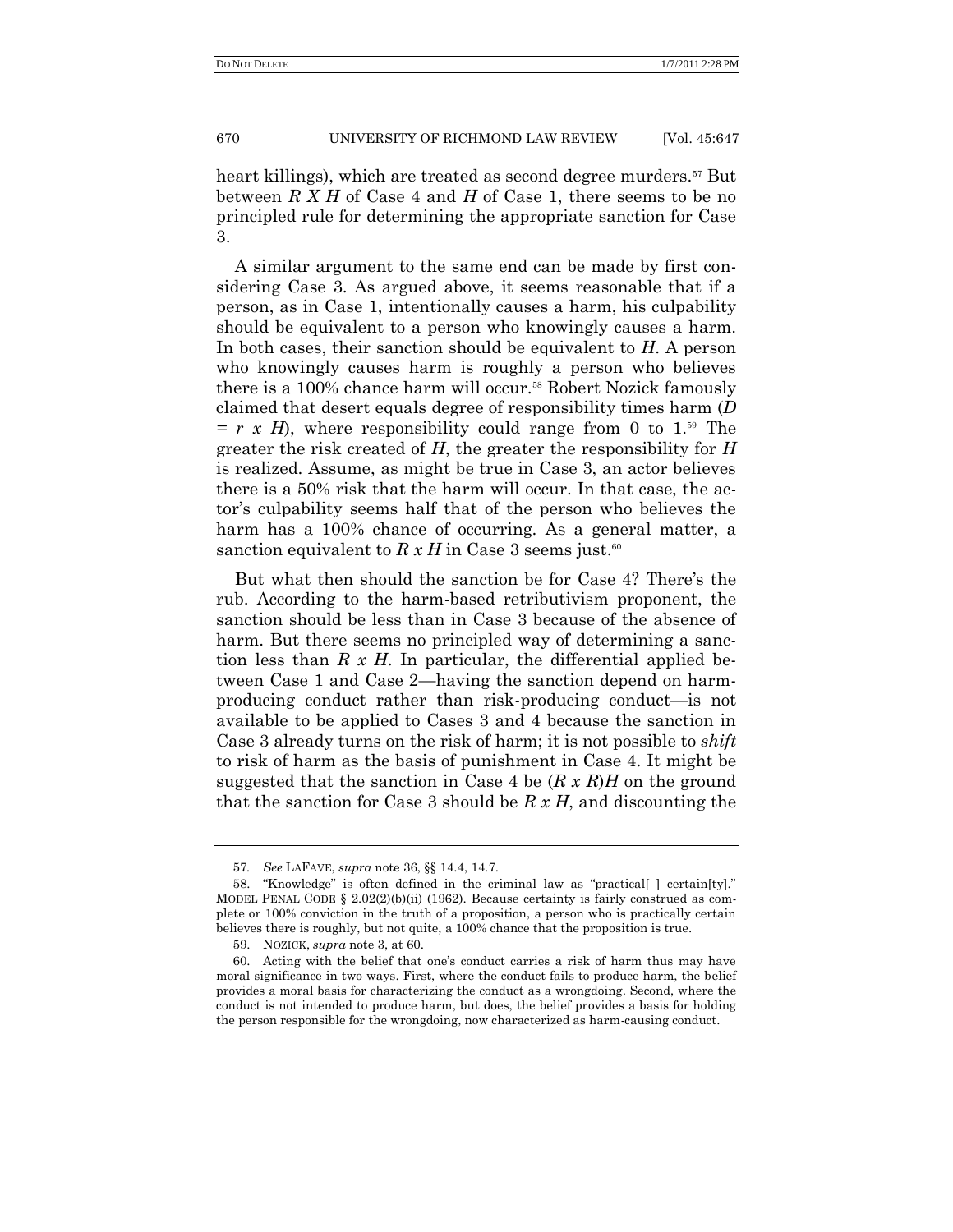sanction by *R*, as done in Case 2, correctly reflects the distinction between cases of harm and no harm. Such a position, besides implying the surprising identity of punishments in Cases 2 and 3, has questionable appeal. *R x H* made sense for Case 2 because it reflected the risk of harm that was intentionally imposed on *B*. *R x H* made sense in Case 3 because it reflected a lessened responsibility for an actual harm. The natural interpretation of a penalty of *R*(*R x H*) would be for conduct that the actor believes has an *R* likelihood of creating a risk *R*. Thus there would be diminished responsibility for creating risk *R*. But *A* in Case 4 knows the risk she is imposing, and so should take full responsibility for it. As argued above, *R x H* seems the appropriate punishment for Case 4.

# III. AN ALTERNATIVE TO HARM-BASED RETRIBUTIVISM

To recap: the difficulty with harm-based retributivism is that although it seems most naturally to suggest a sanction equivalent to  $H$  in cases of intentional harm (Case 1), and seems to suggest a principled extension (the harm/risk theory) for the punishment of attempts (Case 2), it does not seem capable of being elaborated in a manner in which the sanctions for unintended realized risks and unintended unrealized risks (Case 3 and Case 4) are both nonarbitrary and respect the difference between harm and no-harm cases in a manner paralleling the difference in sanctions in cases where harm is intended (Cases 1 and 2). The theory advanced below, modal retributivism, avoids this difficulty while remaining faithful to the intuition underlying harmbased retributivism that resultant harm matters to desert.

## A. *Positive and Negative Retributivism*

Thus far I have focused on one distinction between types of retributivist theories: harm-based versus intent-based retributivism. Another distinction may be drawn: positive retributivism and negative retributivism. The positive/negative retributivism distinction and the harm-based/intent-based retributivism distinctions are independent. A position on one does not imply a position on the other.

According to positive retributivism, those who engage in culpable wrongdoing *should* be subjected to a sanction, the magni-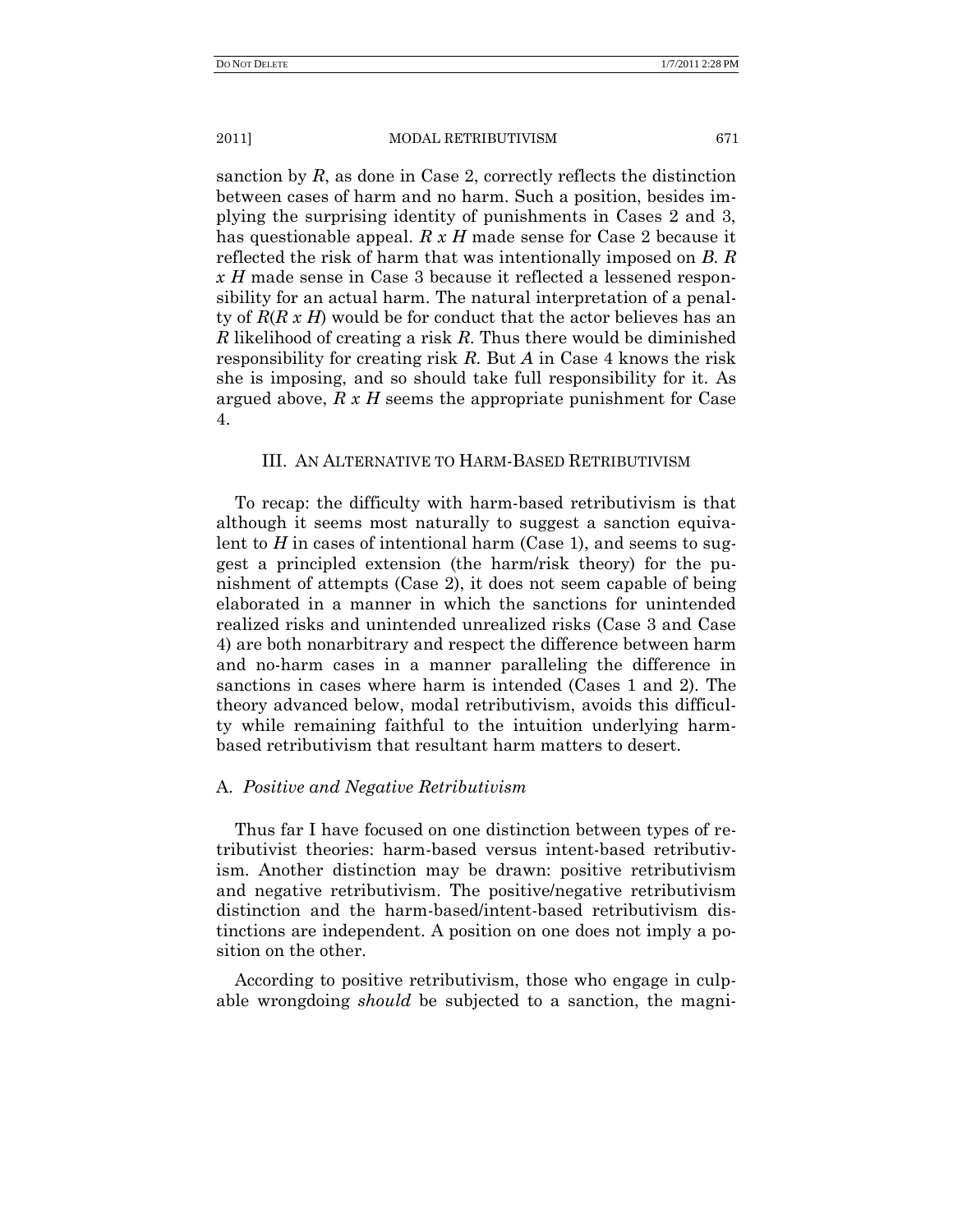tude of which is determined by a theory of desert.<sup>61</sup> By this positive retributivists mean that culpable wrongdoing by an actor is a ground, and provides a reason, for harsh treatment of the actor. While not necessarily mandatory, $62$  punishment, where deserved, is precatory. Different positive retributivists may have different views on the strength and nature of the ground or reason.<sup>63</sup>

In contrast, according to negative retributivism, those who engage in culpable wrongdoing *may* be subjected to sanctions up to a level determined by a theory of desert and no more.<sup>64</sup> Conditions for desert thus are regarded as necessary, but never sufficient, grounds for punishment. The conditions establish an upper limit of punishment. Often negative retributivism is supplemented by a consequentialist or other theory of punishment that determines when a person, who may be punished pursuant to negative retributivism, should be punished.<sup>65</sup> (For purposes of illustration, I shall generally assume a consequentialist supplement to negative retributivism along simple utilitarian lines.) Such an approach combines deontological and consequentialist approaches to punishment and is sometimes called a "mixed" (or "hybrid") theory of punishment.<sup>66</sup> A proponent of such a mixed theory might hold that a murderer may be executed by virtue of his culpably causing a death, and, given this, should be executed on the ground that doing so would maximize social utility.<sup>67</sup> Neg-

<sup>61</sup>*. See* Christopher, *supra* note 7, at 865–66.

<sup>62.</sup> A stronger position—one that might be called superpositive retributivism—would assert that in cases of culpable wrongdoing punishment is mandatory, and should be imposed no matter what the cost to society and regardless of how such punishment might conflict with other moral norms. Such a view might require, for example, the sacrifice of innocent lives or significant losses in social welfare necessary to ensure that those who deserve to be punished are punished. It is doubtful that any contemporary theorist holds such an extreme view. *See infra* Part IV.

<sup>63.</sup> Moore, for example, believes that moral culpability for breaking society's law establishes a (presumably defeasible) moral duty of society to punish. Moore, *supra* note 1, at 182.

<sup>64</sup>*. See* Crocker, *supra* note 21, at 1060–61 (defending this position); Alan H. Goldman, *The Paradox of Punishment*, 9 PHIL. & PUB. AFF. 42, 44 (1979). *See generally* H.L.A. HART, *Prolegomenon to the Principles of Punishment*, *in* PUNISHMENT AND RESPONSIBILITY 1–27 (1968) [hereinafter HART, *Prolegomenon*] (advocating such a position); H.L.A. HART, *Punishment and the Elimination of Responsibility*, *in* PUNISHMENT AND RESPONSIBILITY, *supra*, at 159–85 (same).

<sup>65</sup>*. See* Paul H. Robinson, *Hybrid Principles for the Distribution of Criminal Sanctions*, 82 NW. U. L. REV. 19, 33–34 (1988).

<sup>66</sup>*. See id*. at 36; Andrew von Hirsch, *Hybrid Principles in Allocating Sanctions: A Response to Professor Robinson*, 82 NW. U. L. REV. 64, 64 (1988).

<sup>67</sup>*. See* Cederblom & Spohn, *supra* note 6, at 921 (advocating such a theory); *cf*. HART, *Prolegomenon*, *supra* note 64, at 3 (arguing that "a plurality of different values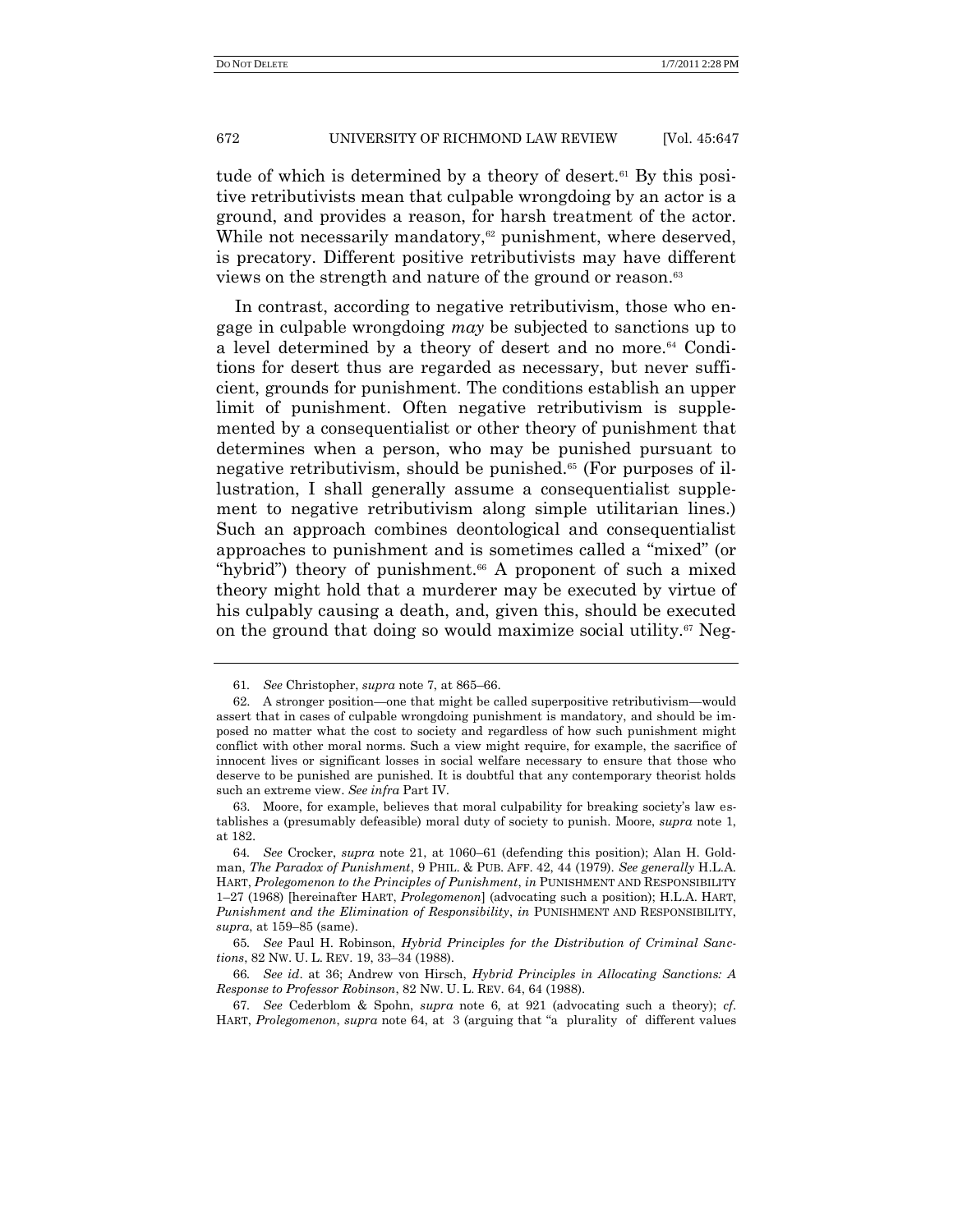ative retributivism is thus a theory of moral forfeiture according to which culpable wrongdoing results in a limited forfeiture of the right not to be subject to sanctions for other reasons.

The discussion to this point has employed language implying positive retributivism. The difficulty harm-based retributivists have in specifying sanctions for inchoate offenses, however, apply equally to positive and negative harm-based retributivists. Just as positive harm-based retributivists must struggle to specify the magnitude of sanctions that should be applied to those who have committed inchoate offenses, so must negative harm-based retributivists struggle to specify the magnitude of sanctions that may be applied to those who have committed inchoate offenses.

## B. *Modal Retributivism*

In a nutshell, my proposal is that when there is harm, positive retributivism should apply, but where there is no harm, negative retributivism should apply. Because the mode of punishment switches from "should" to "may" based on whether there was harm, the theory of punishment may be described as "modal retributivism."<sup>68</sup> It is summarized in the table below:

and aims . . . are relevant at different points in any morally acceptable account of punishment").

<sup>68.</sup> Theories of punishment that assert that an actor's culpability licenses sanctions and that consequences of punishment justify sanction (but only to the point they are licenced) are sometimes called "mixed theories" of punishment. Because modal retributivism asserts that culpability merely licenses sanction in some cases, but not others, modal retributivism could be described as a partial-mixed theory of punishment.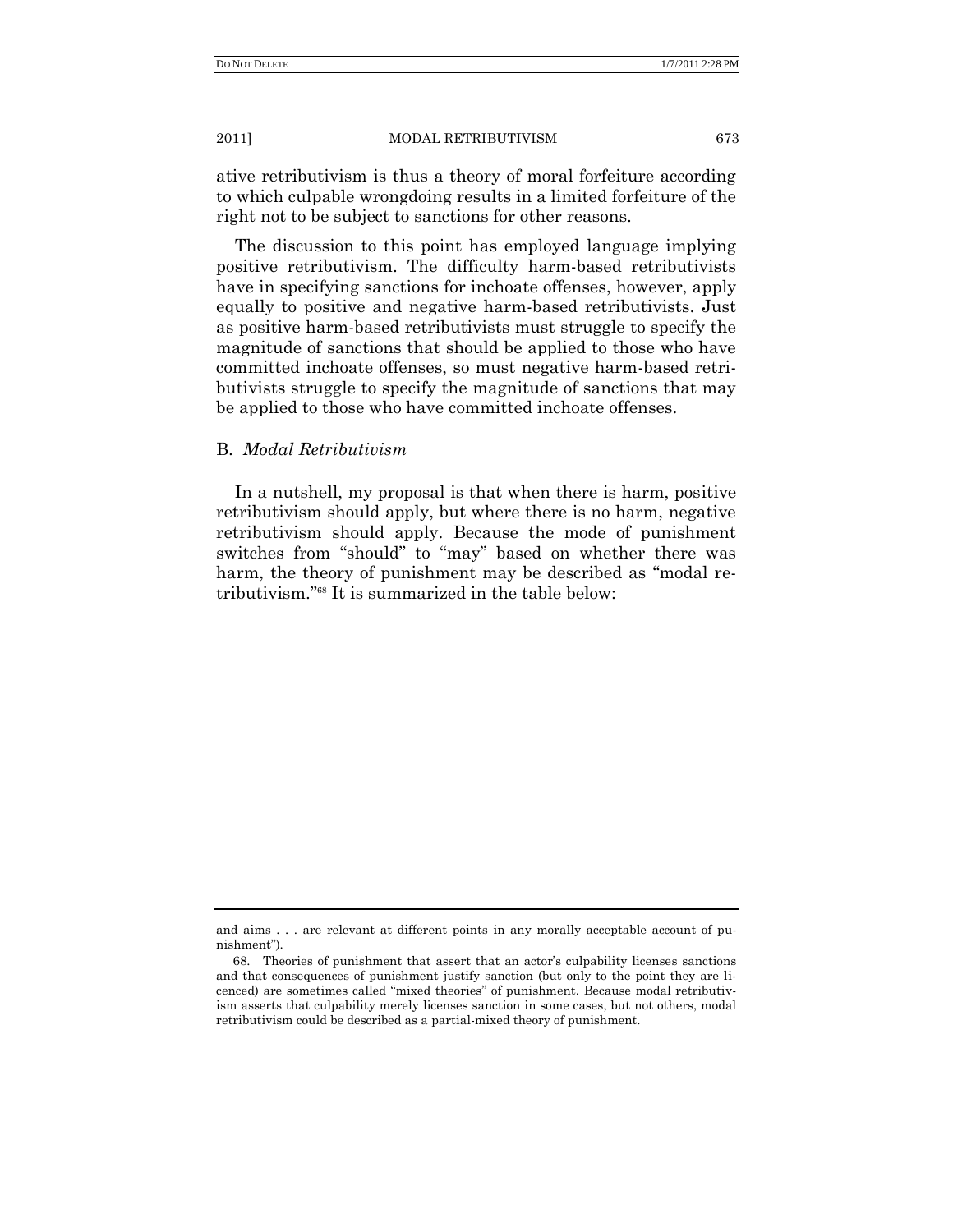|                                          | Harm H                                                                                                    | No Harm                                                                                 |
|------------------------------------------|-----------------------------------------------------------------------------------------------------------|-----------------------------------------------------------------------------------------|
| Harm $H$ intended:<br>R risk of $H$      | Case 1<br>Example: Murder<br>Sanction:<br>H should be imposed                                             | Case 2<br>Example:<br>Attempted murder<br>Sanction:<br>H may be imposed                 |
| Harm $H$<br>unintended;<br>R risk of $H$ | Case 3<br><b>Example: Reckless</b><br>homicide<br><b>Sanction:</b><br>$R \times H$ should be im-<br>posed | Case 4<br><b>Example: Reckless</b><br>endangerment<br>Sanction:<br>R x H may be imposed |

## Modal Retributivism

The initial appeal of modal retributivism lies in the following features: It presents a complete theory of punishment in the sense that it prescribes the severity of sanction to be applied for consummate and inchoate crimes alike. It distinguishes between cases where harm is caused and where it is not. It does so in a consistent manner, giving the presence or absence of harm the same effect in the Case 1 and Case 2 pair as in the Case 3 and Case 4 pair. The distinction it draws between precatory and permissive sanctions is not facially arbitrary in the manner that sanctioning attempts at 7/9 the level of a consummate offense would be.

Moving beyond the initial appeal, though, the question is whether the precatory/permissive distinction modal retributivism draws between cases of harm and no harm is the right distinction. As noted earlier, matters of morality are not susceptible to demonstration by experimentation or proof. Often a valid argument for a moral position is simply a claim that it is plausible and that there are no plausible alternatives. I have tried to show that the alternatives to modal retributivism are not plausible. Are they?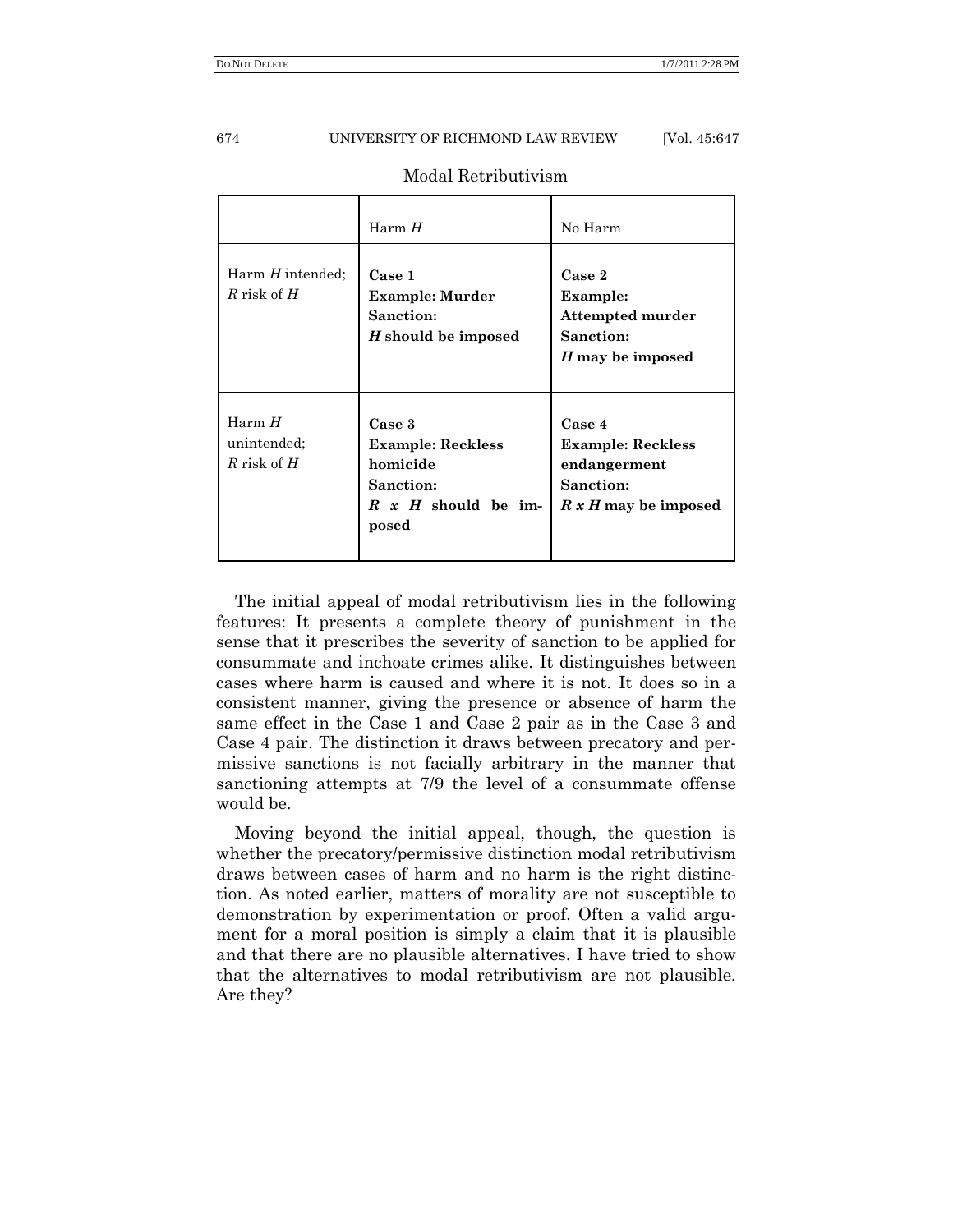Clearly the components of modal retributivism, considered in isolation, are plausible. Positive retributivists would agree that positive retributivism is appropriate in cases where harm is caused. Negative retributivists would agree that negative retributivism is appropriate in cases where harm is not caused. And they would both agree that in cases of harm, the actor, at a minimum, may be sanctioned to a point equivalent to the harm imposed. Here the negative retributivist might explain that punishment is permissible in cases where the intended harm occurs, as in cases where the intended harm fails to occur, because in intending harm, the actor manifests his belief that it is acceptable to use another as a means to an end—at least to a degree. Thus, the actor is not in a position to object to being used as a means to an end by society to that degree. The actor has voluntarily forfeited her right not to have harsh treatment imposed on her. In such cases, punishment is permissible and, where it advances society's ends—the deterrence of crime, for example—it is appropriate.<sup>69</sup>

The critical point is whether there is a stronger case for positive retributivism in cases of intended harm than in cases where harm was intended but did not occur. Positive retributivists believe that even in the absence of consequential benefits to society, sanctions should be imposed.<sup>70</sup> At this point, different positive retributivists may tell different stories to support or explain this very basic moral intuition. For example, it may be thought that punishment should be imposed in order to restore in some sense the moral balance of the universe. Where a harm has been done to an innocent victim by a culpable actor, imposing an equally severe harm on the actor culpable for the harm restores the balance.<sup>71</sup> Or, to paraphrase the Golden Rule, as you treat others, so they will treat you. Colloquially, what goes around should come around. A person should get a taste of his own medicine. Such a story appears much less cogent in cases where no harm has been caused. Consider Case A, where *A* intends to brutally assault a child and does so, and Case B, where *B* acts on his intent to bru-

<sup>69</sup>*. See* Crocker, *supra* note 21, at 1072–79 (arguing for negative retributivism as a consequence of the more general principal of reciprocity); Goldman, *supra* note 64, at 42– 47 (explaining forfeiture theory).

<sup>70.</sup> Eugene E. Dais, Commentary, *Positive Retributivism and Despicable Justice*, *in* RETRIBUTIVISM AND ITS CRITICS 107, 107 (Wesley Cragg ed., 1992).

<sup>71.</sup> Christopher, *supra* note 7, at 860 ("It is morally fitting that an offender should suffer in proportion to her desert or culpable wrongdoing.").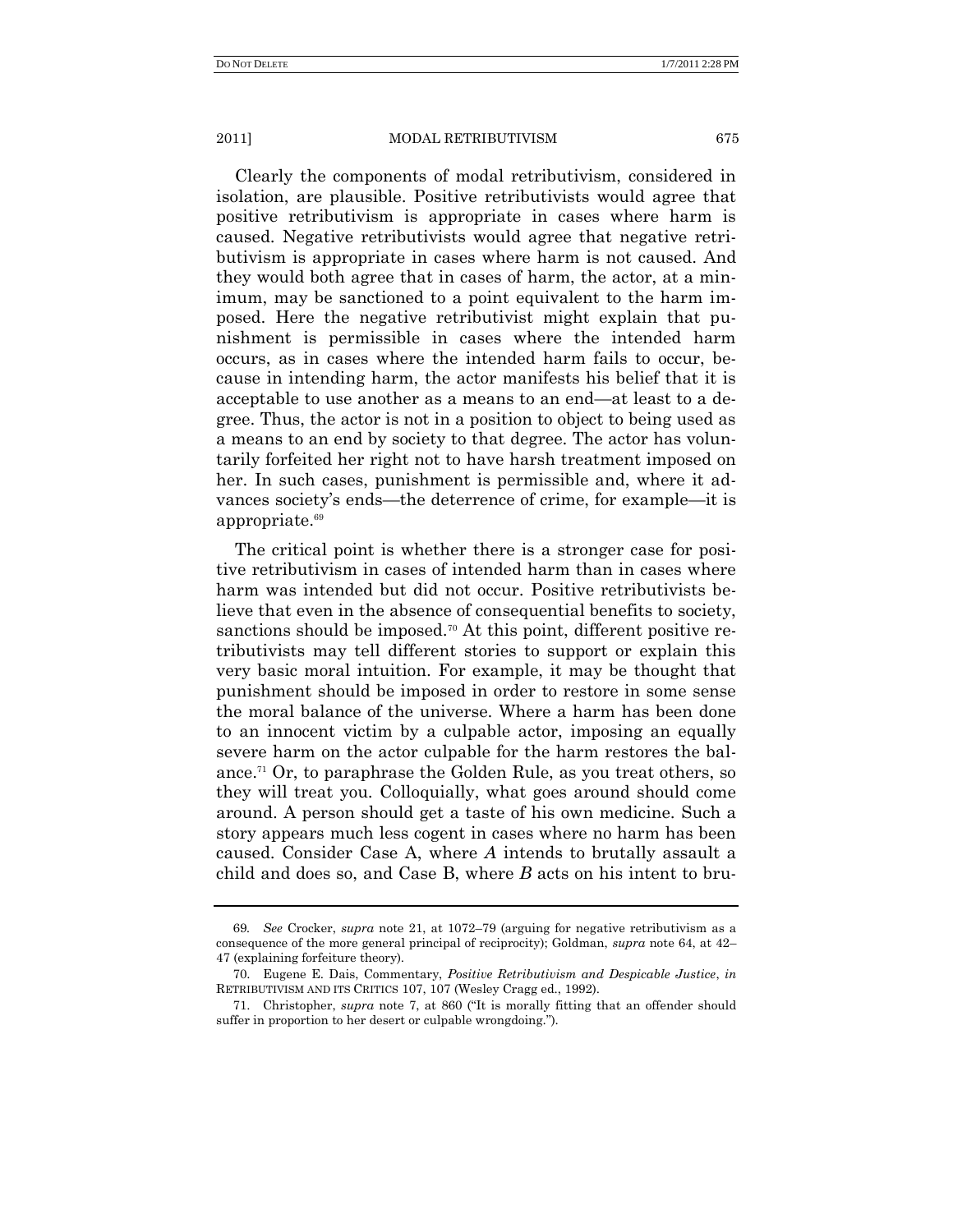tally assault a child and the child escapes unharmed. The difference in our reaction is not that we feel as strongly in the two cases that *B* should be punished, but punished less; but, I suggest, that we feel less strongly that *B* should be punished. The retributive impulse is dampened. The idea of punishment for its own sake, the defining feature of any nonconsequentialist theory, has a much weaker appeal.

Useful comparisons may be drawn between retributive justice and other forms of justice. Where, and only where, an actor actually harms another does the victim deserve to be compensated.<sup>72</sup> Likewise, where and only where an actor has actually created an item through his own labor does the actor deserve possession and control of the item.<sup>73</sup> Likewise, where and only where an actor has actually profited through his wrongful act does the actor deserve to forfeit his unjust enrichment.<sup>74</sup> With respect to both corrective justice, property entitlements, and unjust enrichment, certain consequences of conduct are necessary conditions to trigger precatory claims of desert. Punishment for inchoate offenses, where conduct need not have morally relevant consequences, seems an odd candidate for precatory punishment. In my view, it is the weak sister in the family of conditions to be treated according to justice. In order to be supplemented it needs some tie to effects in the real world. That tie, however, is not the effects of past conduct, but to the future socially beneficial effects of punishment. Without these beneficial effects, punishment is not precatory. Rather, punishment is only permitted on the condition that such beneficial effects will occur. This is exactly the theory of modal retributivism.

## C. *Modal Retributivism and Plato*

To my knowledge, no theorist of punishment has taken a position which strictly instantiates modal retributivism. However, modal retributivism is not so far from existing theories as to make it outlandish. A theory of punishment along the lines of

<sup>72</sup>*. See* VIVIENNE HARPWOOD, PRINCIPLES OF TORT LAW 1–3 (4th ed. 2000).

<sup>73.</sup> JOHN LOCKE, TWO TREATISES OF GOVERNMENT 288–89 (Peter Laslett ed., Cambridge Univ. Press 1988) (1690).

<sup>74</sup>*. See* Andrew Kull, *Restitution's Outlaws*, 78 CHI.-KENT L. REV. 17, 18 (2003) (explaining that restitution is intended to strip the actor of any profit he has gained as a result of his wrongful conduct).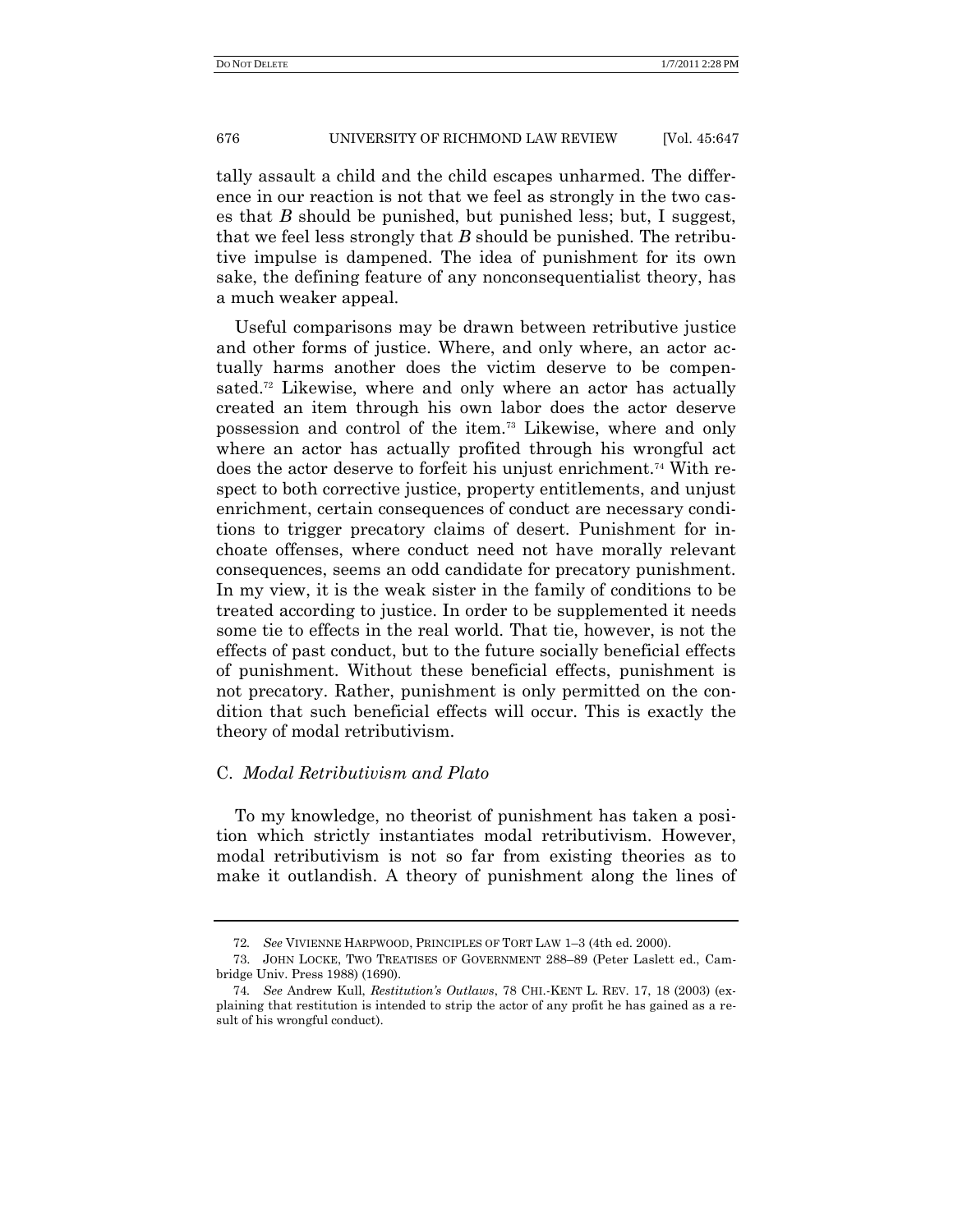modal retributivism can be found, for example, in Plato's discussion of criminal punishment, as elaborated by Peter Westen.<sup>75</sup>

Plato's views on punishment are not deeply theorized by Plato himself. Rather they must be inferred from the penalties he recommends and his brief attendant comments. First, the penalties he recommends are in line with those recommended by modal retributivism. Plato believes those who kill intentionally and unlawfully should be put to death.<sup>76</sup> This is consistent with the equality (*lex talionis*) component of modal retributivism. Regarding the question whether those who try to kill, and do not, should be put to death, Plato's answer is: they may, it depends.<sup>77</sup> According to Plato, whether they should be turns on the relationship of the would-be killer and the intended victim.<sup>78</sup> While in the general case execution is inappropriate, in cases of patricide and the killing of a master by a slave, execution is appropriate.<sup>79</sup> Thus, Plato's penalty recommendations may be characterized as precatory when there is resultant harm, and permissive (depending on the status of the parties) in cases of attempt. Plato's theory thus tracks modal retributivism.

Second, the rationale behind these recommendations seems a form of modal retributivism. Why, Westen asks, does Plato make these distinctions, first between those who cause harm and those who do not, and second among those who do not?<sup>80</sup> According to Plato, the difference in treatment between killers and attempted killers is due to the fact that the sparing of the life of the latter is a "thank-offering" to the deity responsible for the fact no death occurred.<sup>81</sup> Westen interprets Plato as saying that where an attempt to harm is unsuccessful, society should feel gratefulness and only a muted indignation, and that in this light, a reduced punishment is appropriate.<sup>82</sup> Stated conversely, it is the indigna-

<sup>75.</sup> Peter Westen, *Why Criminal Harms Matter: Plato's Abiding Insight in the* Laws, 1 CRIM. L. & PHIL. 307, 315–18 (2007).

<sup>76.</sup> Plato, *Laws*, *in* THE COLLECTED DIALOGUES OF PLATO, INCLUDING THE LETTERS, 1225, 1432 (Edith Hamilton & Huntington Cairns eds., A.E. Taylor trans., Bollingen Found. 1961).

<sup>77</sup>*. Id*. at 1435–36.

<sup>78</sup>*. Id*.

<sup>79</sup>*. Id*.

<sup>80.</sup> Westen, *supra* note 75, at 315–16.

<sup>81.</sup> Plato, *Laws*, *in* 5 THE COLLECTED DIALOGUES OF PLATO 261–62 (B. Jowett ed., Macmillan and Co. 1892).

<sup>82</sup>*. See* Westen, *supra* note 75, at 318.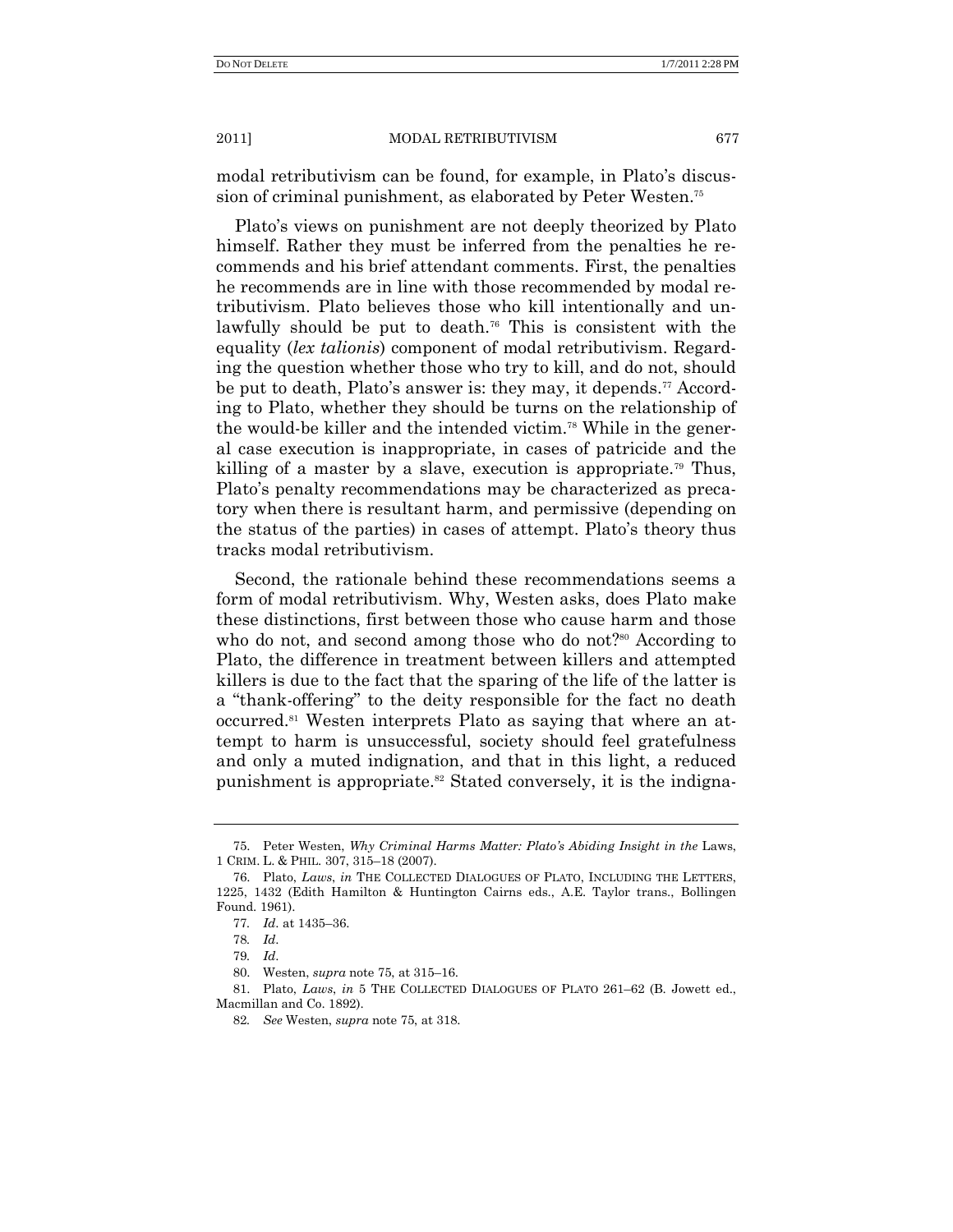tion that society rightly feels when death occurs, along with the offender's personal culpability, that properly motivates society's extracting full punishment. Westen is explicit that in Plato's view, the fact of harm is not related to the desert of the offender,<sup>83</sup> as it would be pursuant to strict modal retributivism. Nevertheless, the critical fact is that harm justifies punishment for nonconsequentialist reasons as in modal retributivism.

In contrast, where there is no death, the status relationship of the parties matters. In the absence of an explanation by Plato, Westen theorizes that where the attempt to kill fails, the actor should be executed either because (1) the act is so heinous that even when the mitigation based on gratitude for survival is taken into account, execution is appropriate; or (2) patricide and slave/master murder are so socially destructive that society's interest in deterrence overrides "the value of the supererogatory act of remitting the death penalty in the event of failure."<sup>84</sup> It is this second explanation that interests me. If it is correct, then the significance of death, or harm more generally, is that when it is culpably caused, no further justification is needed; in contrast, where harm is absent, society has no intrinsic reason to act, and consequentialist considerations come into play to determine the level of punishment. This is the defining feature of modal retributivism: where there is harm, nonconsequential considerations justify full punishment; where there is no harm, consequential and deontological ones jointly determine the level of punishment.

## D. *Modal Retributivism Elaborated*

The previous sections discussed the operation of modal retributivism in the context of three types of *mentes reae*: purpose, knowledge, and risk awareness. The underlying thesis was that it made sense and was possible to produce a deontological theory that, with the appropriate empirical inputs, such as the magnitude of harm and level of subjective risk, prescribed precise punishments across a range of offenses. This section shows how this thesis might be extended to offenses based on heat of passion and negligence.

<sup>83</sup>*. Id*.

<sup>84</sup>*. Id*.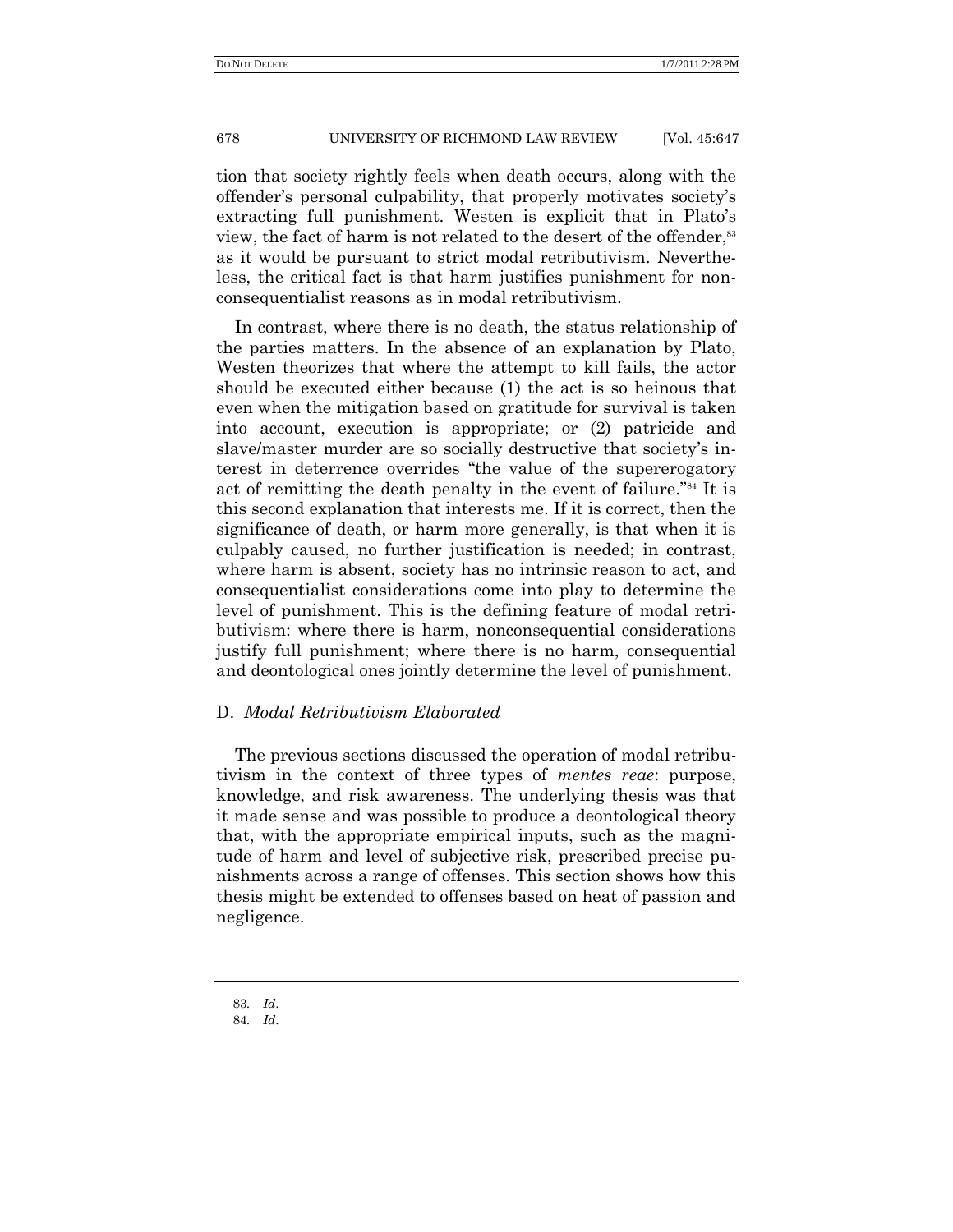## 1. Crimes of Passion

Voluntary manslaughter is a crime of passion.<sup>85</sup> Loosely speaking, a person commits voluntary manslaughter when she kills another in a sudden state of emotional turmoil in response to adequate provocation.<sup>86</sup> The penalty for voluntary manslaughter is less than that for murder, but generally equal to or greater than the penalty for involuntary manslaughter. $87$  What should the penalty be for voluntary manslaughter, consistent with the goal of this article to develop a theory of nonarbitrary sanction recommendations? In particular, how should the sanction level compare with the penalty for murder?

Before answering this question, it should be noted that voluntary manslaughter is unique in providing a mitigated sanction for an intentional wrongful act taken in the heat of passion.<sup>88</sup> If an attack results in severe permanent injury, but not death of a victim, the fact that it was committed in the heat of passion is irrelevant to the determination of the sanction range the offender may be exposed to.<sup>89</sup> There seems no principled reason why heat of passion should be relevant in one case, but not the other. The criminal law thus seems internally conflicted regarding whether acting in the heat of passion should be a mitigating factor, at least at the level of offense definition. Almost all commentators, however, endorse mitigation for homicide,<sup>90</sup> and so I shall offer an approach to determining the sanction for manslaughter. The approach, in theory, could be extended to other offenses committed in the heat of passion.

There is ongoing controversy whether the penalty discount for manslaughter relative to murder is better understood as a partial justification based on the wrongfulness of the provoking event or a partial excuse based on justified emotional turmoil.<sup>91</sup> Justifica-

<sup>85.</sup> LAFAVE, *supra* note 36, § 15.2.

<sup>86</sup>*. Id*.

<sup>87</sup>*. See id*. § 15.1

<sup>88</sup>*. See id*. § 15.2(h).

<sup>89</sup>*. See id*.

<sup>90.</sup> An exception is Cynthia Lee, who advocates the doctrine's repeal. *See* CYNTHIA LEE, MURDER AND THE REASONABLE MAN (2003).

<sup>91</sup>*. See* Victoria Nourse, *Passion's Progress: Modern Law Reform and the Provocation Defense*, 106 YALE L.J. 1331, 1339–40 (1997) (discussing the Model Penal Code's emphasis on provocation as a partial excuse based on the defendant's emotional disturbance, rather than a partial justification based on the provocation by the victim); *see also* Kyron Hui-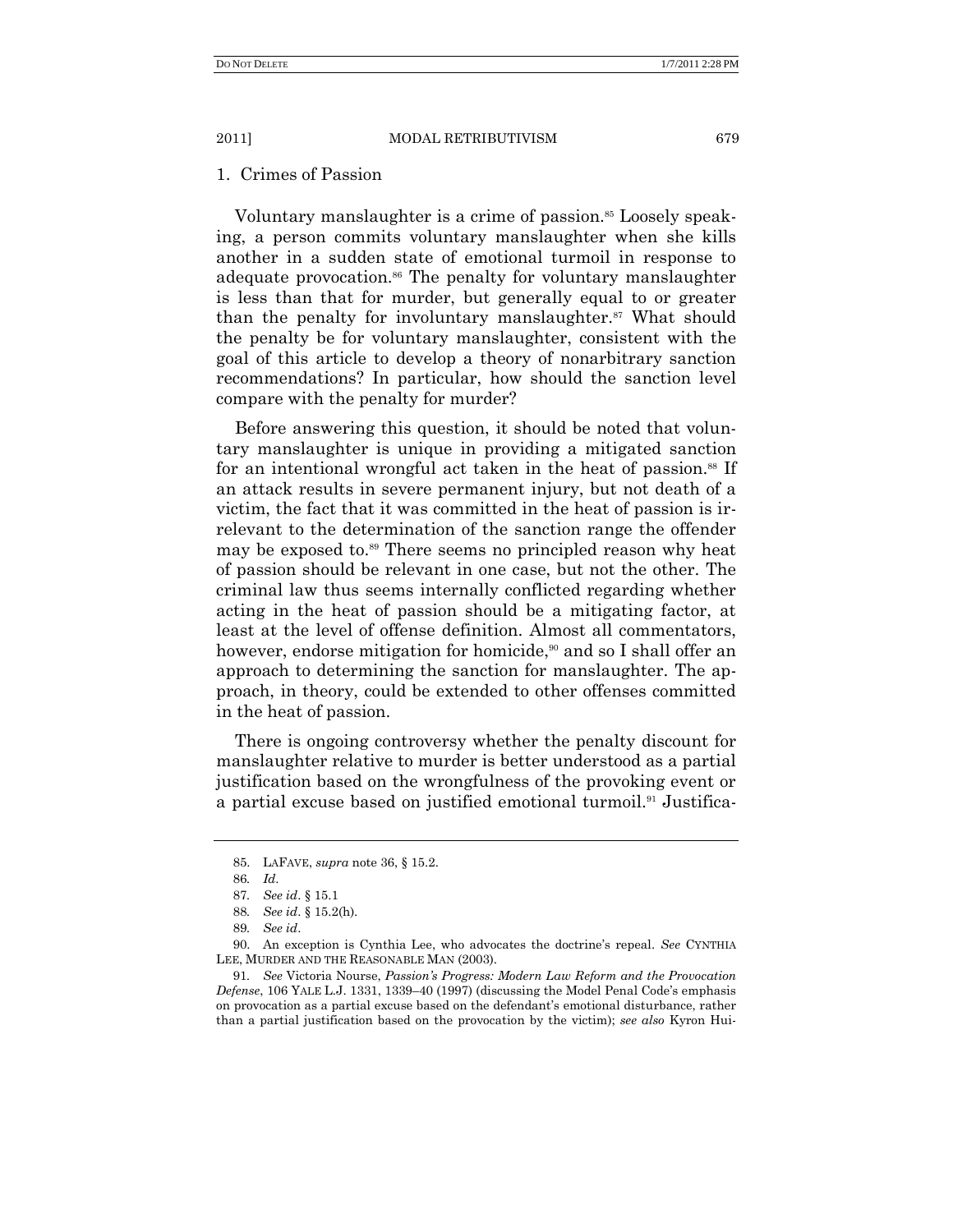tion defenses are appropriate in cases where the wrongdoing is either annulled or offset by the existence of justifying circumstances. If *H* is the harm done in a killing, what is the harm done in a case of voluntary manslaughter when some of the wrongdoing is either annulled or offset by the partially justifying circumstances of provocation? (2/3)*H*? (3/4)*H*? Excuse defenses are appropriate in cases where responsibility for a wrongdoing is diminished. According to the equality principle, in the typical case an actor is maximally responsible where she intended the harm or knew the harm would be caused. Where an actor merely risks causing a harm, her responsibility for the harm is less. I have argued that in such cases, the sanction should reflect this lesser responsibility by being  $R \times H$ , where  $R$  is less than 1. What diminution in responsibility does acting in the heat of passion entail? (2/3)*H*? (3/4)*H*? Neither a justification approach nor an excuse approach appears to offer a framework for deciding the amount of the discount for killing in the heat of passion.

Without attempting to characterize my approach as either justification based or excuse based, let me offer the following thoughts on voluntary manslaughter. When one kills another in the heat of passion, one knows that one is killing another person. Neither intense fear, anger, nor jealousy interferes appreciably with an actor's cognitive faculties. Instead, intense fear, anger, jealousy, and the like interfere with an actor's emotional faculties. Though she knows that the provoker she is killing is human, the killer acting in the heat of passion does not feel the significance of this. The revulsion, incipient sorrow, guilt, and moral gravity associated with the prospect of killing another is obscured by the overwhelming feelings of fear, anger, or jealousy the actor experiences. Potential empathy for the victim is suppressed. Killing when provoked does not *feel* like the killing of another. On the emotional level, it feels as if one is committing a much less harmful act. Of course, in order for the actor to get the benefit of the manslaughter discount, this distorted feeling must be reasonable under the circumstances. The actor cannot be blamed for her failure to feel as she should. In such circumstances, the sanction that should be imposed on the actor should be equal in magnitude to the harm she (reasonably) feels she is causing, or, in

gens, *Homicide in Aretaic Terms*, 6 BUFF. CRIM. L. REV. 97, 132–45 (2002) (advocating an abolishment of "provocation" excuse because it is "pernicious and unnecessary").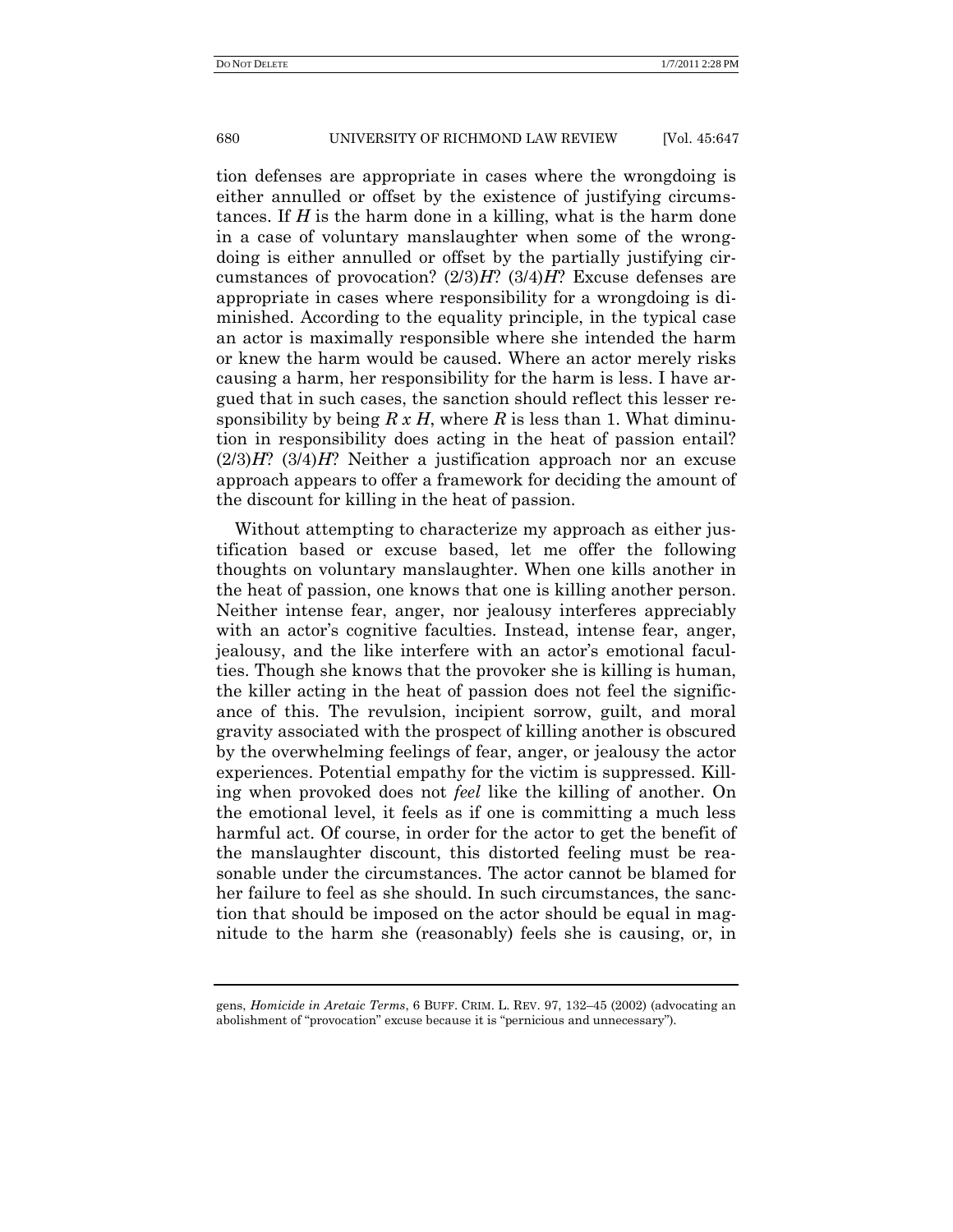other words, equal in magnitude to the harm of the type that a reasonable person in her position would feel like she is causing. This will vary based on the intensity of the passion that the actor appropriately felt. Thus, the theoretically ideal sanction for manslaughter would be a sliding scale based on the evaluation of a counterfactual proposition about the degree of wrongfulness a reasonable person would feel.<sup>92</sup>

The question then arises: to what extent is the reasonable person prone to having her normal moral perceptions of the value of others obscured by emotions like fear and anger? Anger and fear sometimes serve a valuable purpose. When we are attacked, for example, anger can free us from the squeamishness and second thoughts that might otherwise interfere with our own selfdefense. Similarly, fear promotes justified risk avoidance by acting as a counterweight to greed, gratification, and the tendency to discount future harms. Furthermore, living a life that fosters emotional control—for example, the life of a Buddhist monk or a strict military career—at least risks an unhealthy detachment from the richness of life or a limited emotional capacity for empathy and expression. It has been theorized that reasonable persons take risks to the extent the risks maximize social welfare.<sup>33</sup> Likewise, it may be argued reasonable persons develop the capacity for emotions like fear and anger to the extent those emotions maximize social well-being, however conceived. Although this amount cannot practically be determined with any higher degree of accuracy than the reasonable level of risk taking, it is theoretically specifiable given sufficient empirical information and, once specified, implies—as argued above—a principled punishment level for voluntary manslaughter.

#### 2. Crimes of Negligence

Finally, it may be asked where offenses of negligence, such as negligent homicide or battery, fit into modal retributivism.<sup>94</sup>

<sup>92.</sup> A similar approach of understanding crimes of passion as involving undiminished culpability for lesser harms, rather than diminished culpability for full harms, is taken by Cederblom and Spohn. Cederblom & Spohn, *supra* note 6, at 925–26.

<sup>93</sup>*. See* RICHARD A. POSNER, ECONOMIC ANALYSIS OF LAW §§ 6.1–6.2 (7th ed. 2007).

<sup>94.</sup> Criminal offenses of negligence usually require a higher level of negligence than simple or civil negligence, sometimes referred to as "criminal" or "gross" negligence. Regardless of degree, the defining feature of criminal negligence offenses is that they do not require awareness of the unacceptable risk created, as do offenses of recklessness. *See,*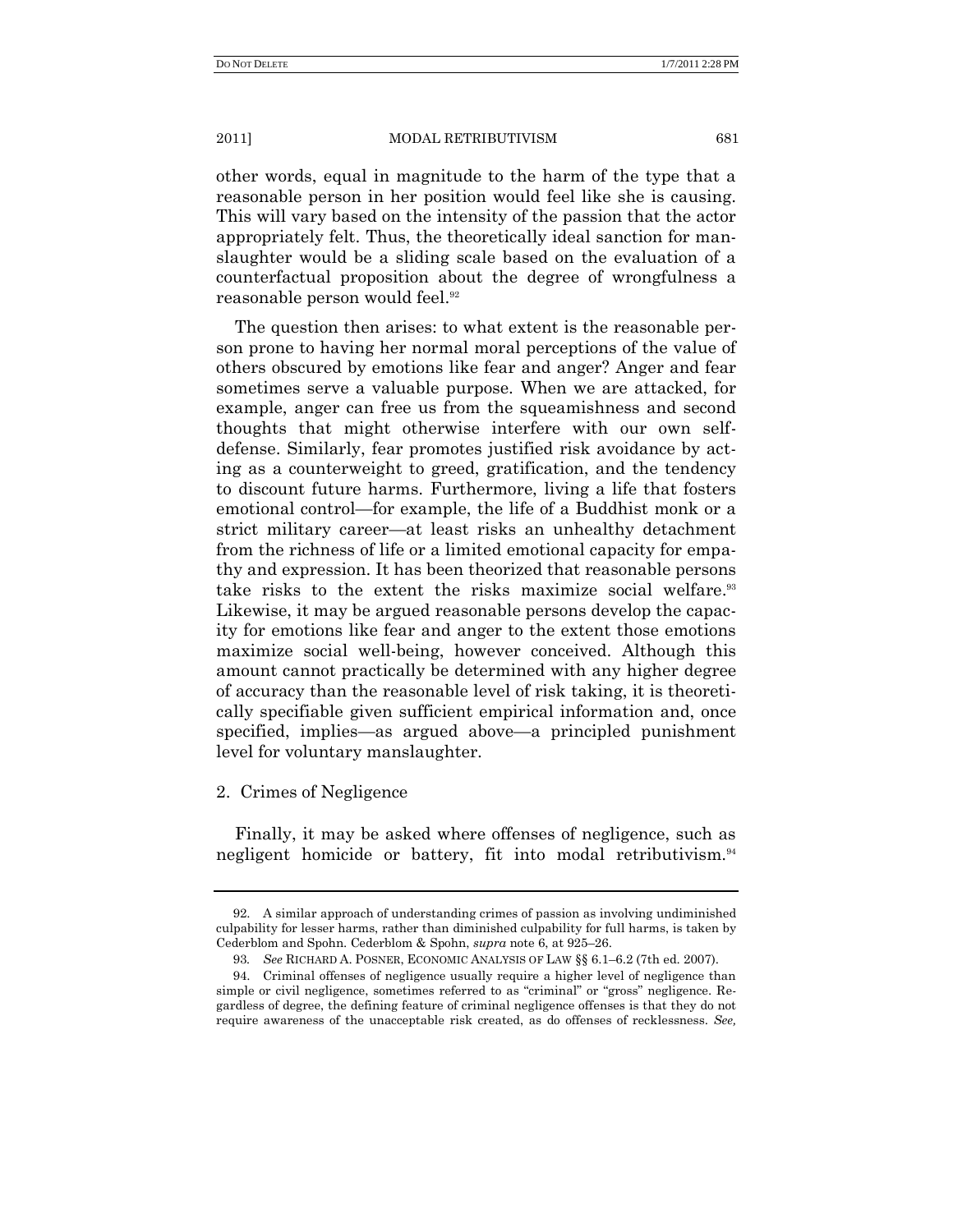When it comes to the criminal law, this question is not directly applicable. The central thesis of modal retributivism is that cases where harm is caused should be punished and cases where there is no harm may be punished. Currently, there are no offenses of negligent conduct that do not result in harm.<sup>95</sup> Thus, strictly speaking, the application of modal retributivism to offenses of negligence does not arise.

Nevertheless it may be asked, according to the general approach this article has followed to issues of punishment: what is the appropriate punishment for acts of negligence that cause harm? This article has argued that the sanction for recklessly caused harms should be *R x H*, where *R* is the subjective risk of harm and *H* is the magnitude of harm. It is universally agreed among commentators that negligence is a lesser form of culpability than recklessness, and that therefore acts of negligence that result in a given harm deserve less severe sanctions than reckless acts causing equivalent harms. <sup>96</sup> So if negligence deserves to be punished, some principled amount of punishment between 0 and *R x H* needs to be found.

With respect to manslaughter, there was widespread agreement that killings due to the reasonably inflamed passions of the actor should be punished, though at a lesser level than coldblooded or inadequately provoked killings. In contrast, there is substantial debate whether those who negligently cause harm should be subjected to criminal sanctions at all.<sup>97</sup> Some take the position that there should be no criminal offenses based on negli-

*e.g*., MODEL PENAL CODE § 2.02(2)(c)–(d) (1962).

<sup>95.</sup> It is an interesting question why a person who engages in negligent conduct, but luckily fails to cause harm, should escape criminal liability while a person who negligently causes harm, such as death, may be subjected to significant criminal penalties. This is true even in the Model Penal Code, which generally established the same level of punishment for consummate offenses and attempts. *See id.* § 5.05(1).

<sup>96</sup>*. See, e.g*., LAFAVE, *supra* note 36, § 5.4. In contrast, the common law provides some support for the proposition that negligence should be punished equally with intent and recklessness. Under the common law, various defenses, such as self-defense and necessity, are not available if the actor negligently believed the conditions for the defense existed. For example, an actor could not claim self-defense if she negligently believed the victim was threatening her. *See* DRESSLER, *supra* note 4, § 18.01[E], at 225. The actor would be liable as much if he had been reckless with respect to, or had known of, the absence of these conditions. The Model Penal Code rejects this approach and treats negligence regarding defense conditions like negligence regarding offense conditions—lesser liability compared to recklessness and knowledge results. *See* MODEL PENAL CODE §§ 3.02(2), 3.09(2).

<sup>97</sup>*. See, e.g.*, DRESSLER, *supra* note 4, § 10.04[D][2][c].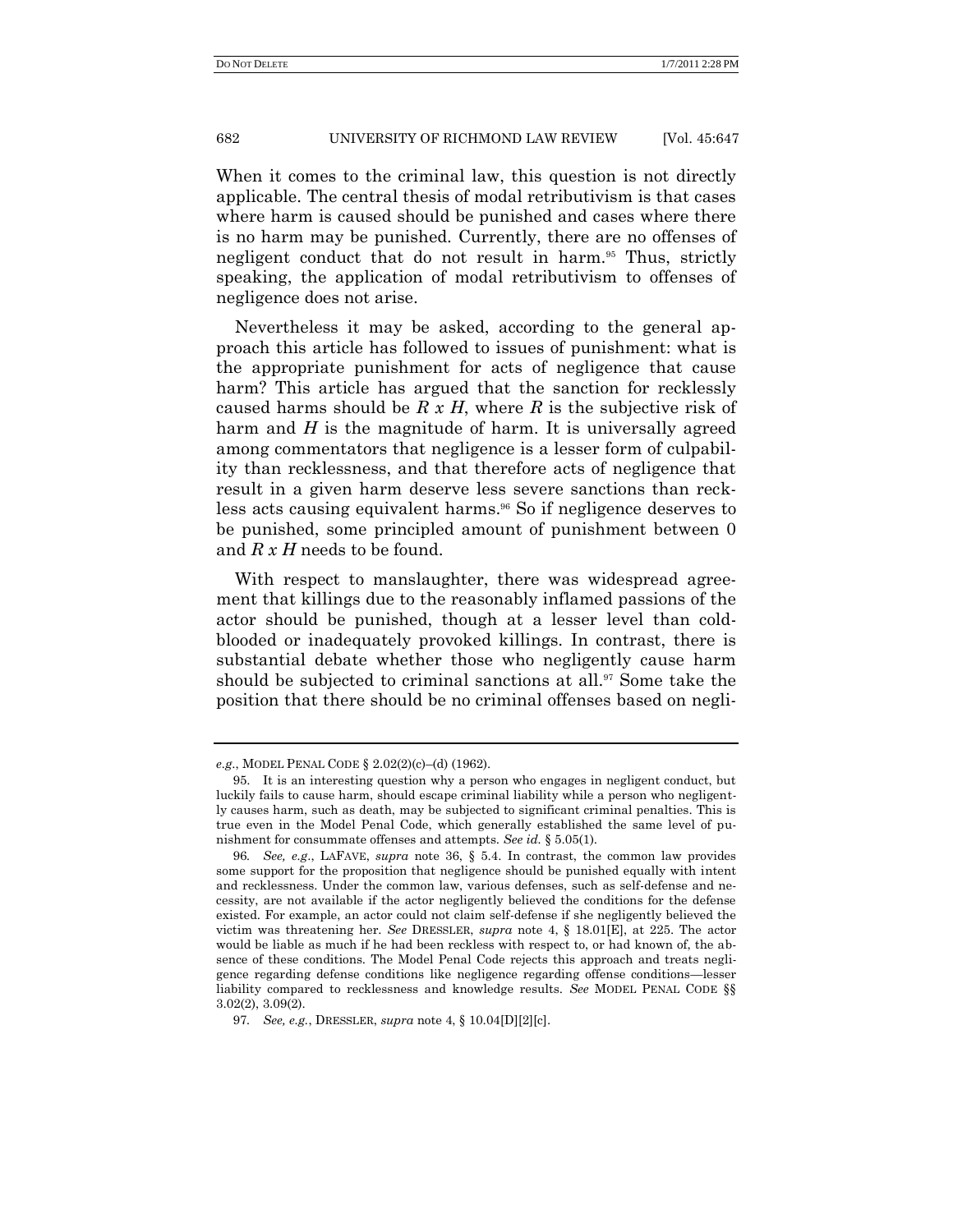gence.<sup>98</sup> They argue that the moral culpability associated with negligence is not great enough to warrant criminal sanctions.<sup>99</sup> As a normative matter, the argument is that there is an important moral distinction between being lazy, careless, unthinking, or unintelligent, and being evil.<sup>100</sup> As a descriptive matter, they might point to the fact that there are no criminal offenses of negligent harm to property and that frequently there are no offenses based on the negligent causing of nonfatal injuries. Given that moral intuition supports a lesser sanction for negligently caused harm, and that there is reasonable disagreement whether negligently caused harm should be punished at some level less than *R x H* or not at all, I advocate the latter position. The reason is that there seems to be no principled basis for determining the amount of a sanction that lies between *R x H* and 0. There appears to be neither an attractive fixed point, such as *R x* (*H*/2), nor a relevant factor that might establish a sliding scale for a criminal sanction. Until a theory is advanced, $101$  it seems to make more sense to adopt the position that tort liability for negligently caused harms satisfies the demands of justice. Here, for once, zero punishment seems the appropriate principled criminal sanction.

## IV. IMPLEMENTING MODAL RETRIBUTIVISM

Assuming modal retributivism and the other sanction schemes recommended herein are found appealing, various changes in existing law would have to be made to implement them. Four such changes are described below.

First, the most obvious change would be to equalize the maximum penalties for consummate offenses and attempts. Current

<sup>98</sup>*. Id*.

<sup>99.</sup> *See, e.g.*, ALEXANDER & FERZAN, *supra* note 5, at 71 ("[A]cts of clumsiness and stupidity hardly seem to be the sort of things for which we wish to hold people criminally liable . . . ."); Jerome Hall, *Negligent Behavior Should Be Excluded From Penal Liability*, 63 COLUM. L. REV. 632 (1963).

<sup>100.</sup> ALEXANDER & FERZAN, *supra* note 5, at 70–71.

<sup>101.</sup> Perhaps a theory may be advanced along the following lines: Sometimes persons unreasonably fail to perceive that their conduct creates an unjustifiable risk of harm when there is strong evidence for finding an unjustifiable risk; others do so where there is weaker but still sufficient evidence. The former are arguably more negligent and more culpable. Perhaps there is a means of calibrating the unreasonableness of failing to perceive the risk by assessing the strength of the evidence for the risk and, on this basis, determining, along with the magnitude of the risk and the amount of harm, the appropriate level of sanction.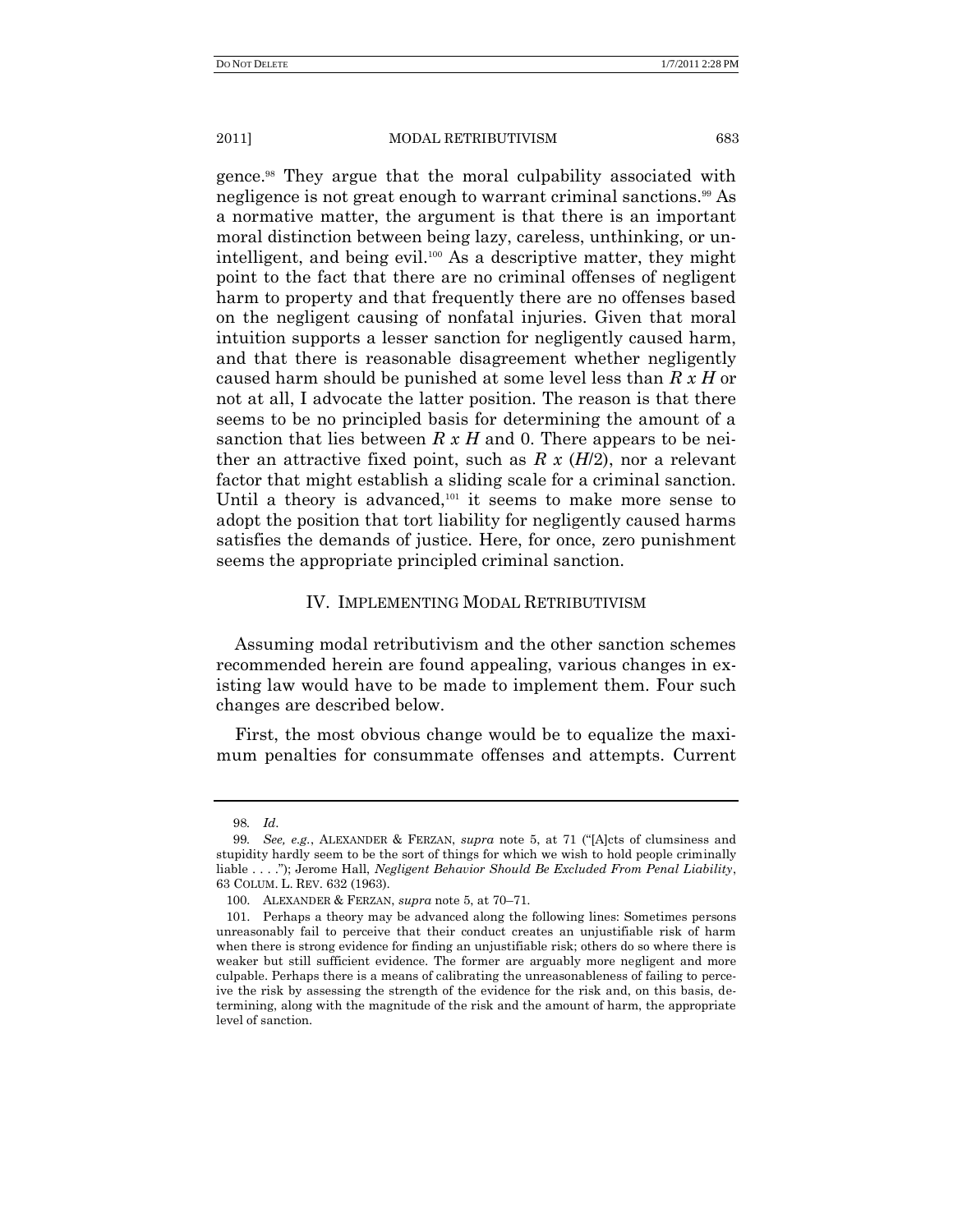law establishes lesser sanctions for attempts. Under modal retributivism, a sanction of *H* or *R x H* (for offenses of recklessness) may be imposed even in the absence of harm, depending on whether there is an independent consequentialist justification for the sanction. Assuming that appropriate sanction levels are already in place for consummate offenses, the maximum penalty levels for attempts would have to be raised to those levels.

Implementing such a change directly might not be possible for attempted murder. Although it has never squarely considered the question, it is likely that the Supreme Court would hold that executing an actor for attempted murder would violate the constitutional prohibition of cruel and unusual punishment.<sup>102</sup> Thus, under current law, an actor who luckily fails to kill his intended victim may not be executed, and another actor who does kill his intended victim would be executed, though both (1) demonstrate through their conduct an utter disregard for the sanctity of life and (2) present a relatively high probability of killing an innocent person in the future unless executed. Given this constitutional constraint, modal retributivism might recommend as a possible maximum sentence for attempted murder a sanction like life imprisonment in solitary confinement. Such a sanction is arguably as harsh as the death penalty.<sup>103</sup>

Second, minimum penalties for attempts should be lowered to a de minimis amount to allow for cases where there is no independent consequentialist reason to impose a sanction. According to modal retributivism, where an actor has recklessly engaged in conduct or has tried to cause harm, yet no harm has ensued, punishment is merely contingently licensed. In some cases, for example where the actor demonstrates no likelihood of recidivism

<sup>102.</sup> The Supreme Court's most recent pronouncement on the scope of the death penalty can be found in *Kennedy v. Louisiana*, 554 U.S. \_\_\_, 128 S. Ct. 2641 (2008). In *Kennedy*, the Court held that the Constitution forbids execution for child rape. *Id*. at \_\_\_, 128 S. Ct. at 2646. The Court stated therein, "[O]ur holding is that a death sentence for one who raped but did not kill a child, and who did not intend to assist another in killing the child, is unconstitutional under the Eighth and Fourteenth Amendments." *Id.* at \_\_, 128 S. Ct. 2650–51. This statement seems ambiguous. It might be read to recognize the constitutional possibility of capital punishment in either cases of (a) child rape where there was an intent to assist in a murder that did not occur, or (b) child rape-plus-murder-byanother where there was an intent to assist in the murder. Under the first interpretation at least sometimes capital punishment for attempted murder would be constitutional; under the second interpretation, not. Either interpretation, of course, is dictum at best.

<sup>103</sup>*. See* David McCord, *Imagining a Retributivist Alternative to Capital Punishment*, 50 FLA. L. REV. 1, 104–09 (1998).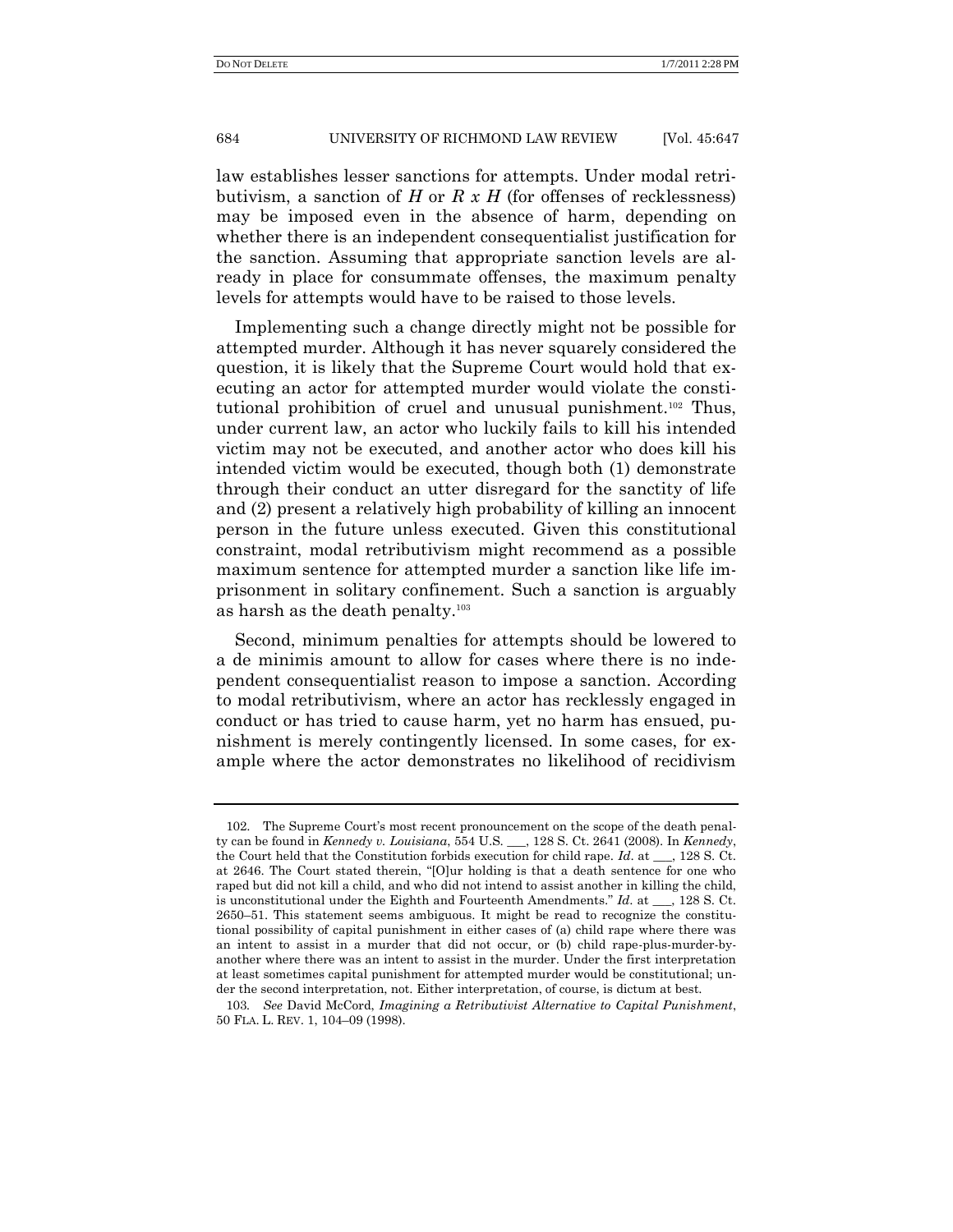and punishment will not deter, there will be no independent reason to impose a sanction. Likewise, there may be cases where relatively weak gains in deterrence and other benefits are offset by significant social costs of incarceration. Here no sanction is appropriate. Of course, in many cases of criminal attempts, there will be some harm, such as anxiety and apprehension, caused to the intended victim or to the community. In those cases, some punishment would be called for, at least to the extent the harm was foreseen. Some de minimis punishment would likely be warranted.

By the same token, many offenses that have significant inchoate aspects should have minimum penalties lowered to a de minimis level. By "offenses that have significant inchoate aspects," I refer to offenses with maximum penalty levels that cannot be justified in harm-based retributivism terms by appealing to harms required by the offense's definition. An example of such an offense is larceny. In common law-based jurisdictions, larceny is frequently defined as "the trespassory taking and carrying away of the personal property of another with the intent to permanently deprive the possessor of the property."<sup>104</sup> If the property is worth over \$500, the minimum penalty for theft is a year incarceration.<sup>105</sup> An actor can commit a larceny by causing only minor interference with the use of an item.<sup>106</sup> Removing an item only for a minute or a meter satisfies the requirements of larceny. Causing such a fleeting harm could not in itself justify imposing a sanction of a year in jail. Rather than an offense of harm causing, larceny is better thought of as a specific type of criminal attempt—attempting to deprive a person permanently of property.<sup>107</sup> Thus, it should have a penalty range similar to an attempt: from a de minimis penalty to a penalty equivalent to the harm associated with cases where a permanent deprivation was in fact accomplished. Perjury is another crime defined in the inchoate mode. The harm that it seeks to prevent is erroneous verdicts, but perjury may be committed even if the perjury is not believed by the decisionmaker, or even if it does not contribute to an erroneous verdict. <sup>108</sup> A similar analysis would apply to many other of-

<sup>104.</sup> DRESSLER, *supra* note 4, § 32.02[A].

<sup>105</sup>*. See* MODEL PENAL CODE § 223.1(2)(a) (1962).

<sup>106</sup>*. See, e.g.*, DRESSLER, *supra* note 4, § 32.05.

<sup>107</sup>*. See* DUFF, *supra* note 4, at 128–29 (discussing implicit inchoate offenses).

<sup>108</sup>*. Cf*. MODEL PENAL CODE § 241.1(2) (defining the material false statement required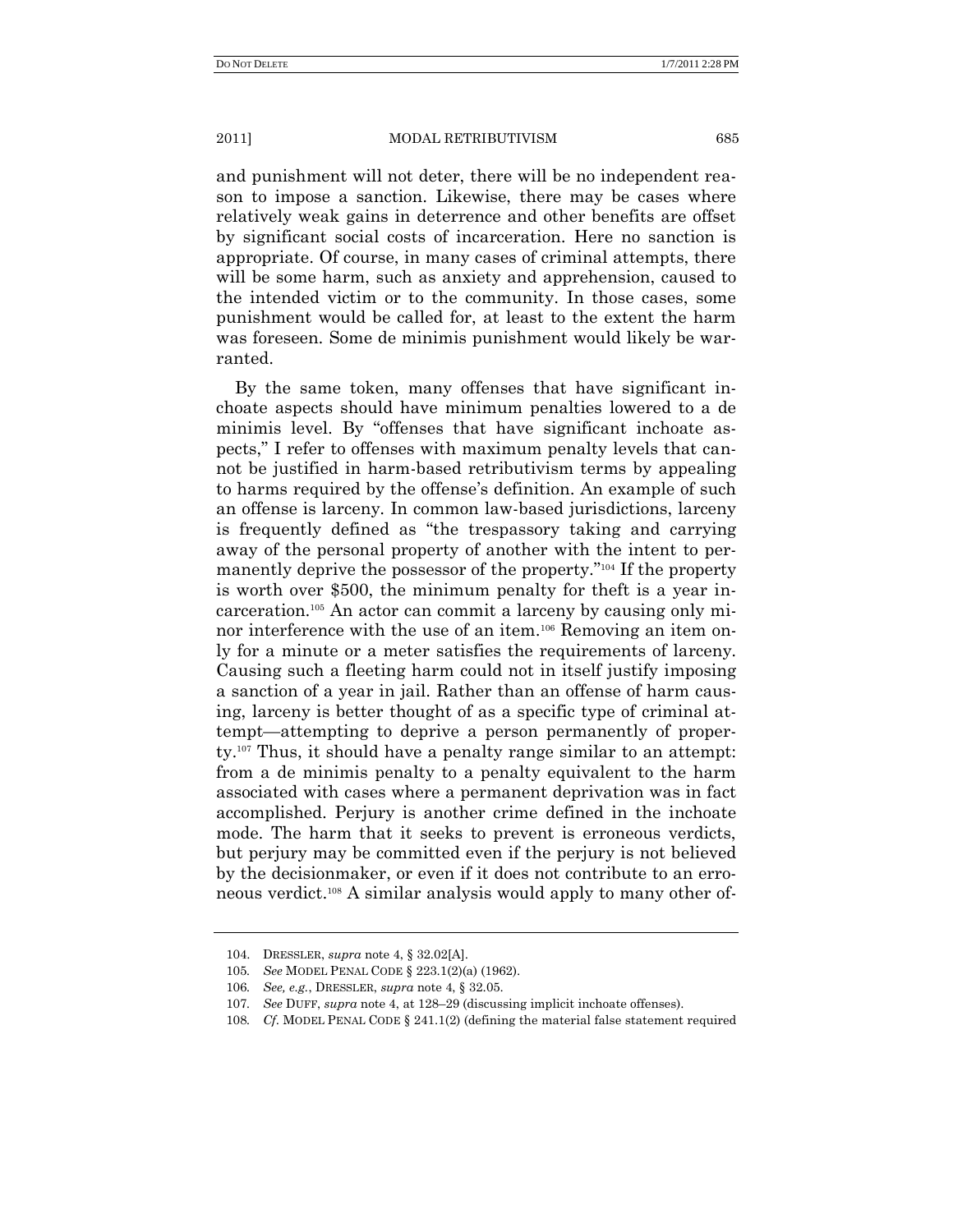fenses, including burglary and most possessory offenses. Other offenses with significant inchoate aspects, such as rape,<sup>109</sup> should also have minimum penalties lowered.

Third, the negligent causing of death should be treated like the negligent causing of injury and the negligent causing of property damage.<sup>110</sup> There should be no criminal penalty; rather, liability should be civil only.

Fourth, nonbinding guidelines should be legislatively promulgated. Thus far this discussion has assumed the standard offense definitions and has advocated a range of sanctions wide enough to accommodate those cases satisfying the offense definition. In theory, the offenses themselves could be defined in a manner to more closely track the sanction recommendations of modal retributivism. For example, a hypothetical offense of "first degree attempted arson" might be defined as "attempted arson by an actor whose lengthy incarceration would produce a net benefit for society" and carry a penalty equal to that of arson. The difficulty with such an approach, of course, is that jurors are not well positioned to determine whether consequentialist-related conditions such as being "an actor whose lengthy incarceration would benefit society" are present. Jurors do not have the training or experience to make competent cost-benefit determinations.

The alternative that establishes a wide sentencing range of attempt sanctions for judges to choose from, however, cannot be legislatively supplemented to ensure that judges will act consistently with modal retributivism. Recent Supreme Court case law bars legislatures from establishing sentencing guidelines that set conditions that a judge must find in order to impose an enlarged

for perjury as one that "*could* have affected the course or outcome of the proceeding" (emphasis added)).

<sup>109.</sup> The physical injuries caused by rape are often less severe than in cases of aggravated assault. The very high penalties for rape are thus best justified in retributivist terms by the severe emotional and psychological harm that typically result from rape. These emotional and psychological harms, however, are not a required element of rape. Under modal retributivism, in the atypical case where such harm, even though culpably risked, does not occur, punishment should not exceed an amount equal to the actual physical harm.

<sup>110.</sup> The Model Penal Code creates no liability for negligent physical injury (unless done with a deadly weapon) or property damage. *See* MODEL PENAL CODE § 211.1(1)(b) (1962). Under the common law, there generally was no criminal liability for negligent property damage, and no clearly established criminal liability for negligently caused physical injury. LAFAVE, *supra* note 36, §§ 16.2(c)(2).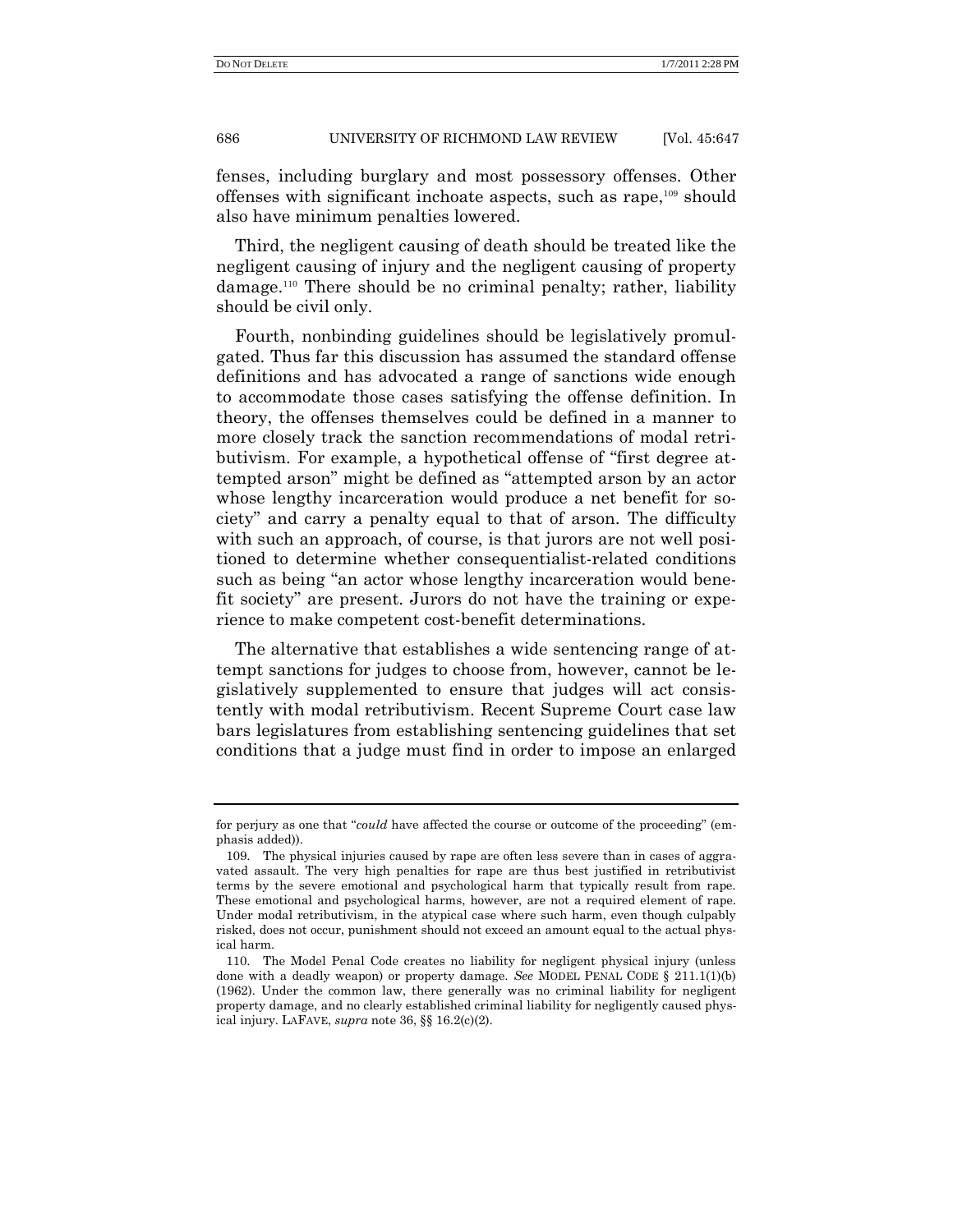sanction.<sup>111</sup> A judge, for example, cannot be instructed by the legislature to only impose the maximum sentence where there is a consequentialist justification to do so; the judge must be given discretion to impose it on the ground (contrary to modal retributivism) that the actor's purpose was evil. For this reason, the negative retributivist side of modal retributivism, which asserts that evil purpose is not a reason to impose punishment, is difficult to implement directly through legislation. Nonbinding guidelines, however, are constitutional, and may be used to encourage judges to set sentences along modal retributivist lines.<sup>112</sup>

## V. QUALIFICATIONS AND CONSIDERATIONS

A few closing qualifications and considerations are in order.

First, this article has not attempted to defend from the ground up either retributivism or the intuition that resultant harm matters for punishment. These sentiments have wide appeal and have been examined by others. Nor has modal retributivism been advanced as the exclusive determinant of punishment. For example, remorse of the offender, forgiveness of the victim, mercy of the authority establishing the norm transgressed, or conflicting principles of justice, may properly bear upon punishment.<sup>113</sup> The last twenty years have seen a flourishing of intriguing nonretributive punishment theories, such as expressivism, atonement, and restorative, Aristotelean, communicative, and victim vindication theories.<sup>114</sup> These theories might be incorporated into

<sup>111</sup>*. See* United States v. Booker, 543 U.S. 220, 244 (2005) (holding mandatory application of federal sentencing guidelines unconstitutional); Blakely v. Washington, 542 U.S. 296, 301–05 (2004) (holding that the jury's findings, and not additional findings by the judge, constitute the allowable statutory maximum sentence a judge may impose under a state sentening guidelines scheme); Apprendi v. New Jersey, 530 U.S. 466, 490–92 (2000) (holding that "any fact that increases the penalty for a crime beyond the prescribed statutory maximum must be submitted to a jury, and proved beyond a reasonable doubt," excepting the fact of a prior conviction).

<sup>112</sup>*. See* sources cited *supra* note 111; *see also* John E. Pfaff, *The Continued Vitality of Structured Sentencing Following* Blakely*: The Effectiveness of Voluntary Guidelines*, 54 UCLA L. REV. 235 (2006) (presenting empirical evidence that Federal Sentencing Guidelines, even though nonbinding, significantly influence sentencing decisions of federal judges).

<sup>113.</sup> The author has argued principles of distributive justice are relevant in determining the punishment due to entrapped offenders. *See* Anthony M. Dillof, *Unraveling Unlawful Entrapment*, 94 J. CRIM. L. & CRIMINOLOGY 827, 827–31, 871–75 (2004).

<sup>114</sup>*. See generally* R.A. Duff, *Penal Communications: Recent Work in the Philosophy of Punishment*, 20 CRIME & JUST. 1 (1996) (discussing the communicative theory of punishment); Stephen P. Garvey, *Punishment as Atonement*, 46 UCLA L. REV. 1801, 1813 (1999)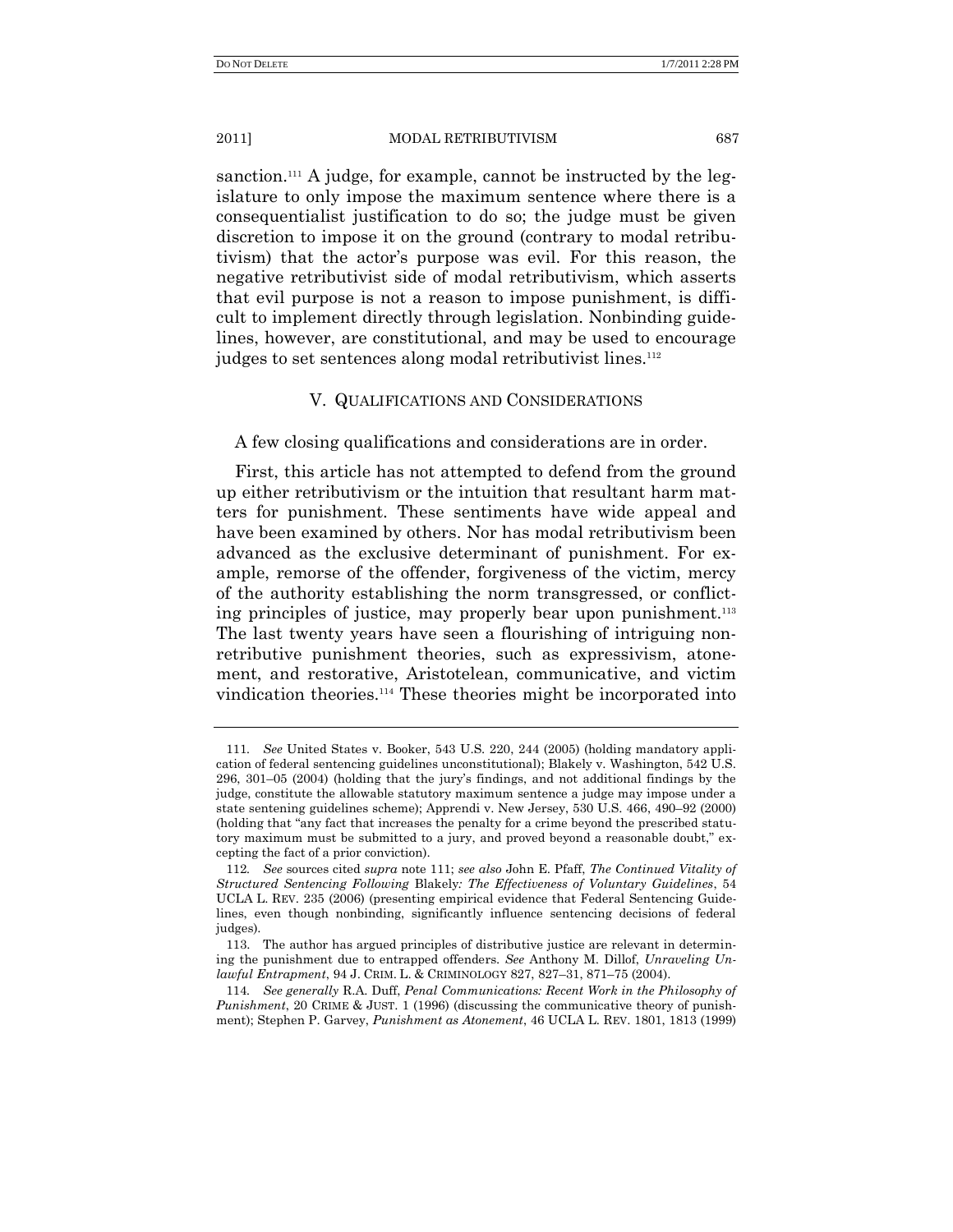modal retributivism by providing the positive reason for punishment in cases where modal retributivism merely licenses punishment. Alternatively, the punishment recommendation of these theories might have to be balanced against those of modal retributivism. Consequentialist considerations, for example, are likely always to be included in the balance to some degree. I know of no contemporary theorist who takes the position that a person must be punished in accordance with his desert no matter what the cost.<sup>115</sup> Most, if pressed, I believe would agree that even a person who culpably killed another without excuse or justification need not be punished if the life of an innocent person could thereby be saved without other cost to society. Likewise most, if pressed, I believe would agree that even an innocent person might be subjected to criminal sanctions if, for example, the lives of one thousand people could directly and immediately be saved by it.<sup>116</sup> Accordingly, this article should be viewed as resting on the relatively modest premise that retribution is properly a leading norm in our criminal justice system and presenting, in the form of modal retributivism, the best retributivist theory.<sup>117</sup>

Second, strictly speaking, modal retributivism is simply the theory that the culpable causing of a harm provides a reason to punish while culpable acting without causing harm provides merely a license to punish. The punishment levels recommended in the preceding discussion are not intrinsic features of modal retributivism. They and modal retributivism are jointly motivated

<sup>(</sup>discussing the atonement theory of punishment and comparing it to other popular theories, including restorativism); Huigens, *supra* note 91 (arguing in support of the aretaic theory of punishment, which has its roots in Aristotelian ethics).

<sup>115.</sup> Certain passages of Kant suggest that he thought that wrongdoers *must* be punished. According to Kant:

The law of punishment is a categorical imperative, and woe to him who crawls through the windings of eudaemonism in order to discover something that releases the criminal from punishment or even reduces its amount by the advantage it promises, in accordance with the pharisaical saying, "It is better for *one* man to die than for an entire people to perish." For if justice goes, there is no longer any value in human beings' living on the earth.

KANT, *supra* note 33, at 105. *Compare* Bedau, *supra* note 1, at 58 (describing as "fanatic" a person who ignores all costs of implementing retributivism), *with* Robinson, *supra* note 65, at 36–39 (1989) (providing a useful contemporary discussion of the trade-off between desert and utility).

<sup>116.</sup> MOORE, *supra* note 6, at 719–24. The view that deontological stricture make be overridden by extreme consequentialist concerns is called threshold deontology. *See* Moore, *supra* note 16, at 41 (summarizing literature on topic).

<sup>117.</sup> Others have advocated a similar position. *See* ALEXANDER & FERZAN, *supra* note 5, at 7-10 (defending "moderate" retributivism).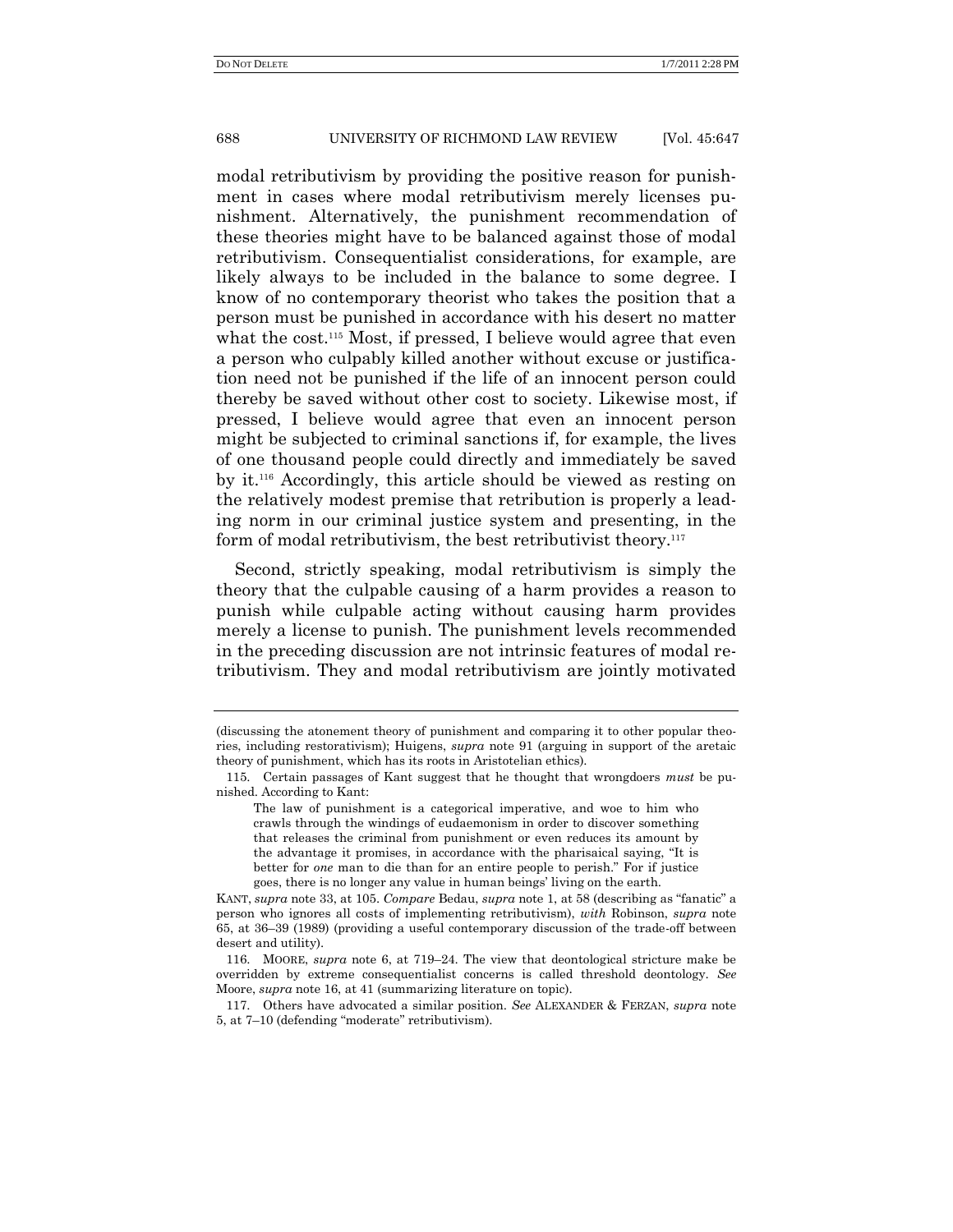by the desideratum that moral truths be principled and nonarbitrary. But modal retributivism can be accepted even if these punishment levels are rejected.

Third, even if retributivism or the equality principle is rejected, modal retributivism may be relevant. A wide range of nonconsequentialist theories take harm to be at least a factor among those relevant to determining punishment. For example, a theory might recommend that where a harm is intentionally caused, the offender deserves a sanction of sufficient severity to communicate to the offender the wrongness of his conduct.<sup>118</sup> With respect to actors who intentionally cause harm *H*, the necessary punishment might not be equal to *H*, but be a function of *H*, among other variables. With such theories, the issue will always arise: What is the appropriate amount of punishment in cases where (a) *H* was intended but not caused, and (b) *H* was merely risked but not caused? As with harm-based retributivism, making punishment a function of *H* in these cases, despite the fact that *H* was merely intended or risked, would be inconsistent with the intuition that harm matters, and making punishment a function of *R x H*, or some other fraction of *H*, instead of *H*, would be problematic for the reasons given in Part II.c. The solution to this difficulty would be to make the sanction a function of *H*, or *R x H*, respectively, changing the mode of punishment from precatory to permissive. So, for example, under the theory that the purpose of punishment is to communicate to the wrongdoer the nature of her wrongdoing, the difference between wrongful acts that cause harm and those that do not could be reflected by the different mode of the sanction. The offender, who obviously must be given some information about why she is to be subjected to harsh treatment, could be informed it was either because of the harms she culpably caused, or her intent to cause harm plus some consequentialist justification, depending on whether harm was caused. This change in mode of punishment would communicate the significance of wrong done.<sup>119</sup> Likewise, according to a theory in which the purpose of punishment is to assert the moral

<sup>118</sup>*. See* DUFF, *supra* note 4, at 351–53.

<sup>119.</sup> As a general matter, Duff, a proponent of the communicative theory of punishment, provides little guidance regarding levels of punishment. In his book on the law of attempts, he merely recommends that attempts receive a lighter sentence than the consummate offense correlate. *Id*. at 398.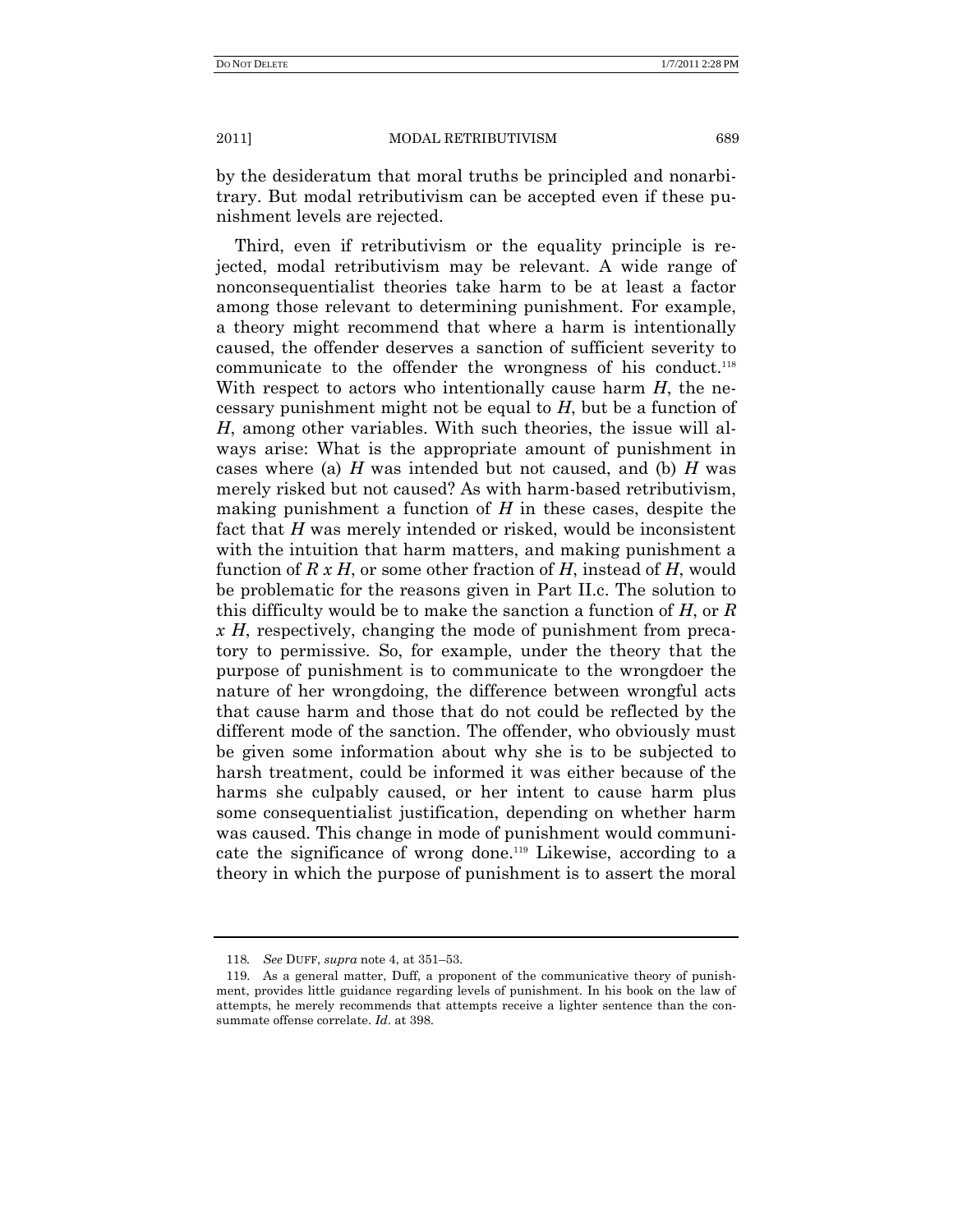value of the victim in the face of its denial by the wrongdoer, $120$ where there has been no harm to the victim, and where there has been no mastery to refute121—the license to use the offender for the good of society may sufficiently reaffirm the value of the would-be victim. Accordingly, the approach of modal retributivism may be relevant to a wide range of nonconsequentialist theories of punishment.

#### VI. CONCLUSION

This article began with the widely held intuition that when it comes to punishment, results matter. It then posed the immediately obvious, but rarely asked, question, "How much do results" matter?" In investigating this question, the article assumed that the principles of justice, be they compensatory, distributive, or retributivist, did not contain arbitrary constants or elements. A number of possible approaches to the problem were surveyed and found wanting on the ground they could not generate plausible, nonarbitrary penalty recommendations. Extended consideration was then given to the idea that where a person acts culpably, but there is no harm caused, the amount of punishment deserved should be calculated based on harm risked. The idea of punishing based on risk, however, was shown to be flawed because it could not be extended to a range of offenses, such as reckless endangerment, while remaining faithful to the intuition that results matter.

In light of these difficulties, modal retributivism was advanced. According to it, the fact that harm results from wrongful conduct is not relevant to the harshness of the sanction deserved, as it is under traditional harm-based retributivism, but rather, it is relevant to the sanction's mode as precatory ("should be imposed") or permissive ("may be imposed"). Allowing harm to determine the mode of punishment, rather than the amount, permitted harm to play a principled role in determining punishment, as well as offering a reasonable compromise between the claims of positive and negative retributivism. Finally, going beyond

<sup>120.</sup> *See* HAMPTON, *supra* note 21, at 130 ("[T]he *retributive* motive for inflicting suffering is to annul or counter the appearance of the wrongdoer's superiority and thus affirm the victim's real value.").

<sup>121.</sup> Hampton explains that where there is punishment, "I [the victim] master the purported master, showing that he is my peer." *Id.* at 125.